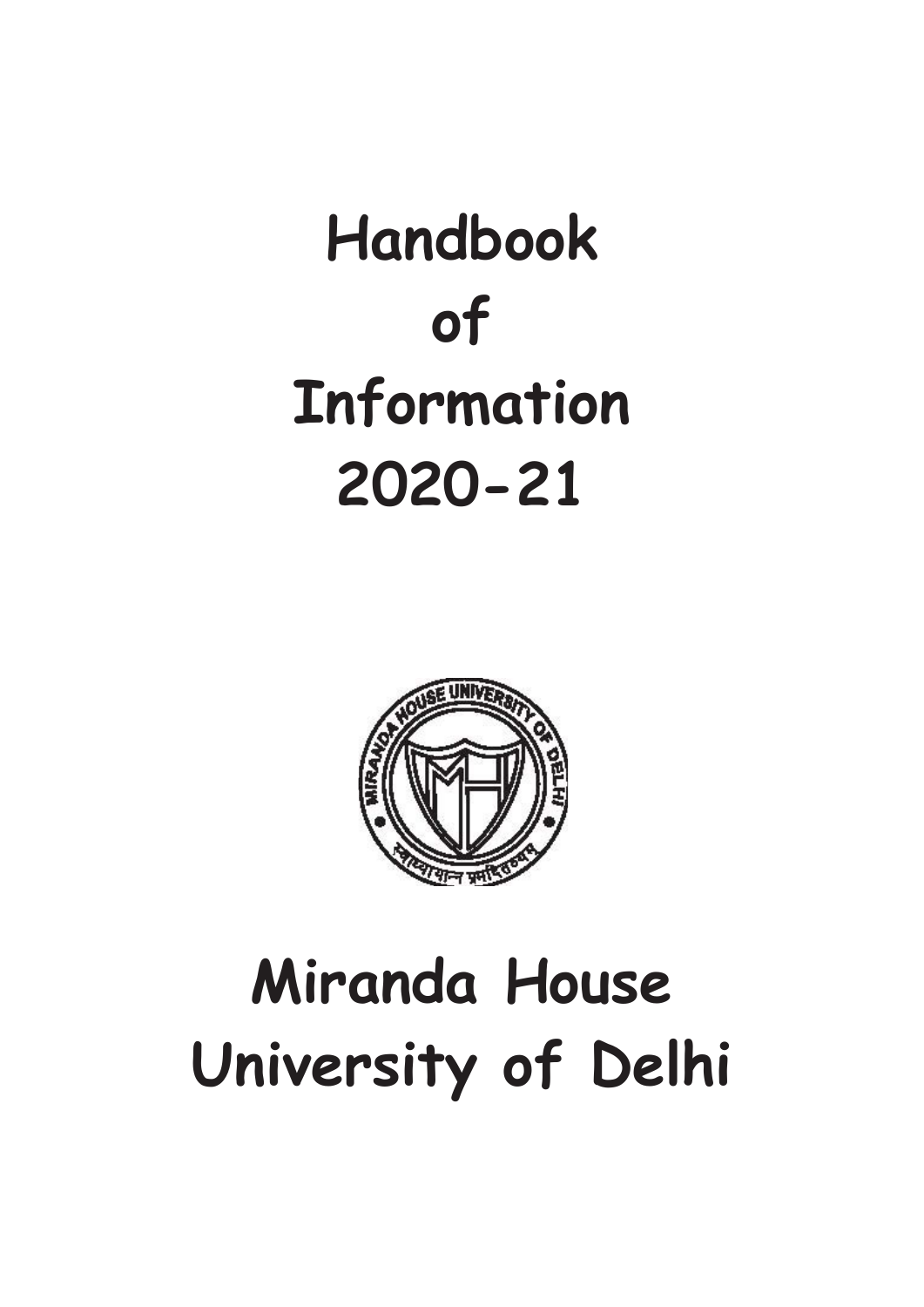#### Miranda House

Miranda House, college for women, located in the University of Delhi campus, is a premier women's institution. It was established in 1948 by the then Vice Chancellor, Sir Maurice Gwyer. Lady Edwina Mountbatten laid its foundation stone on March 7 in the same year. Originally designed by renowned architect Walter George, Miranda House is built in warm red brick with cool and spacious corridors. The College shares an architectural affinity with other colonial educational institutions of the country. In the past six decades, as the College has grown, several other buildings have been added in consonance with its original design. Special efforts are on to preserve the heritage of its pristine architectural glory.

Miranda House offers liberal education in social sciences, humanities and basic sciences to more than 4000 students. The faculty, renowned for its meritorious profile and versatile talent, is dedicated to the cause of liberal education. Through their three years at Miranda, our students develop a sense of social responsibility, intellectual rigour, and practical knowledge. They develop communication, analytical and problem-solving skills, and a demonstrated ability to apply their education to our complex and diverse world.

The College has always maintained high academic standards. More significantly, it has provided students an enabling and creative environment to freely develop and express views that help them respond to changes in society. Being on the University campus, its proximity to other colleges facilitates the participation of Miranda students in several inter-college events, both academic and cultural. Those who will make the College hostel their home for the next three years have the privilege of residing in one of the most beautiful residential buildings on the University campus. The institution's philosophy is guided by a pedagogy that encourages the students to explore new domains, to critically examine the world around them and to question stereotypes.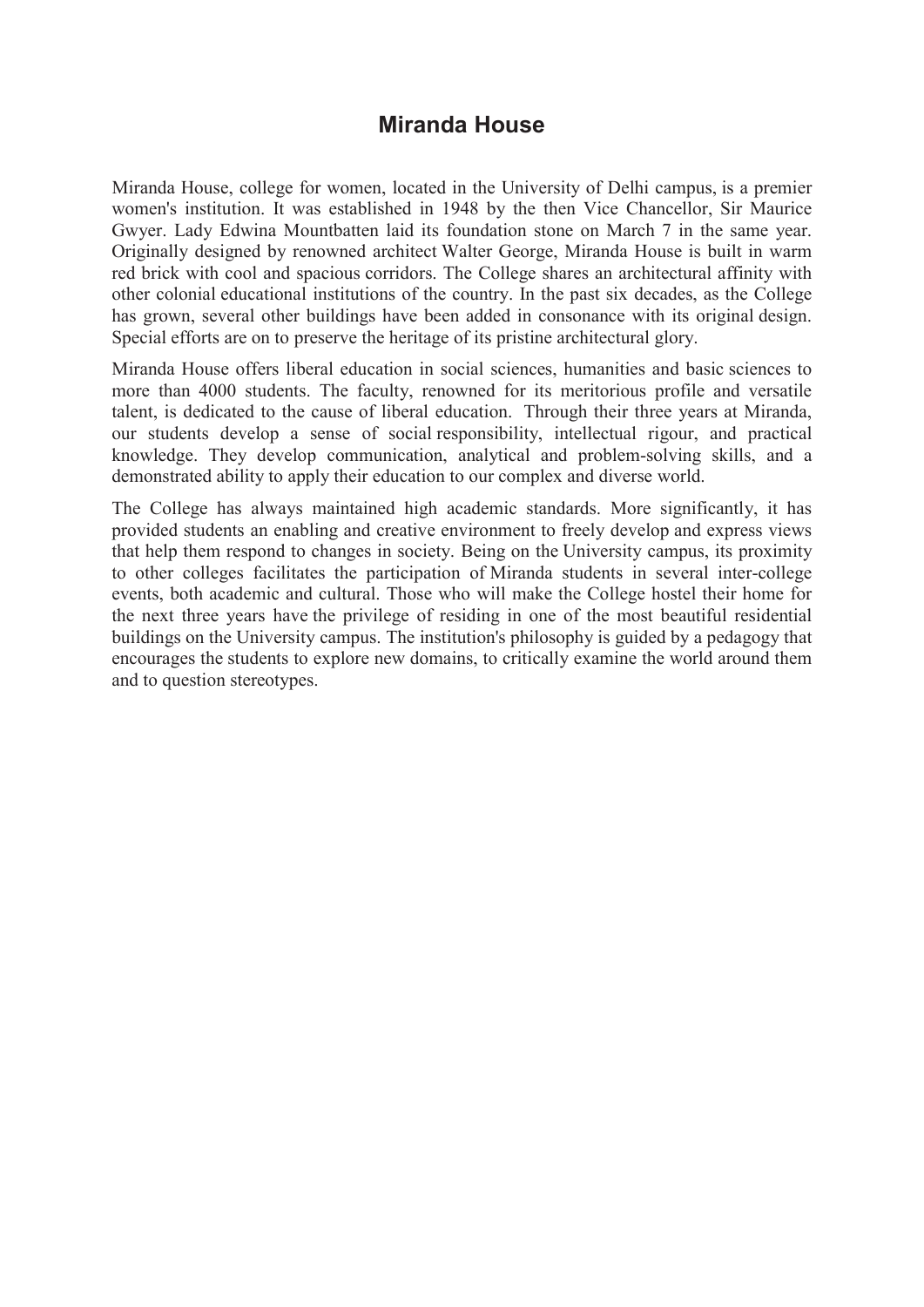#### ADMINISTRATION



Acting Principal Dr. Bijayalaxmi Nanda Department of Political Science

Bursar Dr. Janaki Subramanyan Department of Botany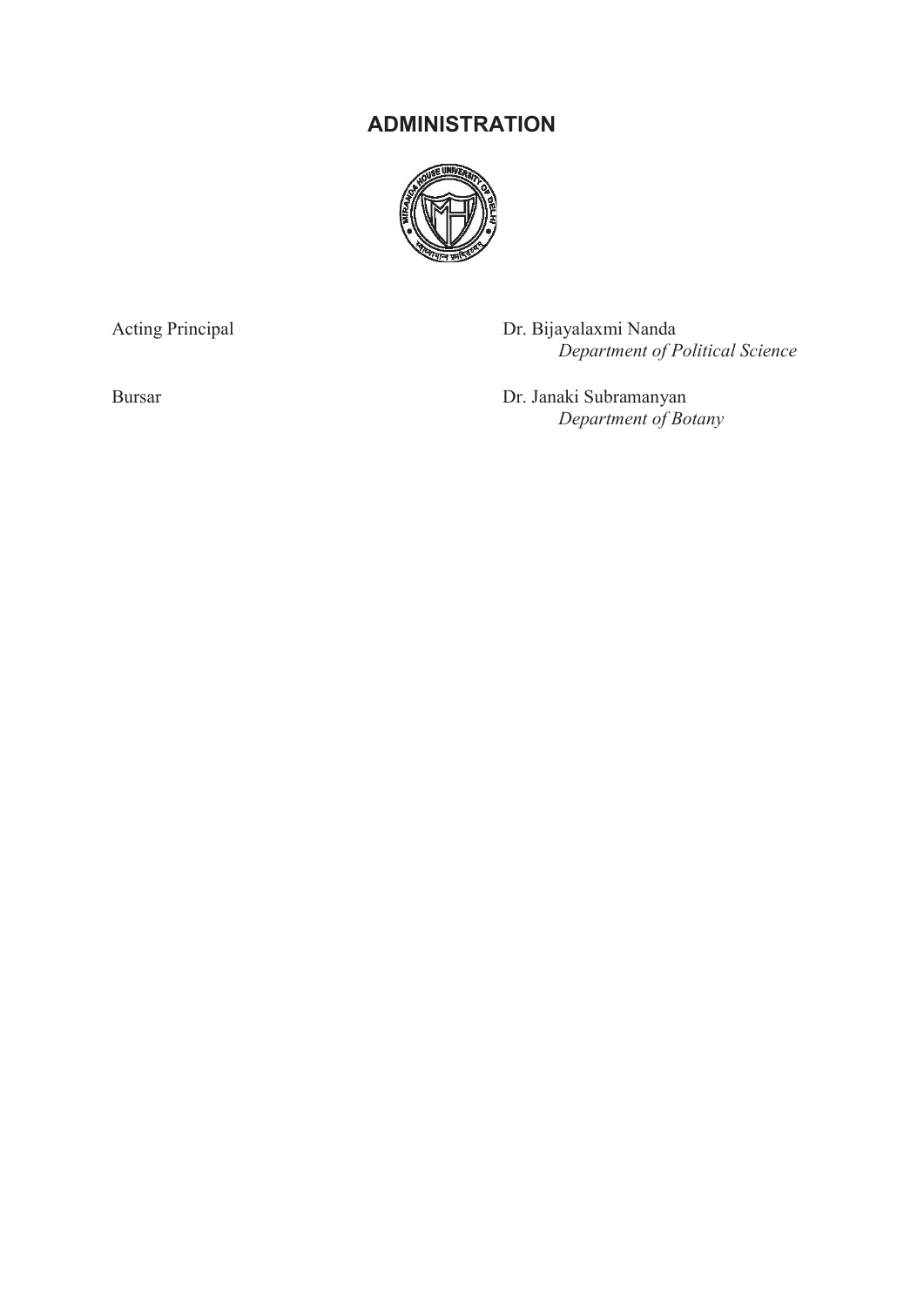#### ADMINISTRATIVE SECTION

| Section Officer  | Mr. Jyoti Prakash      |
|------------------|------------------------|
| Senior Assistant | Mr. Bal Krishan        |
| Senior Assistant | Ms. Neeru Handa        |
| Assistant        | Mr. Jagdish Prasad     |
| Assistant        | Mr. Paras Ratan Sharda |
| Assistant        | Mr. Amit Kumar         |

#### ACCOUNTS SECTION

| Section Officer  | Mr. Sudhir K. Aggarwal |
|------------------|------------------------|
| Senior Assistant | Ms. Neelam Thukral     |
| Junior Assistant | Ms. Rinki Garg         |
| Junior Assistant | Mr. Sudeep Kumar       |
| Junior Assistant | Mr. Kender Singh       |

#### Office Hours (Monday to Friday) 9.00 am to 5.00 pm

#### Students' Dealing (Monday to Friday) 9.30 am to 01.00 pm only

#### Note

- It is the endeavour of the college to provide efficient and fast service to students. However, students may note that instantaneous processing of requests is not always possible and some tasks could take at least one day or longer as for instance, in issue of student transcripts. Hence students are urged to plan well ahead of last moment for submission of essential documents within the college as well as to outside agencies.
- Designated duties of various staff members are listed in the office.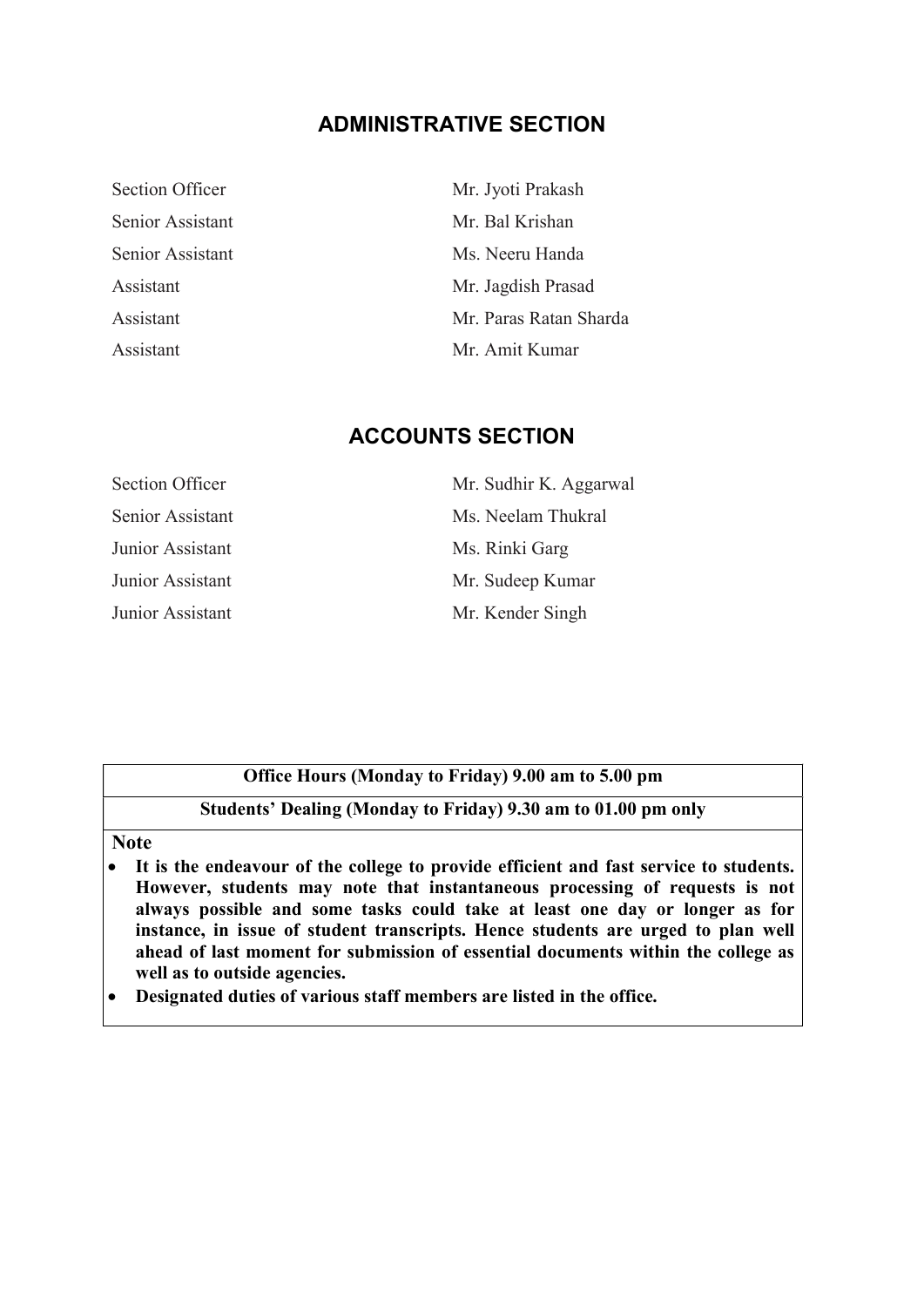#### Co-Curricular

# Activity Convenor

North East Cell Dr. Rekha Kumari, Department of Zoology

Sports & Physical Education Dr. Amita Rana, Department of Physical Education &Sports National Cadet Corps Dr. Archana Kushwaha, Department of Elementary Education National Service Scheme Dr. Rekha Kumari, Department of Zoology

#### **Societies**

#### Activity Convenor

Students Union Dr. Snigdha Singh, Department of History Proctorial Committee Ms. Alka Budhiraja, Department of Economics Editorial Ventures Dr. Rekha Arora, Department of Sanskrit Placement Cell Dr. Hena Singh, Department of Political Science Adventure Club Dr. Rakhi Parijat, Department of Geography Debating Society Dr. Monika Vij, Department of Geography English Dramatics Ms. Deepika Tandon, Department of English Film Society Ms. Gorvika, Department of English Fine Arts Society Dr. Sangeeta Rai, Department of Hindi Gandhi Study Circle Dr. Nisha BalaTyagi, Department of Philosophy Hindi Dramatics Dr. Renu Arora, Department of Hindi MH Environment Society Dr. Bani Roy, Department of Chemistry Indian Music Dr. Bashabi Gupta, Department of Geography Indian Dance Dr. Rama Yadav, Department of Hindi Western Music Dr. Meera Sagar, Department of English Western Dance Dr. Avantika Berwa, Department of Sociology Quiz Society Dr. A.R. Sitalakshami, Department of Elementary Education SPIC MACAY Dr. Indira Prasad, Department of English TULA, MH Consumer Club Dr. Jayashree Pillai, Department of Pol. Science Women's Development Cell Dr. Abha Dev Habib, Department of Physics Enabling Committee Dr. Chanda Sagar, Department of Hindi Equal Opportunity cell Ms. Madhu, Department of History Enactus Dr. K. K. Subha, Department of Pol. Science E-Cell Dr. Poonam Kumria, Department of Geography Foreign Student Ms. Ira Singh, Department of English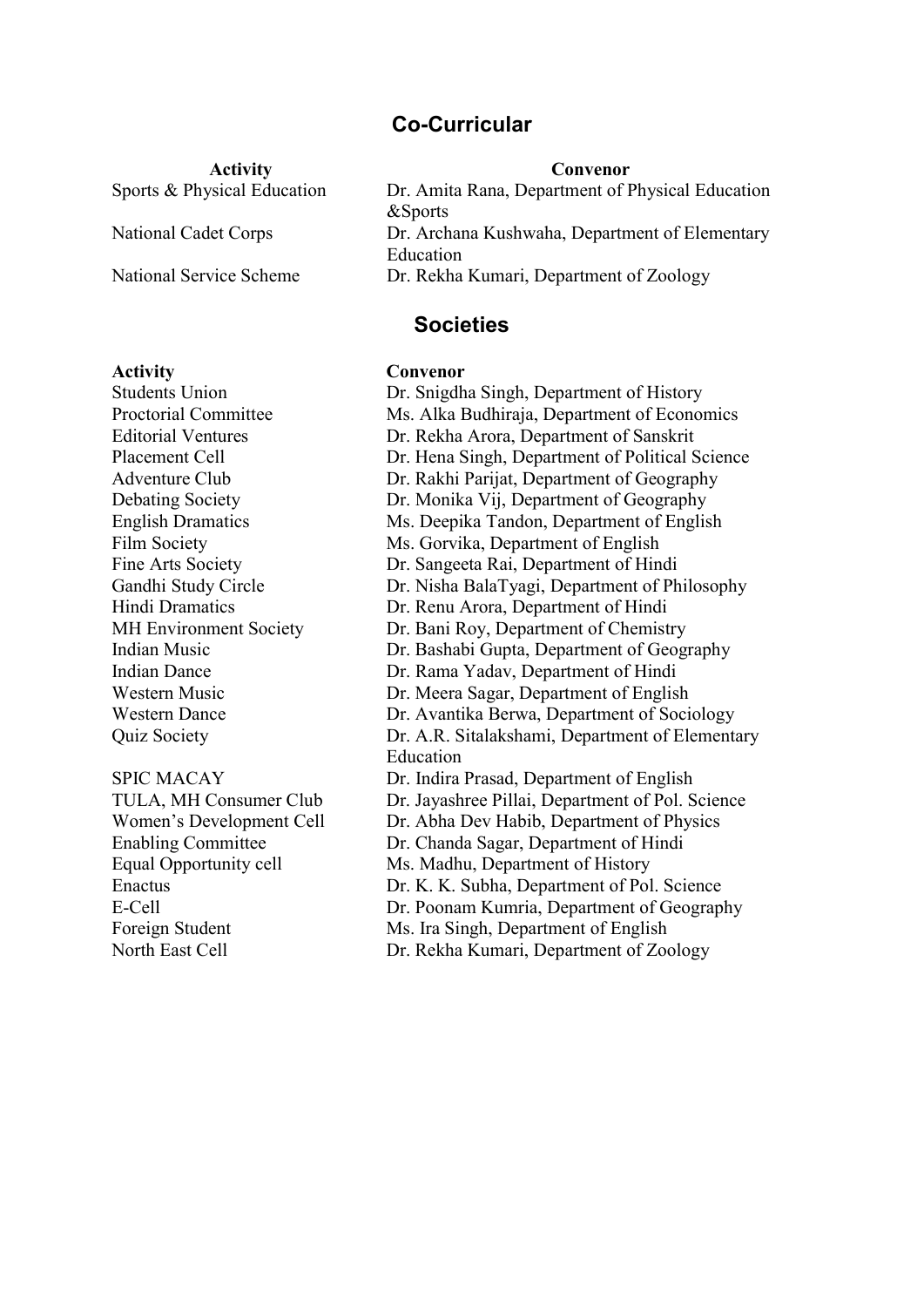# Student Documents

- Identity Card
- E-mail Id
- Transfer of Course/ Subject
- Bona fide Certificate
- **•** Migration Certificate
- Withdrawal
- Removal
- Transcripts
- DTC Pass
- Rail/ Air Concession
- WUS Membership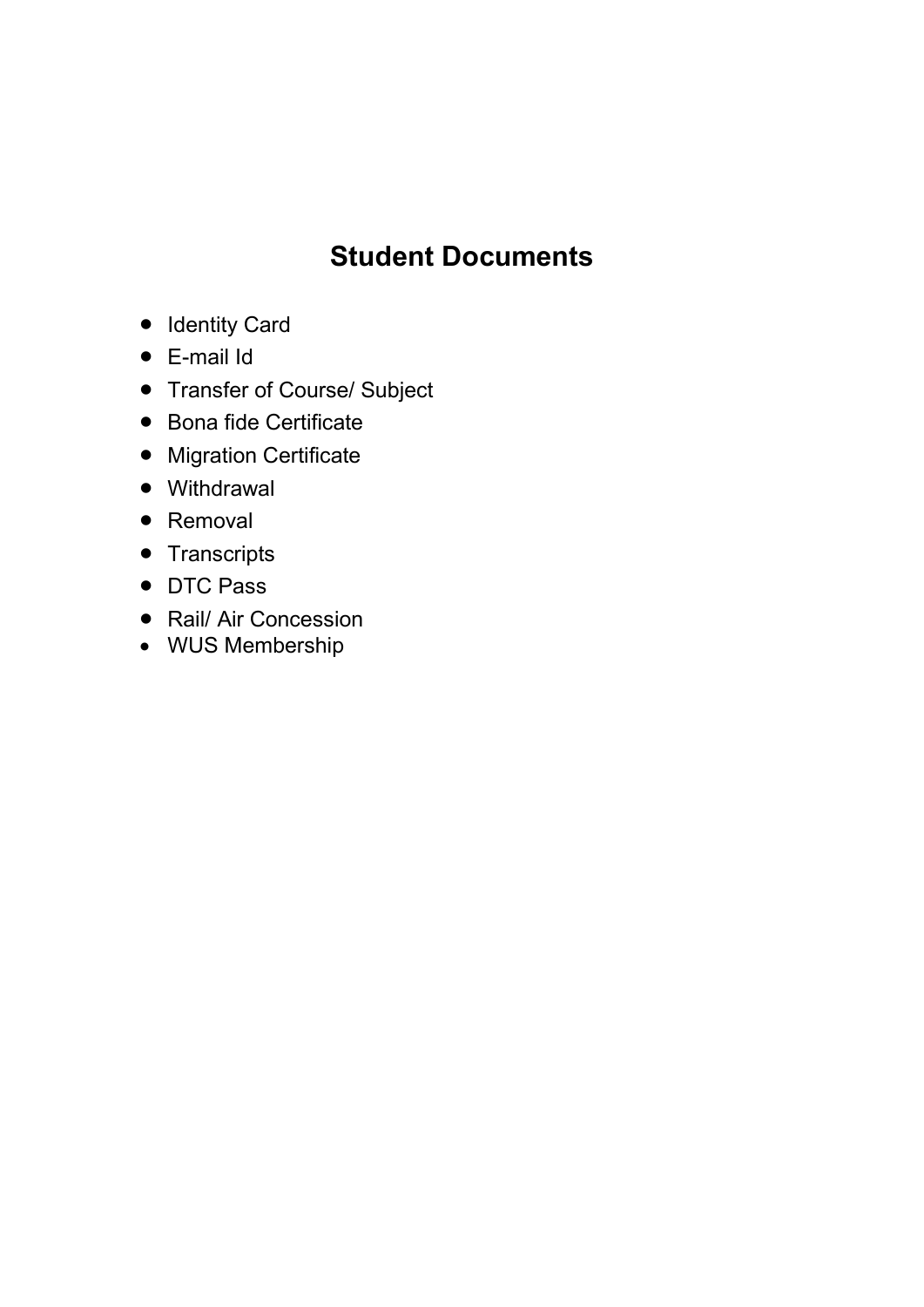#### Identity Card

All students are required to carry their student Identity Cards to the college. The Identity Cards are not transferrable. If somehow, the original gets lost and the loss appears to be genuine, a duplicate card will only be issued on payment of fine of Rs. 250.

#### Transfer of Course/Subject

Students are not permitted to transfer from one discipline to another. This is in accordance with the guidelines of the University of Delhi.

#### Bona fide Certificate

Students are required to apply to the college office for bona fide/character certificate. The office will issue the certificate on the next working day between 9.30 am to 1.00 pm.

#### Migration Certificate

The transfer/leaving certificate will be issued after two days on obtaining the clearance from the concerned departments.The migration certificate, duplicate mark-sheet and degree certificate are issued from the University after applying in the prescribed forms available from University office.

#### Withdrawal Certificate

A student wishing to leave the College, must apply in writing to the Principal and her application must be countersigned by her parent/guardian. All fees, fines and other dues will be charged up to the end of the month in which the formal withdrawal takes place before issue of college leaving/withdrawal certificate. In case a student drops-out without such a formal withdrawal procedure, her security deposit will be forfeited and adjusted towards the dues.

#### **Transcripts**

Applications for transcripts must be addressed to the Principal, Miranda House, on the prescribed form available at the college office. The following documents must be attached:

- (i) Copy of University Marks Sheet for each of the three years.
- (ii) List of paper names if they are not specified on the Marks Sheet.
- (iii) Receipt for the Transcript Fee paid.

A minimum processing time of 15 working days has to be allowed. Transcripts may be collected between 2 pm to 4 pm.

| Transcripts                 | If          |  | applied from within   If applied from abroad |
|-----------------------------|-------------|--|----------------------------------------------|
|                             | Indian      |  |                                              |
| Up to 6 years               | Rs. 500     |  | $USD 50*$                                    |
| More than 6 years           | Rs. 700     |  | $USD 60*$                                    |
| <b>Additional Copies</b>    | Rs. 50 each |  | USD $5*$ each                                |
| (At the time of application |             |  |                                              |
| only)                       |             |  |                                              |

Students required to pay online fee as below:

\*Including ordinary airmail postal charges. However, courier or speed post charges will be extra.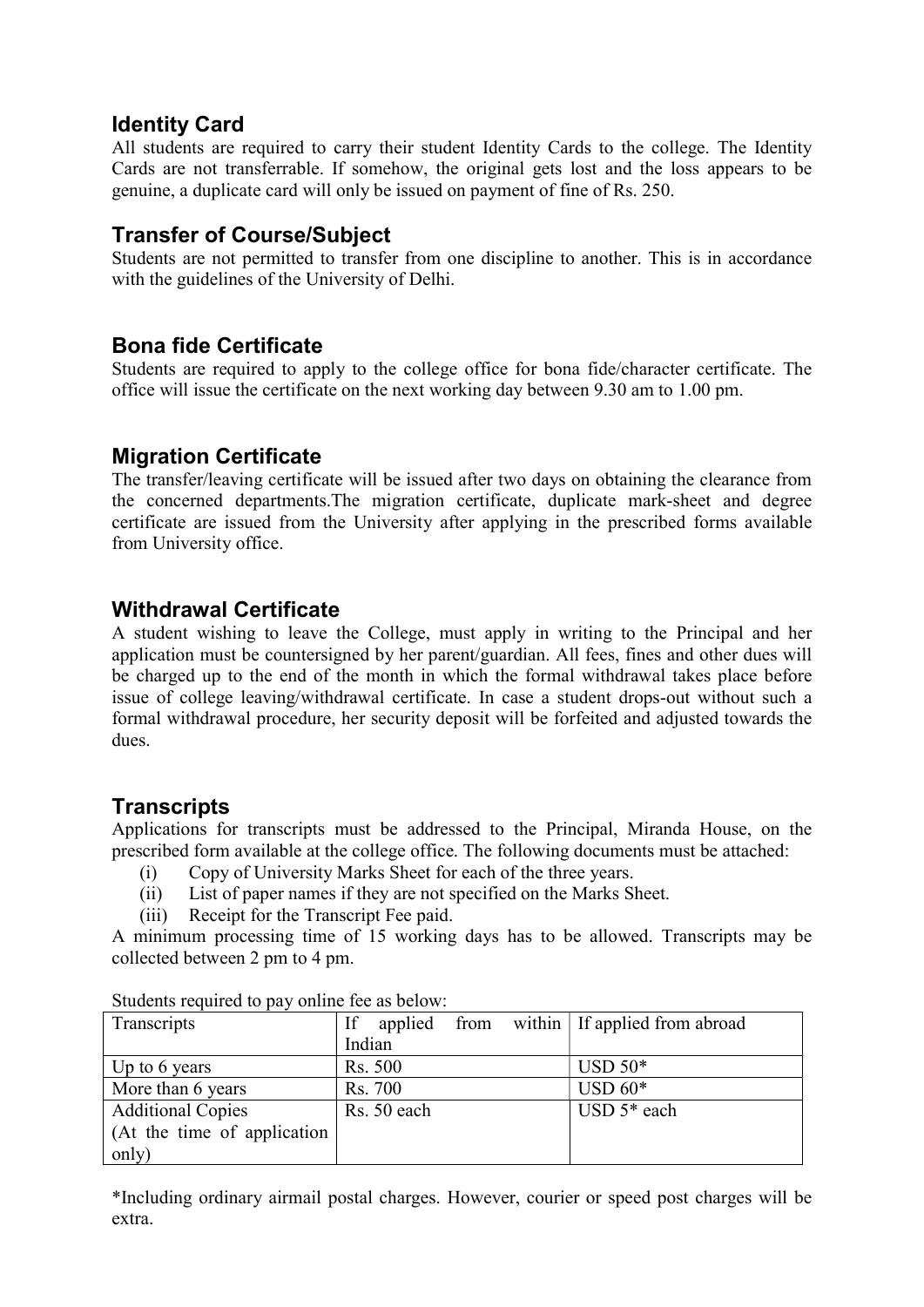#### DTC Pass

Students may get DTC pass at concessional rates, as per DTC rules for students from Miranda House DTC Pass Counter.

#### Rail/Air Concession

This is available to the student only when proceeding for their home town from college or vice-versa, during vacations. For this purpose, the permanent home address declared on the Admission Form is final. It must be clearly understood that the rail/air concession facilities cannot be extended for visiting, for instance, a hill station or a place other than the permanent home. Moreover, these facilities can be availed only during approved vacations.

Any change of permanent address should be notified directly by the parents as soon as the change takes place and not at the time when a concession is desired.

The college office is directly responsible to the Railway Authorities for proper and genuine issue of the concession and has to adhere tothe rules & guidelines/regulations laid down by the Railway Authorities in this respect.

#### WUS Membership

The college is affiliated to the Health Centre of the World University Services (WUS) located very close to the college. Students are members of WUS. This membership entitles them medical attention from WUS.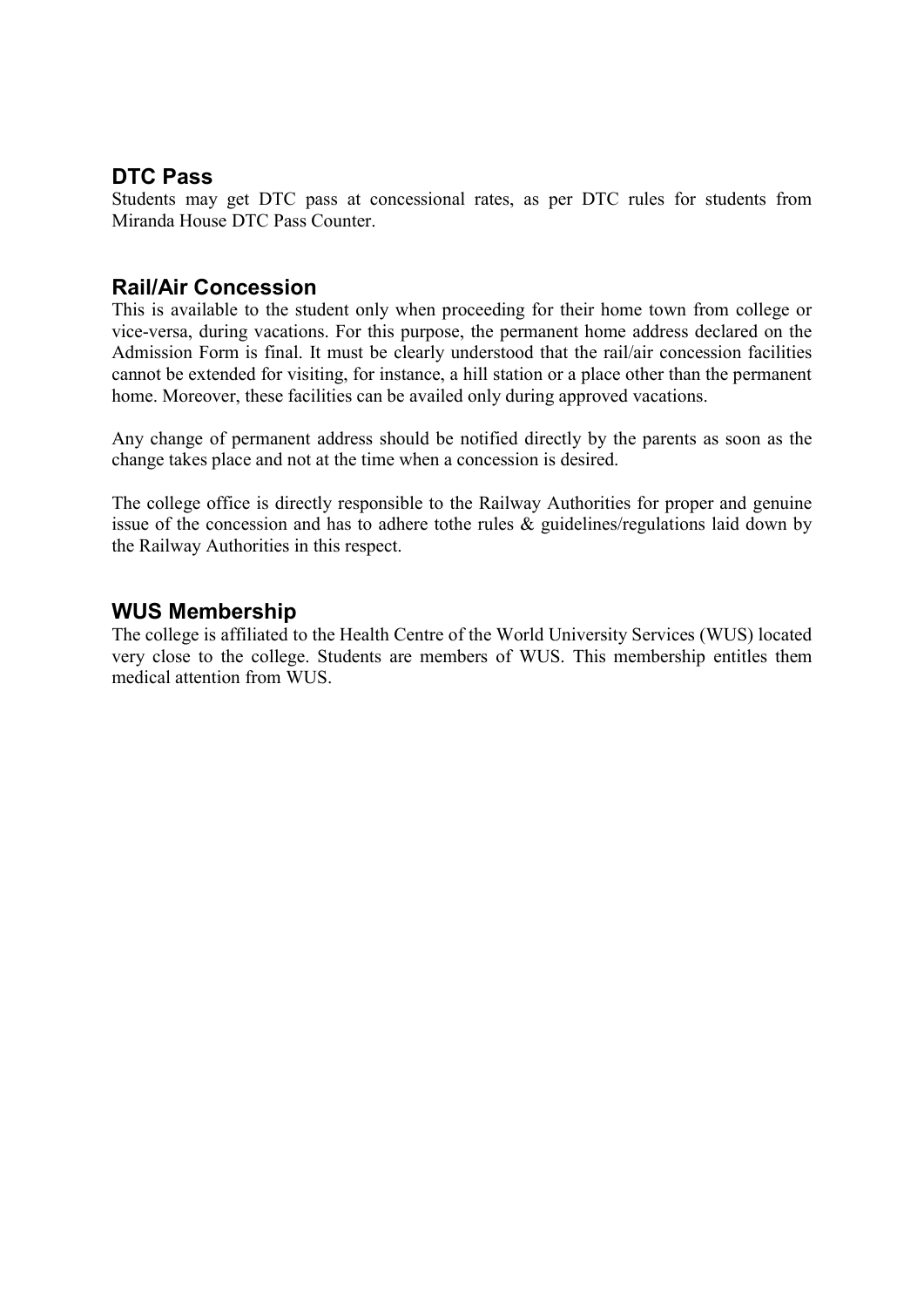# Fee and Financial Assistance

- Payment of Fee
- Refund of Fee
- Individual Bank Accounts
- Financial Assistance
- University Scholarship Schemes
- State Government Scholarship Schemes
- Scholarships for Reserved Category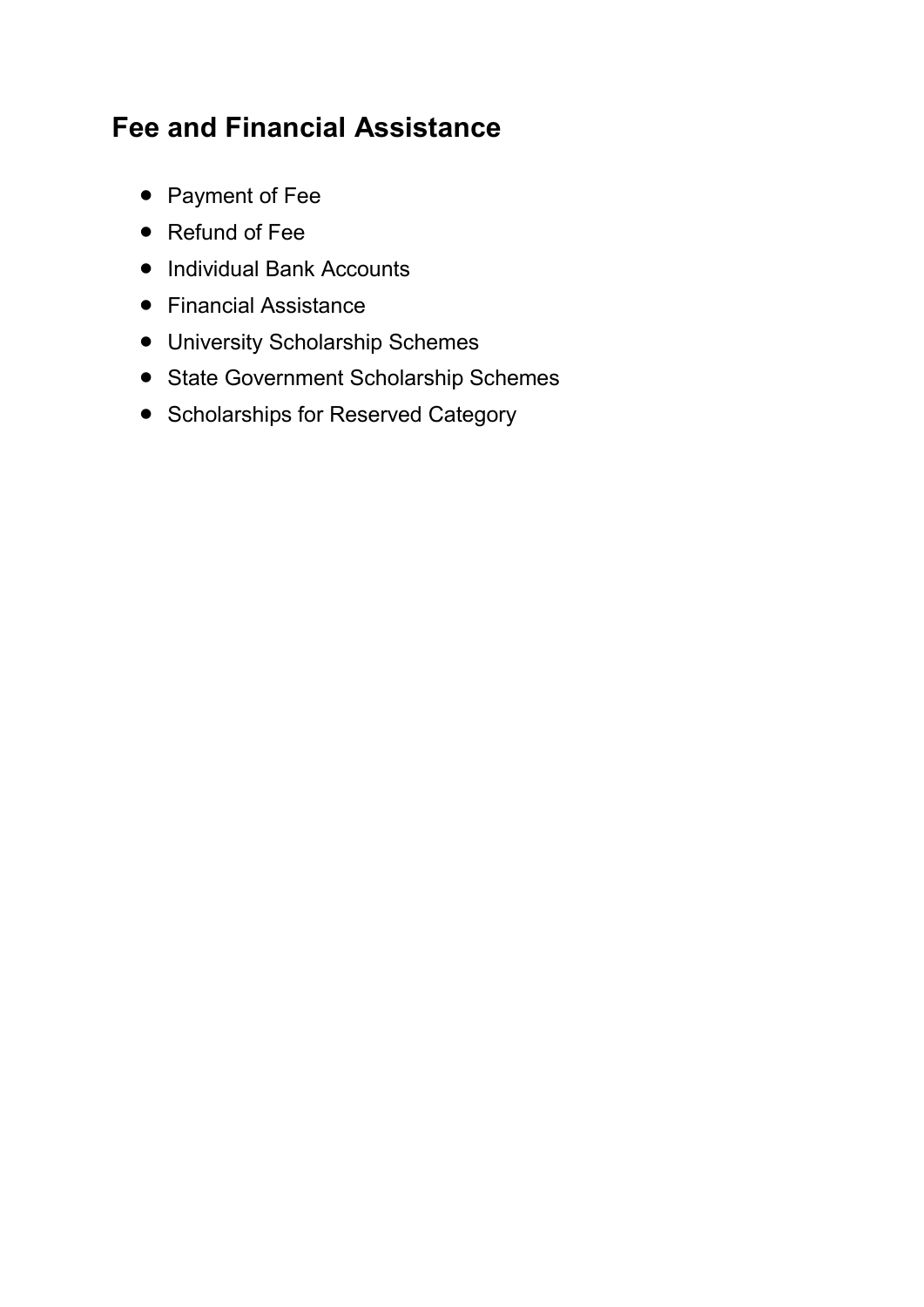#### Payment of Fee

- The First year students are required to pay fee online on the University of Delhi portal before the admission is finalised.
- The Second and Third year students are required to pay fee Online on the SBI Portal of the college. They may also pay fee directly at the SBI branch at Miranda House.
- College Fee is payable in one singleinstalment at the beginning of the academic year.
- Instructions for fee collection (College/Hostel/Exam Fee) are displayed on the college website and Notice Boards from time to time.
- It will be the responsibility of the student concerned to pay her college dues as specified on the dates notified.
- The fee slip must be preserved carefully. Duplicate slip will entail a fine of Rs.50 each time.
- ALate Fee will be charged from a studentwho fails to pay Fee or any other dues on or before the notified date.
- The names of defaulting students will be struck off from the college rolls in case they do not pay their college dues in time.
- A student who finds it impossible to pay fees on the specified date may apply in advance of the said date stating the reason thereof.
- Fee Slip should be kept permanently and produced for verification whenever demanded.
- Student intending to leave the college must apply to the Principal in writing. The fee will be charged up to the last day of the month in which the application for withdrawal is submitted.
- Student leaving the College without intimation to the Principal will forfeit her entire security deposit/caution money and will also be liable to pay the balance dues standing in her name.

#### Refund of Fee

The Rules are determined by the University of Delhi and duly announced through the college website and the Bursar's Notice Board in the accounts section.

#### Individual Bank Accounts

Resident students may open their individual bank accounts at the State Bank of India Branch which is functioning in the College premises and keep the account operative as long as they remain bona fide students of this college.

#### Financial Assistance

- Financial Assistance and Fee Concession, whether fresh or on renewal, is granted to the students who apply/will apply for it on a prescribed application form by the dates announced by college.
- Students are required to submit their annual income certificate which includes pay, bonus, allowances, etc. except house rent allowance. The annual income certificate is required to be submitted along with the application as per the following guidelines:
	- (i) Salaried persons including those who have retired are required to submit the last pay certificate or pension order duly signed and stamped by the Head of Office.
	- (ii) Professional persons (lawyers etc.) are required to submit the latest income-tax assessment copy duly certified.
	- (iii) Business persons are required to submit an affidavit on Court Paper or incometax assessment copy duly certified or a certificate from an M.P., M.L.A. etc.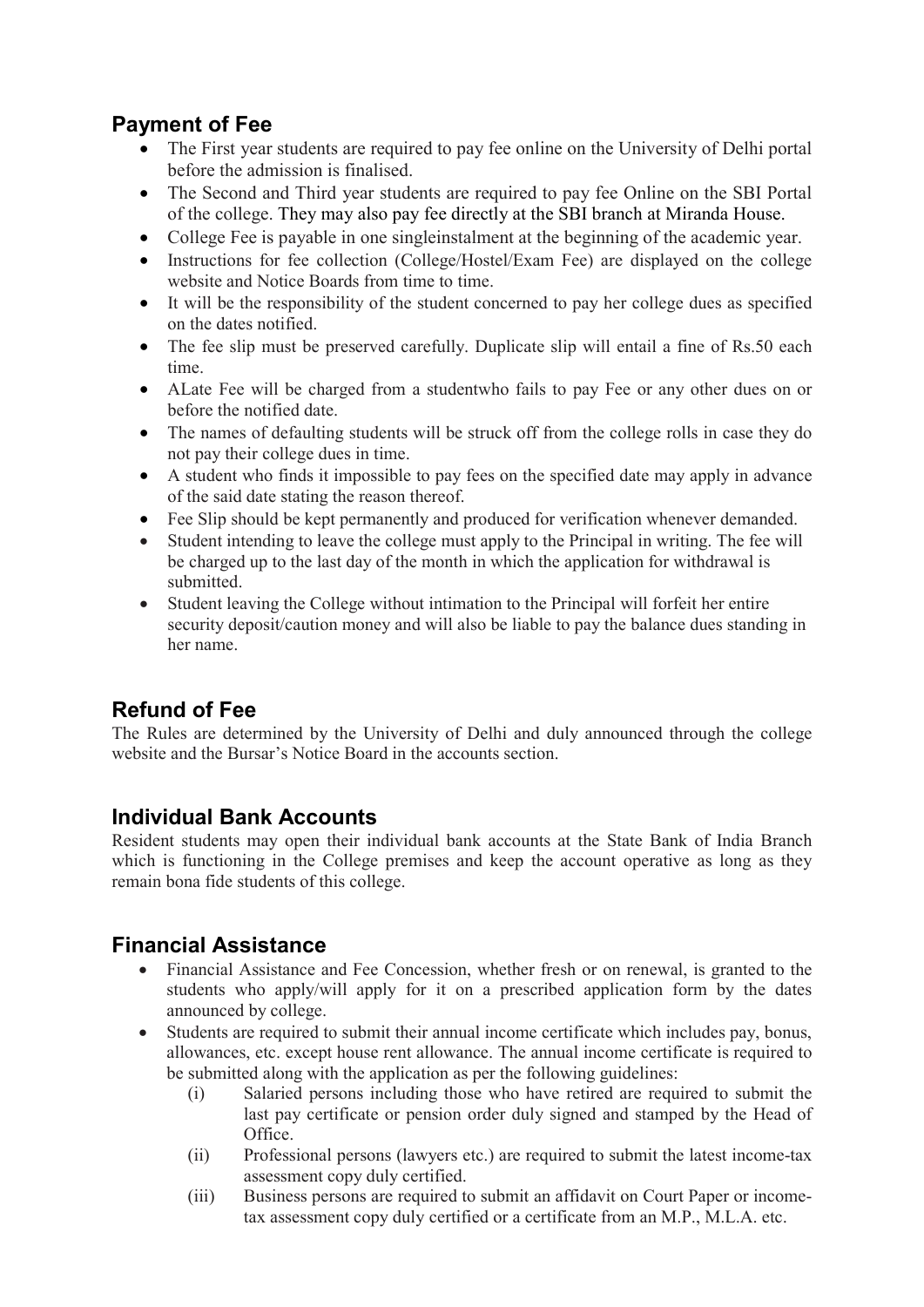- Fee concession may be withdrawn from a student who is found guilty of misconduct or breach of discipline, is irregular in attendance, is negligent in studies leading to poor performance in tests and examinations.
- Fee concession and financial assistance will not be renewed if a student is not promoted to the semester on the basis of the University Examination.
- The applicants will have to submit recommendation from their departments along with the application.
- The college financial assistance will be in the form of full or partial concession from tuition fee or other annual charges.
- If a student eventually gets any other scholarship and if (a) the amount exceeds the financial assistance given to her by the college, the assistance will be withdrawn; and (b) if the scholarship amount falls short of the college assistance, only the balance shall be paid.
- If a student who has been given financial assistance wants to withdraw from the college, she will be treated as an ordinary student and will be charged as per rules. The Principal will have the power to waive this charge whenever it is absolutely necessary.
- Applications for financial assistance will be scrutinized by the college Financial Assistance Committee.
- Students of M.Sc., except Mathematics, should apply to the Faculty of Sciences for fee concession by 15th September.

#### University Scholarships

University of Delhi has several scholarships Book grants and FinancialAssistance for meritorious and financially needy students. Students are advised to contact the Scholarship Cell, University of Delhi for various scholarships released from time to time. Students can also apply for scholarships such as:

- Help the Blind Foundation Scholarship
- MargaSchwtze Merit Scholarship for Visually Impaired Girl Students
- World Brotherhood Organization Education Scholarship
- Merit Scholarships to SC/ST/OBC and Minorities Students.

#### State Government Scholarships

Students coming from other States may find out from their respective State Education Departments whether scholarships are available for pursuing college education.

#### Scholarships for Reserved Category

For a student belonging to the approved Scheduled Caste/Scheduled Tribe, there is a scheme of post-matriculation scholarship awarded by the Government of the State or Union Territory to which the student belongs. Such students may contact the concerned state authorities for details.

For more details, look for notifications on the Bursar's Notice Board installed outside the Accounts Department and also the college website from time to time.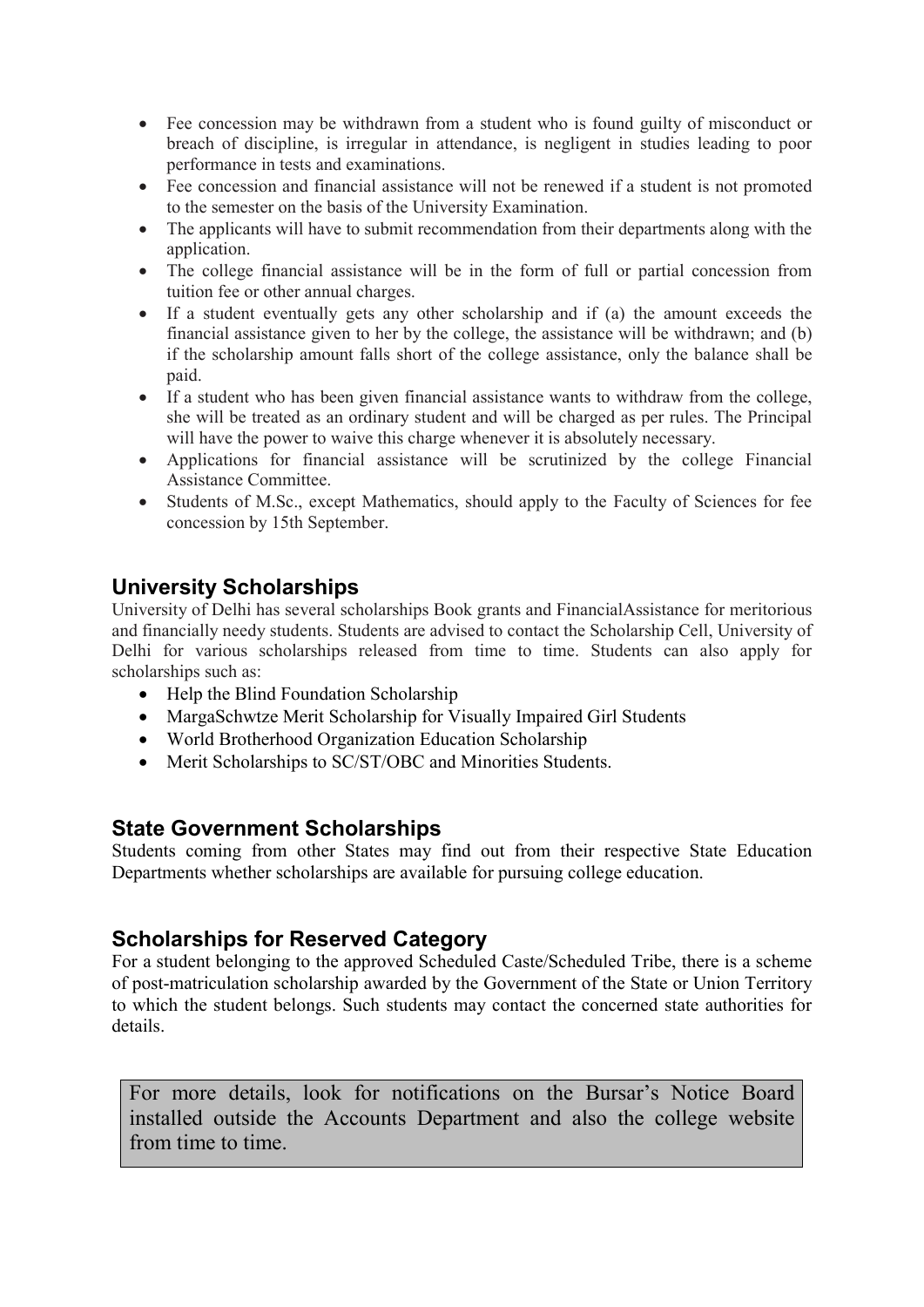# **Facilities**

- Library
- Digital Resource Centre at the Library
- Amba Dalmia Resource Centre for the Visually Challenged
- Digital Resource Centre at the College
- Wi-Fi
- DS Kothari Centre for Research and Innovation in Science Education (DSKC)
- Fitness Centre
- Casual Sports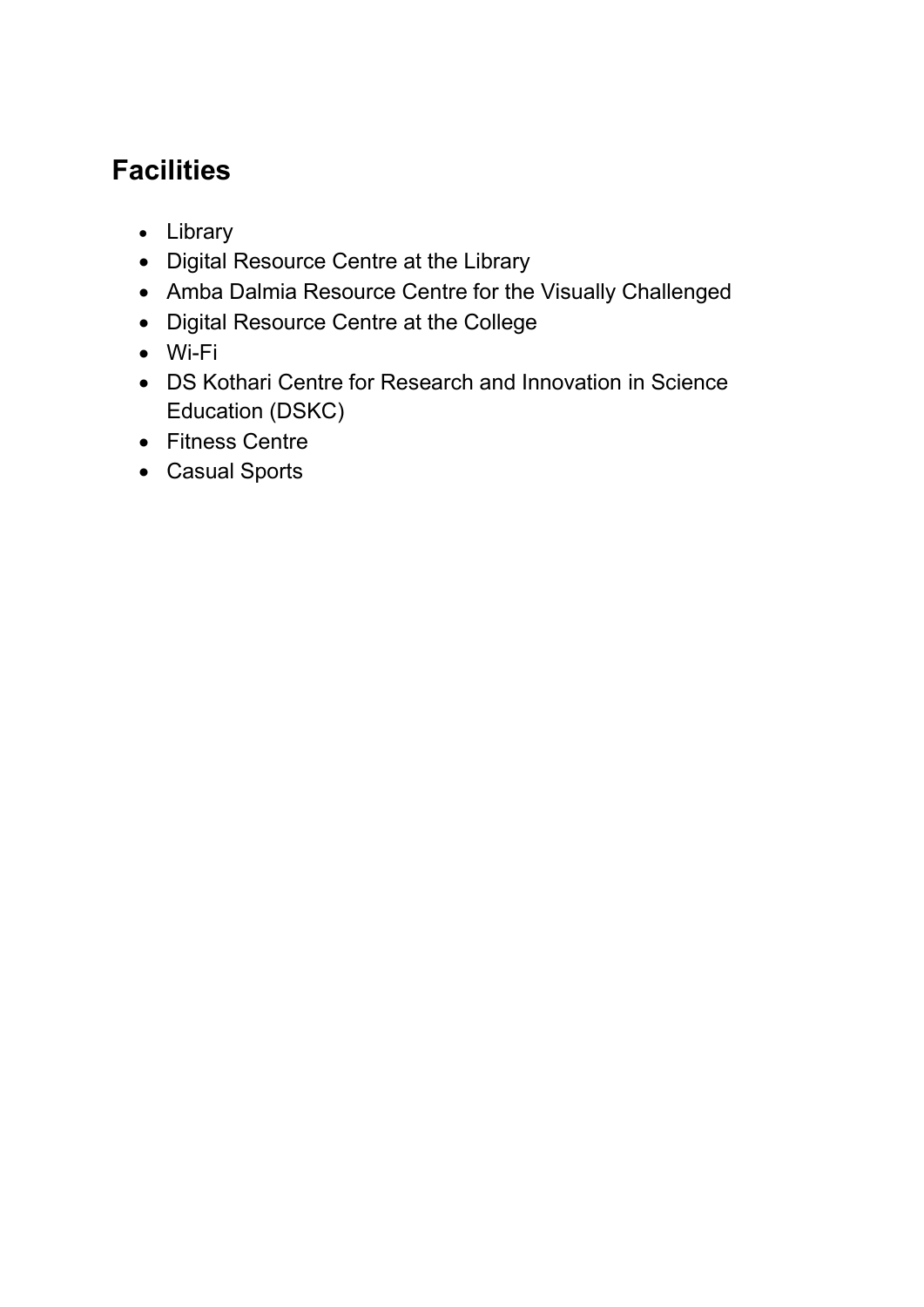#### Library Rules

- The Library is open from 8:00 am to 5:00 pm on weekdays.
- During examinations and preparation period, the library is open from 8:00 am to 7:30 pm on weekdays and from 9:00 am to 2:00 pm on Saturdays.
- All bona fide students are automatically members of the library.
- The Student's College Identity Card (ID card) is Bar coded and is used for issuing books.
- The ID Card is non-transferable.
- Members are not allowed to sub-lend the library books.
- The member, however, will continue to be responsible for any loss, which the library may suffer through the loss or misuse of her Bar Coded ID card.
- Before entering the library, the entry register is to be signed by the member and ID Card shown at the entry gate. Personal books and belongings should be deposited at the deposit counter and a token collected.
- Undergraduate students can borrow 4 books and postgraduate students can borrow 5 books at a time for 21 days.
- Before leaving the counter a member shall satisfy herself that the book issued to her is in good condition. It is her responsibility to ascertain that all pages are intact. In the event of missing pages she must get the official on duty to sign the preceding pages. At the time of return the official will check the pages. If up to twenty pages are found missing the members will have to replace the missing pages and if necessary get the book replaced at her own cost.
- Periodical publications, directories, important and valuable books and any other reading material classified as reference books shall not be issued out.
- A book, which is on loan, may be reserved for borrowing by other members on filling up a requisition slip available at the counter.
- All books should be returned within the due date and before the date of issue of examination tickets, whichever is earlier. Failure to do so, will invite a penalty to be determined from time to time.
- Ifthe student has to replace a book, and if the book is not available in the market or its present cost cannot be ascertained, then the student will be liable to pay three times the original cost of the book, and will also be suspended from using the library facilities for a term.
- If a book is kept for over a month after the due date or is kept overdue several times, the student may lose her membership.
- Book on loan can be recalled any time by the Librarian.

#### Few Departments also have their own Departmental Library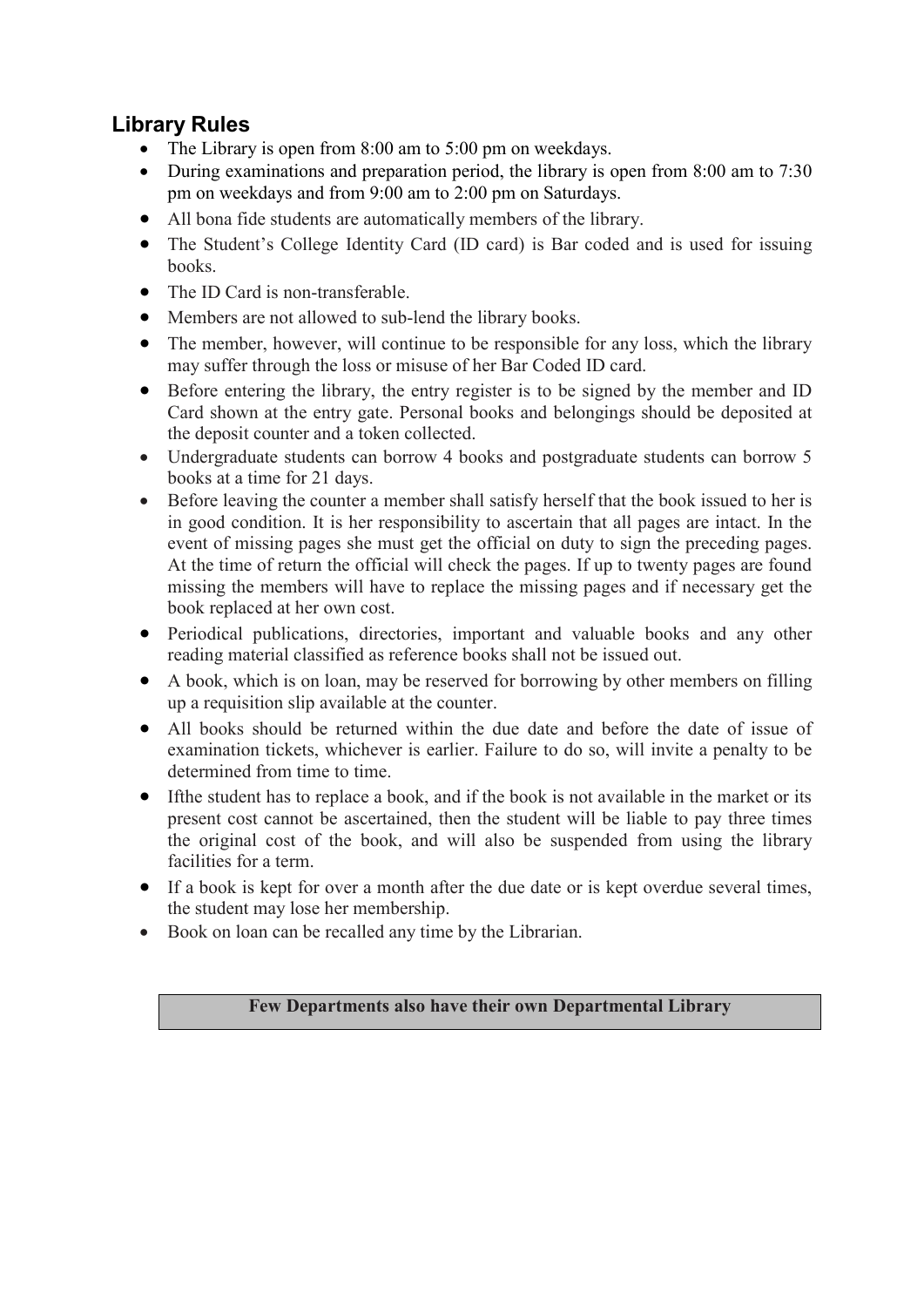### Digital Resource Centre at the Library

Located on the first floor of the Library, the Digital Resource Centre is equipped with thirty networked computers which provide access to internet, e-resources and journals available on the University of Delhi Library System.

- Users are required to enter their details in a register, before using the Centre.
- This Internet facility is provided by the University of Delhi Computer Centre (DUCC) and meant for Research and Teaching purpose only.
- Accessing sites other than the academic ones (e.g. Orkut, Facebook etc.) is forbidden.
- Downloading music is strictly prohibited.
- All users are under surveillance. Strict disciplinary action will be taken if forbidden sites are opened.
- Students are not allowed to create their own login with password.
- Flash drives and CDs are not permitted inside the Centre.
- Students violating rules will be banned from using the Centre.

#### Amba Dalmia Resource Centre for the Visually Challenged at the Library

Located on the ground floor of the Library, the Amba Dalmia Resource Centre is well equipped with 10 Desktops and 70 Laptops having JAWS, SAFA and NVDA software. The Centre has a good collection of Braille books, magazines, Daisy Audio recorded books and Angel Recorders. A Braille Embosser/Translator/ printer/LEX Scanner has recently been procured at the Centre.

- Braille books are issued for 21 days.
- Braille magazines are issued for 3 days.
- First year students can borrow cassettes for a period of three years.
- Angel Recorders are issued to undergraduate students for one month and to postgraduate students for three months.
- All the visually challenged students of the college are issued Laptops loaded with enabling soft wares.
- All students have a facility of e-mail at the portal through mirandahouse.ac.in.

### Digital Resource Centre at the College

The college has several Digital Resource Centres equipped with networked computers that provide students clear access to internet, e-resources and journals which are subscribed by the University. The terms and conditions for using this facility remain same as Digital Resource Centre at the College Library.

### Wi-Fi in the College

Internet connectivity is available everywhere in all the lecture rooms, laboratories, auditorium, hostel rooms, and the vast open areas around the college campus through the University of Delhi network, by means of high speed Wi-Fi coverage across the campus. Through this facility students will be able to have internet access to e-journals and online database to which the university subscribes. Internet access through Wi Fi will be possible only if appropriate login ID is generated for an individual.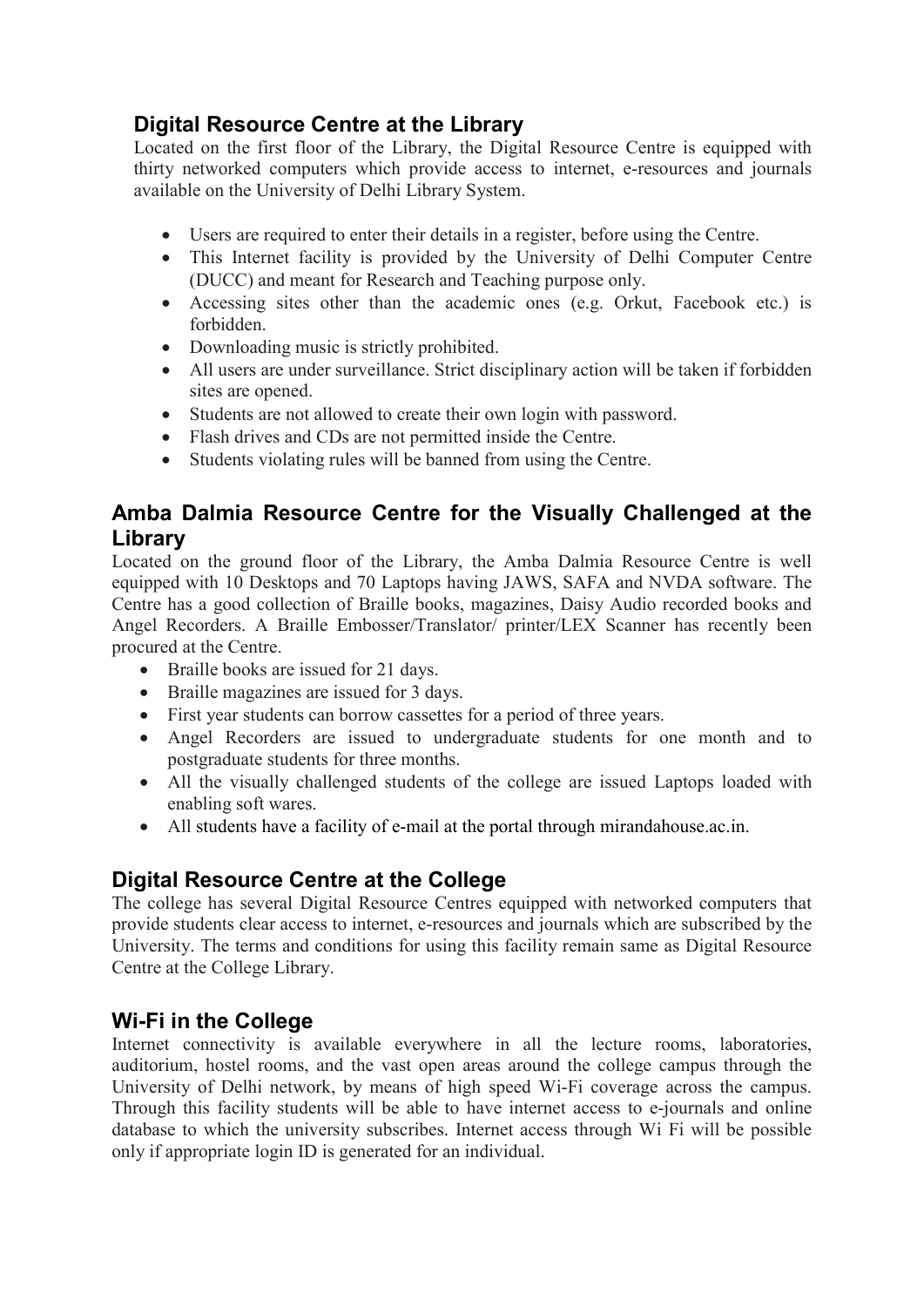- All students are issued an Email ID on Miranda House portal.
- The appropriate login ID can be collected by the students from the System Network Administrator (SNA) of the college on notified dates.

#### DS Kothari Centre for Research and Innovation in Science **Education**

Miranda House has established the Centre for Research and Innovation in Science Education, named after the eminent scientist and educationist, Professor D.S. Kothari. The National Centre has been set up with a generous grant of Rs. 3.3 crore from the Department of Science and Technology, Government of India, in response to the urgent need to nurture scientific talent of science students.

The basic objectives of the Centre are to promote

- Activity based science teaching learning programme using best available resources, technologies and pedagogical tools.
- Research in Science education and development of research based curricular and other resource materials of contemporary value.
- Capacity building and nurture programme to provide mentoring to students and professional development opportunities to science teachers.
- Outreach programme for popularizing science and generating scientific understanding amongst diverse communities.

The advanced Experimentation and Project Laboratories located in the Science Departments offer facilities for in depth scientific investigation and undergraduate research. The centre has several international collaborations and routinely organizes workshops and seminars. Students are encouraged to participate in the activities of the centre and undertake investigatory projects and contribute to the activities of the Centre.

#### Facilities at the Centre

- Multidisciplinary Project Laboratory.
- Sensor Based Measurement Laboratory
- Instrumentation Laboratory
- Tissue Culture Laboratory
- Immunology Laboratory
- Biotechnology Laboratory
- 3D Printer Laboratory
- Robotics Laboratory

#### Gym/Fitness Centre

Located near the Sports Complex/ground this is equipped with various gadgets like Treadmill, Upright bike, Twister, Stepper, Multi gym, Swiss Ball dumbells, Medicine Balls, Smith Machine etc. Students are encouraged to join the centre at nominal charges.

#### Casual Sports

The Department of Physical Education and Sports extends facilities to all students groups in various disciplines to play games like Basketball, Volleyball, Badminton, Chess, Table-Tennis, etc. in their free time. The Department also organizes Yoga, Tae-Kwon-do and Aerobic classes for both staff and students.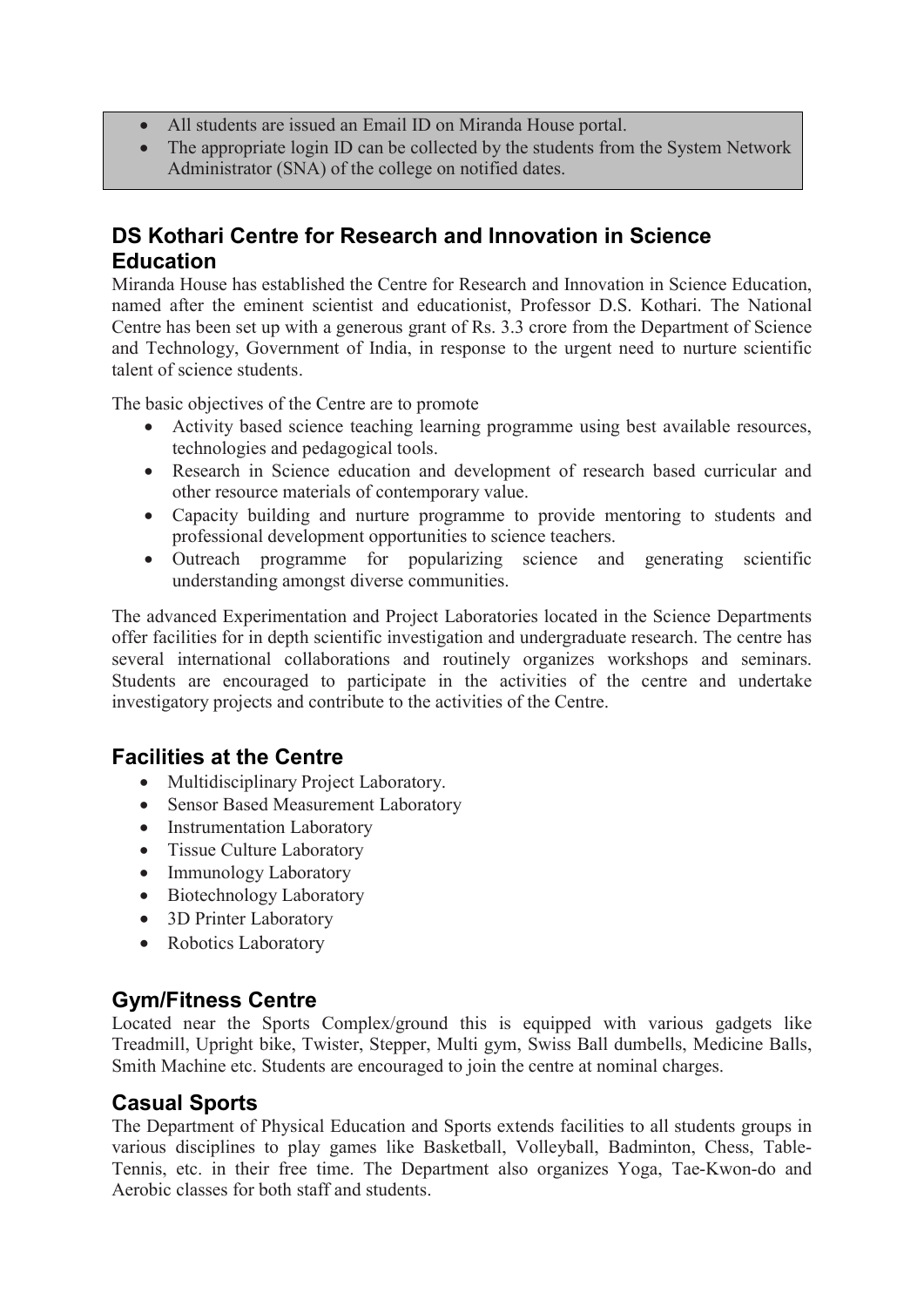## Examinations

- Choice Based Credit System (CBCS)
	- o Attendance
	- o Internal Assessment
	- o Conduct Rules at Examinations
	- o Pass and Promotion Rules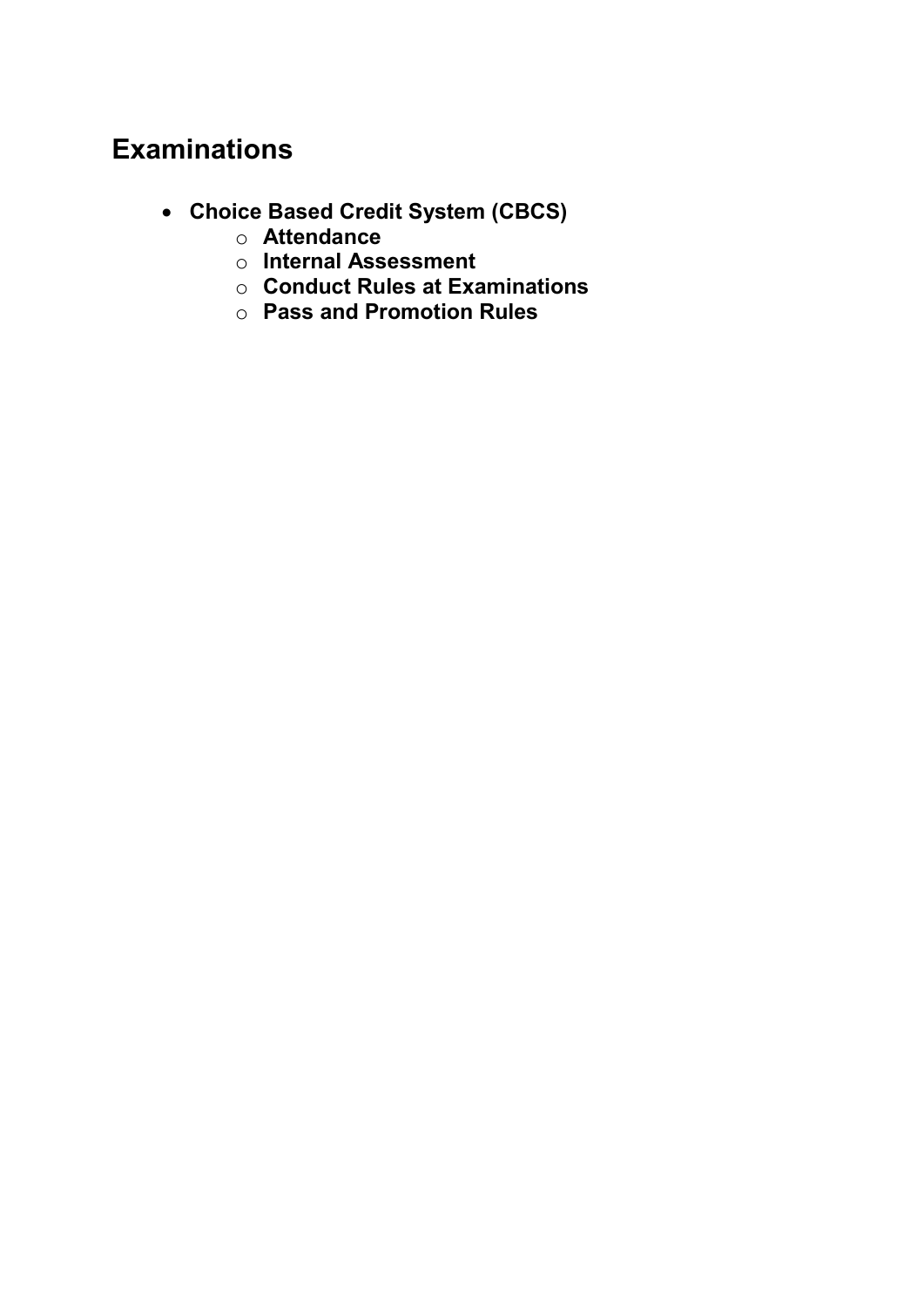#### Choice Based Credit System (CBCS)

The rules of CBCS including the attendance and internal assessment as adopted by the AC (Academic Council) and EC (Executive Council) from time to time by University of Delhi and duly notified to college shall be applicable.

#### **Attendance**

- Students must be present in the College from the first day of every term. Resident students are expected to come into residence a day before the term begins, unless instructed otherwise.
- Students who are absent for one full term or more at a stretch without prior permission are liable to have their names removed from the rolls.
- Students must apply for leave in writing at the onset of illness. Medical leave applications must be supported by a certificate from a certified medical practitioner. All leave applications must clearly state the roll number, class, name and subjects taken as well as the names of teachers teaching those subjects. Such applications should be submitted to the respective departments within one week of re-joining classes.

#### Amended Ordinance VII Clause 2(2)

The required conditions for pursuing a regular course shall not be deemed to have been satisfied in respect of the following degrees unless the candidate has attended not less than two-thirds of lectures and practicals, considered separately, delivered in his/her college or the University, as the case may be.

- The rules for minimum attendance requirements must be strictly followed.
- As per Ordinance VII 9(a) subject to the provision of the sub clauses (b) and (c).

#### Ordinance VII 9 (a)

- 1. In the case of a student who is selected as a member of the NCC to participate in the annual NCC Camps or is deputed to undertake Civil Defence work and allied duties or in the case of a student who is enrolled in the NSS and is deputed to various public assignments by or with the approval of the Head of the institution concerned or a student who is selected to participate in sports or other activities organized by the Interuniversity board or in national or international fixtures in games or sports approved by the Vice Chancellor or a student who is required to represent the university at the Interuniversity Youth Festival , or a student who is required to participate in periodical training in the territorial army or a student who is deputed by the college to take part in Inter-College sports or fixtures, debates, seminars, symposia or social work projects or a student who is required to represent the college in in debates and other extracurricular activities approved by the Vice Chancellor for this purpose , in calculating the total number of lectures etc. delivered in the college, or in the university, as the case may be, for his/her course of study in each academic year, the number of lectures etc., in subject delivered, during the period of absence for that purpose shall not be taken into account.
- 2. The Principal of the college may consider, on the basis of the medical certificates produced, exceptionally hard cases of students who had fallen ill or had met with an accident during the year disabling them from attending classes for a certain period, with a view to determining whether the lectures etc. delivered during the said period, or a part thereof, could be excluded for the purpose of calculation of attendance of the year and decide each case on its own merit.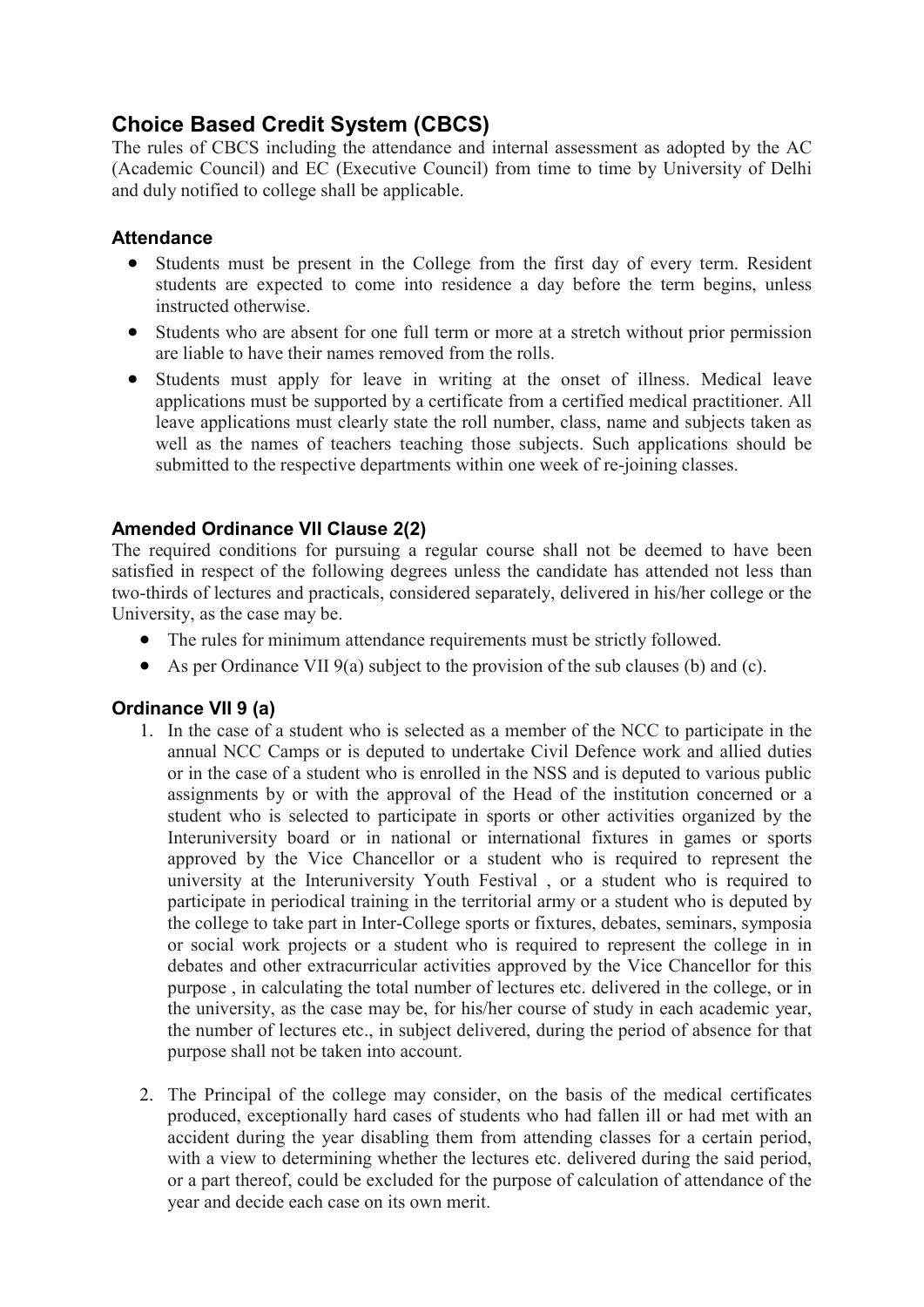- The college shall notify on the notice board the final attendance position of each of the students within three days of the dispersal of classes in the last session of the academic year. Not later than five days, thereafter, a student may, by an application to the Principal of the college, claim benefit of exclusion of lectures under sub-clause VII 9(a) stated above on the grounds to be specified and accompanied by the relative documents. All such applications submitted within time shall be considered and disposed of by the Principal of the college at least three days prior to the commencement of the examination, in which the student is intending to appear.
- The benefit of exclusion of lectures contemplated categories 1 and 2 of the sub clause (a) stated above, either separately or jointly, shall in no case exceed 1/3 of the total number of the lectures delivered.

Under all circumstances, the minimum attendance requirements are strictly followed and students will be allowed to appear for their final University Examinations only on fulfillment of the minimum attendance requirements.

#### Scheme of Examination

Examinations shall be conducted at the end of each Semester as per the Academic Calendar notified by the University of Delhi. Each Course will carry two components: Internal Assessment and End Semester Examination.

#### Internal Assessment

All courses have a component of Internal assessment. According to Executive Council Resolution No. 05 dated 1 May 2003, the important features of the internal assessment scheme are:

- (i) That Internal Assessment be made applicable to the students admitted from the academic session 2003-04 onwards (i.e. to begin with for the first year students) in both undergraduate and post-graduate degree courses.
- (ii) That Internal Assessment marks be shown separately in the Marks sheet issued by the University and these marks be added to the semester examination marks for determining the division of the student.
- (iii) That 25% of the maximum marks in each paper in undergraduate courses be assigned for Internal Assessment and the remaining 75% marks for the annual/semester University Examination; that the time duration and other modalities of the annual/semester Examination with respect to this 75% component shall remain as per existing schemes of examination for various undergraduate courses:

The components of Internal assessment marks for Semester students for all subjects in B.A. (Programme) and B.Sc. (Programme) courses and all papers of the main subjects in B.A., B.Sc. Honours courses will be:

- (i) 10% weightage for class tests/quizzes in the semester.
- (ii) 10% weightage for written assignments/projects in the semester.
- (iii) 5% weightage be given for regularity in attending lectures and tutorials.
	- The credit for regularity in each paper, based on attendance, shall be as follows.

| More than $67\%$ but less than $70\%$ | 1 mark  |
|---------------------------------------|---------|
| 70% or more but less than 75%         | 2 marks |
| 75% or more but less than 80%         | 3 marks |
| 80% or more but less than 85%         | 4 marks |
| 85% and above                         | 5 marks |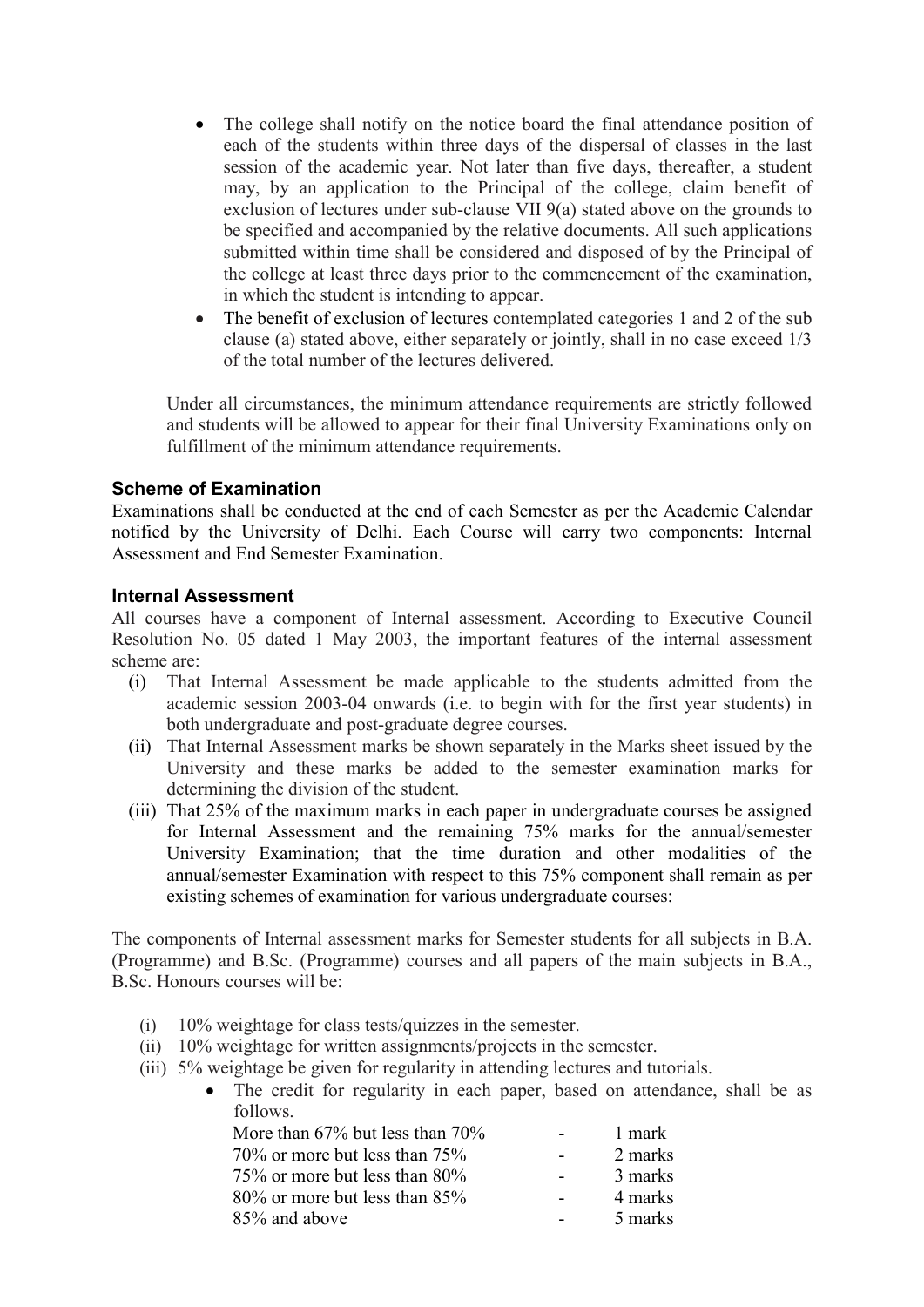- Medical certificates shall be excluded while calculating credit towards marks to be awarded for regularity, though such certificates shall continue to be taken into account for the purpose of calculating eligibility to appear for examinations as per the existing provisions of Ordinance VII. 2. (9) (a) (ii).
- That the attendance for each term be compiled by the college administration and displayed on the Notice Board within a week of the end of the first and second terms respectively, and the date is to be announced later for third term; that each teacher shall maintain a record of the term-wise attendance of each student for lectures and tutorials separately.
- At the end of the Semester/third term, the attendance of every student in each paper in lectures and tutorials be summed up, converted into percentage, and marks awarded for Internal Assessment by the teacher.
- (iv) That the marks scored by the candidates in all the three components (i.e. Class test/Quiz, Written assignment/project, and attendance for semester students and House Examination written assignments, and attendance for Annual Students) be summed up, and scaled down appropriately for papers in which maximum marks are less than 100. The Internal Assessment marks for each paper shall then be roundedoff to the nearest whole number. These Internal Assessment marks shall be communicated to the University each year as per University Roll Numbers signed by the student along with a soft copy.
	- That there shall be a Moderation Committee for Internal Assessment in each college, discipline-wise, which shall comprise of the senior most teacher in the department, the teacher-in-charge of the department and the previous teacher-in-charge of the department provided that if, for any reason, the membership of the Committee falls below 3, the Principal of the college shall nominate suitable members from among the teachers of that department/colleges to fill the vacancies.
	- That, with the introduction of Internal Assessment, the maximum marks for the University Examination in each paper shall stand reduced accordingly. For example: For a 100 marks paper, the University Examination shall be of 75 marks. For a 75 marks paper, the University Examination shall be of 55 marks. For a 50 marks paper, the University Examination shall be of 38 marks For a 33 marks paper, the University Examination shall be of 25 marks.
	- That the promotion criteria shall be as per the existing Ordinances for University Examinations, as applicable to respective courses. In addition, the same criteria shall apply to the total of the University Examination and the Internal Assessment, taken together.
		- (a) That there shall be a Monitoring Committee for Internal Assessment at the University level consisting of the Dean of Colleges as the Chairperson along with three other Deans, one of whom shall be a member of the Executive Council, and the Controller of Examinations as Member-Secretary. That the Committee shall monitor receipt of Internal Assessment marks from various colleges and ensure timely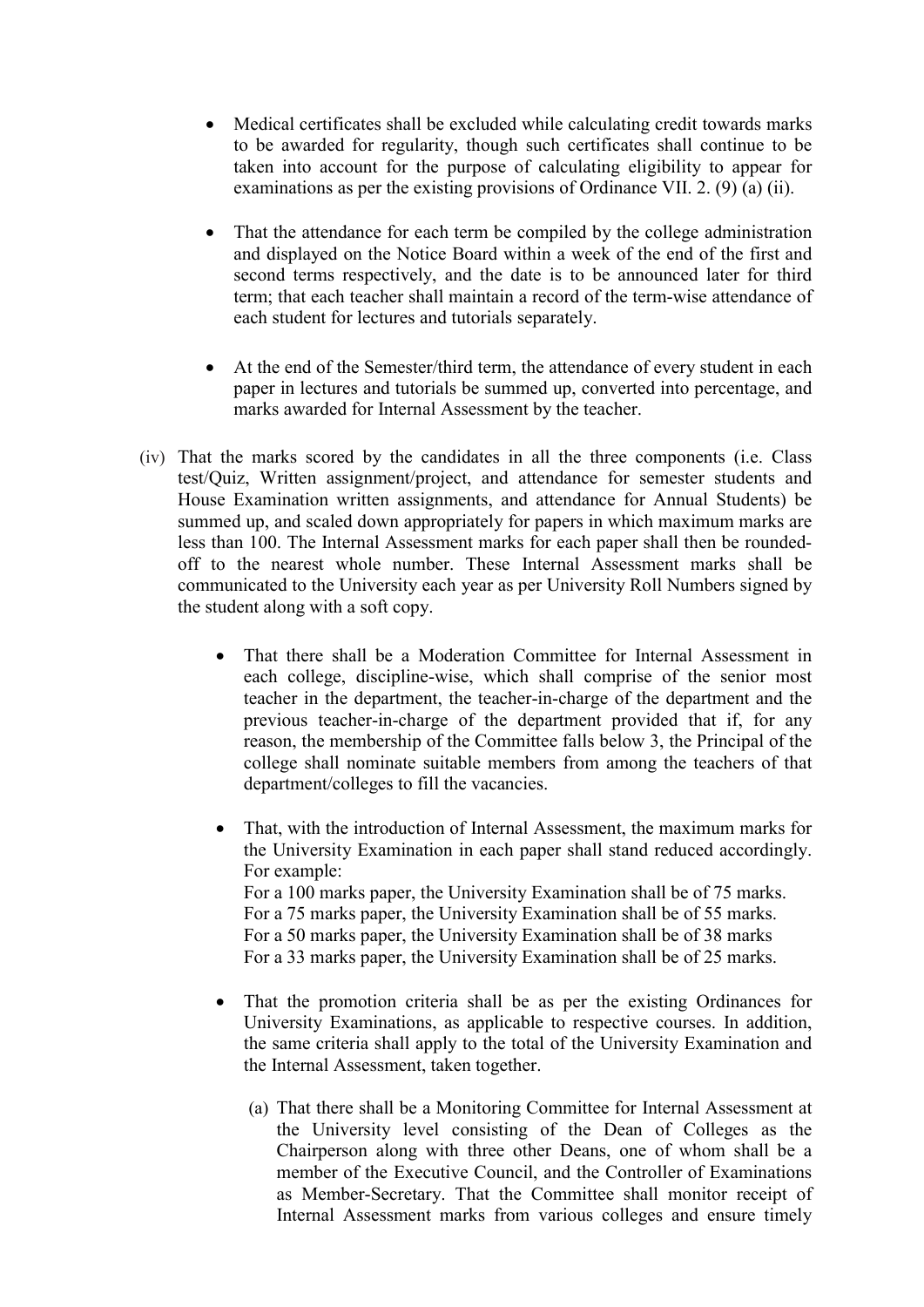compliance. If a college fails to submit the Internal Assessment marks in time, the University shall not declare the result for such a course in the College. The responsibility for non-declaration of the result of any course in any college in such circumstances will be solely that of the college.

- (b) That there shall be a Monitoring Committee for Internal Assessment in every college, which shall be chaired by the Principal of the College and will be made up of the Vice Principal (and in case there is no Vice-Principal, the Bursar), Secretary Staff Council, and two senior faculty members to be nominated by the Principal. This Committee shall be responsible for the entire process of Internal Assessment in the College, including redressal of grievances, if any.
	- That in the case of students who repeat one or more papers(s), or all papers of semester of Part I or Part II or Part III, the Internal Assessment marks shall be carried forward.
	- That in the following special cases, in lieu of the Internal Assessment, students shall be awarded marks (for the previous years papers) in the same proportion as the marks obtained in that paper in the University examination:
		- Students who migrate from other Universities to the University of Delhi in the  $II<sup>nd</sup>$  year.
		- Students who fail in the Part I Examination of Honours Courses and join Pass/General Courses in the II<sup>nd</sup> year; and
		- Students who transfer from I year Pass/General Courses to Honours Courses in the  $II<sup>nd</sup> Year$ .
	- (c) Students who migrate from non-formal streams in the University of Delhi (i.e., School of Correspondence Courses and Continuing Education, Non-Collegiate Women's Education Board and External Candidates Cell) to the regular stream and vice versa, shall carry as such the marks obtained in the preceding year(s).
- That tutorials be held regularly for the postgraduate courses of the University by the concerned Department in cooperation with Colleges; that at least 25 percent marks be assigned for Internal Assessment in each paper of the postgraduate courses. That the Internal Assessment in postgraduate courses may be based on regularity and attendance, class tests and house examinations, and written assignments, projects/term papers/seminars/field work. That Departments may assign 5 percent for regularity and attendance, 10 percent for and written assignments, projects/term papers/seminars/field work. That postgraduate courses where the weightage of Internal Assessment is 25 percent or more may continue with the existing schemes.
- That in the case of a student who is selected as a member of the NCC to participate in the annual NCC Camps or is deputed to undertake Civil Defence work and allied duties, or in the case of a student who is enrolled in the National Service Scheme and is deputed to various public assignments by or with the approval of the Head of the Institution concerned, or a student who is selected to participate in sports or other activities organized by the Inter-University Board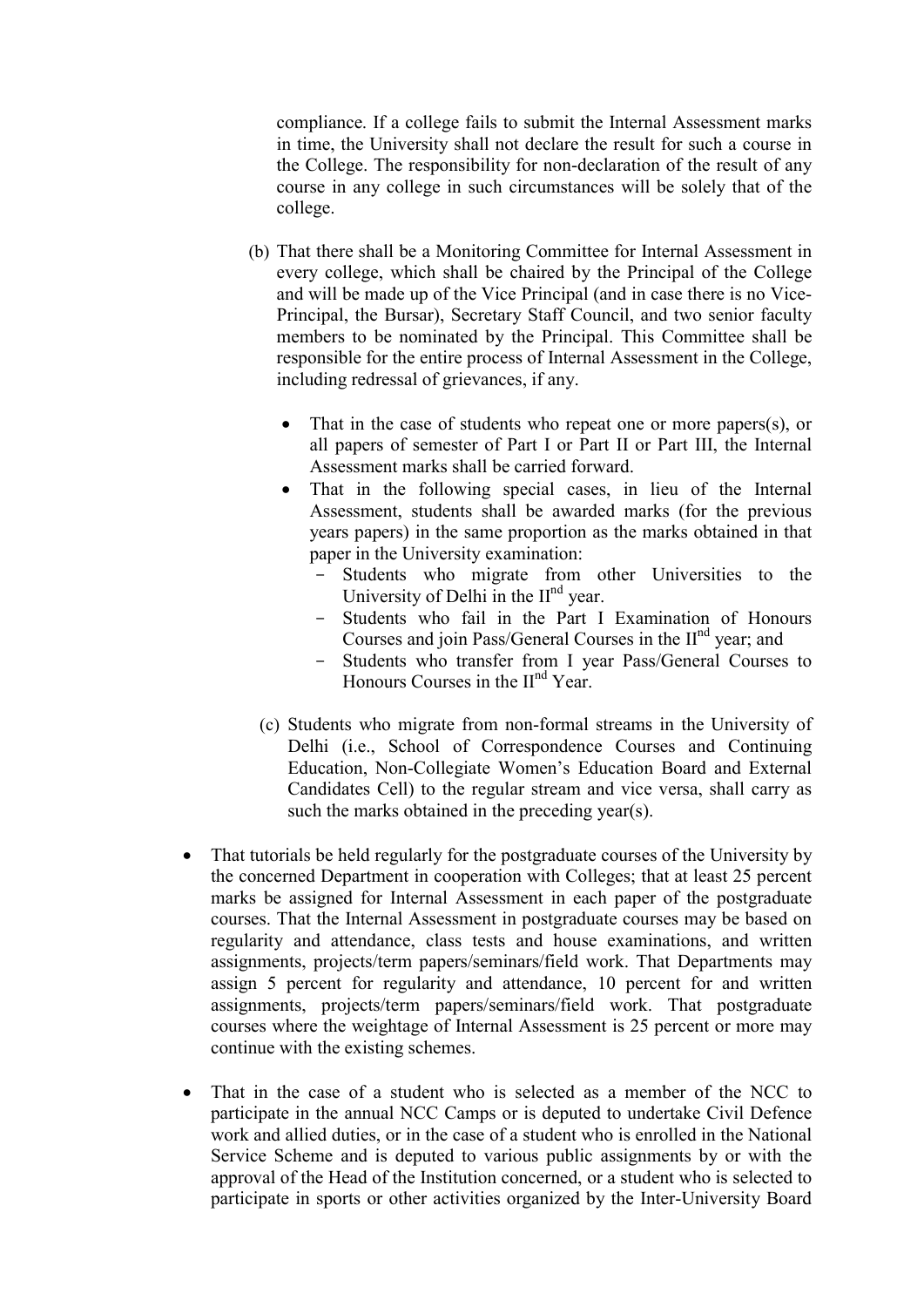or in national or international fixtures in games and sports approved by the Vice-Chancellor, or a student who is required to represent the University at the Inter-University at Youth Festival, or a student who is required to participate in periodical training in the Territorial Army, or a student who is deputed by the College to take part in Inter-College sports, fixtures, debates, seminars, symposia or social work projects or a student who is required to represent the college concerned in debates and other extra-curricular activities held in other Universities or such other activities approved by the Vice Chancellor, the following provisions will apply:

- (i) A student in the categories listed above, will have to fulfill the requirement of written assignments and projects/term papers/seminars/field-work with the flexibility, however, that he/she may, if necessary, be allowed additional time for submission of written assignments.
- (ii) A student in the categories listed above, who is unable to write the House Examination on account of his/her participation in such aforesaid activities, may be assessed by the College through an alternative mode in lieu of the House Examination. This may be done only in exceptional circumstances.
- (iii) A student in the categories listed above, will get the benefit of attendance for Internal Assessment for the classes missed as per the existing provisions or Ordinance VII. 2.(9)(a)(i).
	- (a) That the University reserves the right to review, and if necessary moderate the marks in Internal Assessment in any paper/papers in any College/Department.
	- (b) That the respective University Moderation Committees in each subject shall moderate, if necessary, the Internal Assessment marks across Colleges.
- That the scheme for Internal Assessment be followed, for the present, in the regular stream only with exclusions as per the Appendix. This scheme of Internal Assessment shall not be applicable to the School of Correspondence Courses and Continuing Education, Non-Collegiate Women's Education Board and External Candidates Cell.

#### Conduct Rules at Examinations

- No candidate who is late by more than half an hour shall be admitted to the examination hall, and no candidate must leave examination hall in the first half an hour.
- Each candidate must show her admission Ticket, if demanded.
- Candidate must not leave the examination hall without handing over their answer books to the invigilator on duty.
- Each candidate will fill up the required information on her answer book before beginning to write the answers.
- No candidate shall tear a leaf or a part of it from the answer book or a continuation sheet.
- Candidate should write their roll numbers on the question paper, immediately after receiving it.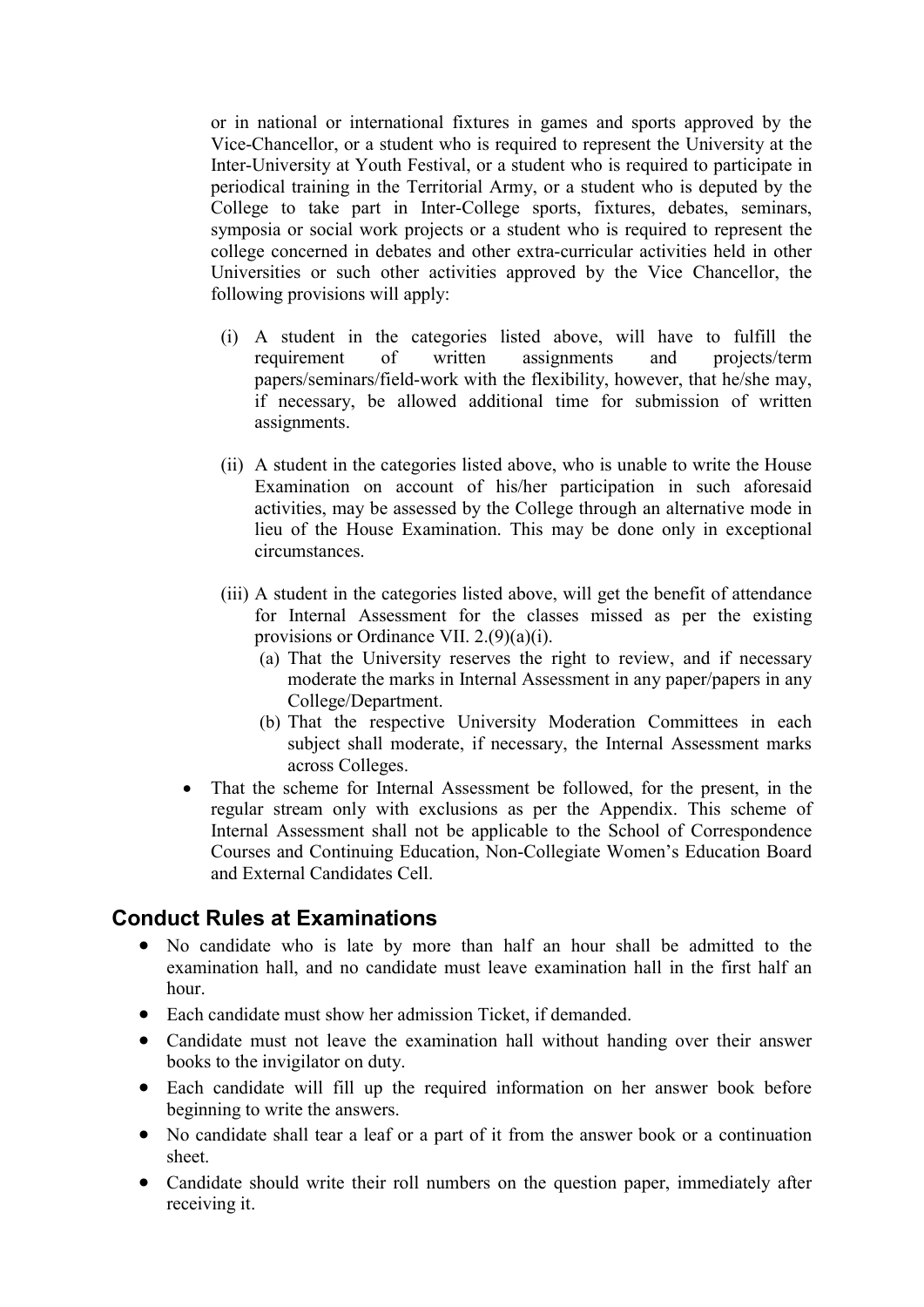- Candidates are forbidden to remove any paper from the room, except the question paper.
- Wherever instructed, candidates should not write their names or the name of the college or any other distinctive mark leading to disclosure of their identity or that of their institution, in their answer books or continuation sheets.
- Mobile phones are strictly prohibited in the examination hall.

According to Ordinance x- A, the use of dishonest or unfair means in the examination are as follows:

- Assisting in any manner whatsoever any other candidate in answering the question paper during the course of examination.
- Carrying into the examination hall any book, paper, notes or any other material, likely to be used by the candidate, directly or indirectly, in connection with the examination.
- Smuggling in answer books or continuation sheets.
- Taking out or arranging to send out answer books, its pages or continuation sheets.
- Impersonation during examination.
- Deliberately disclosing one's identity or making any distinctive mark in the answer book for that purpose.
- Communicating with or talking to any other candidate unauthorized person/ in or around the examination room during the course of the examination.

#### Disorderly conduct in the examination includes:

- Misbehaviour in connection with the examination, with the superintendent, the invigilator on duty or with any other in or around the examination centre, during or after the examination hour.
- Leaving the examination room before the expiry of half an hour without handing over the answer book, to the invigilator or without signing the attendance sheet.
- Intentionally tearing off the answer book pages thereof or the continuation sheets.
- Disturbing or disrupting the process of examination.
- Inciting others to leave the examination hall or to disturb or to disrupt the examination.
- Carrying into the examination centre any weapon of offence.

A candidate who is found guilty of using dishonest or unfair means or disorderly conduct during the examination may be disqualified from the examination for which she is a candidate. Further the candidate may be debarred from appearing in any future examination of the University for a period to be stated or be expelled from the University and declared not a fit and proper person to be admitted to any further examination of the University.

#### Pass Percentage and Promotion Criteria

Promotion rules are as per ordinance IX Clause 12 and its amendments through EC resolution EC-28.02.2017/07.03.0170.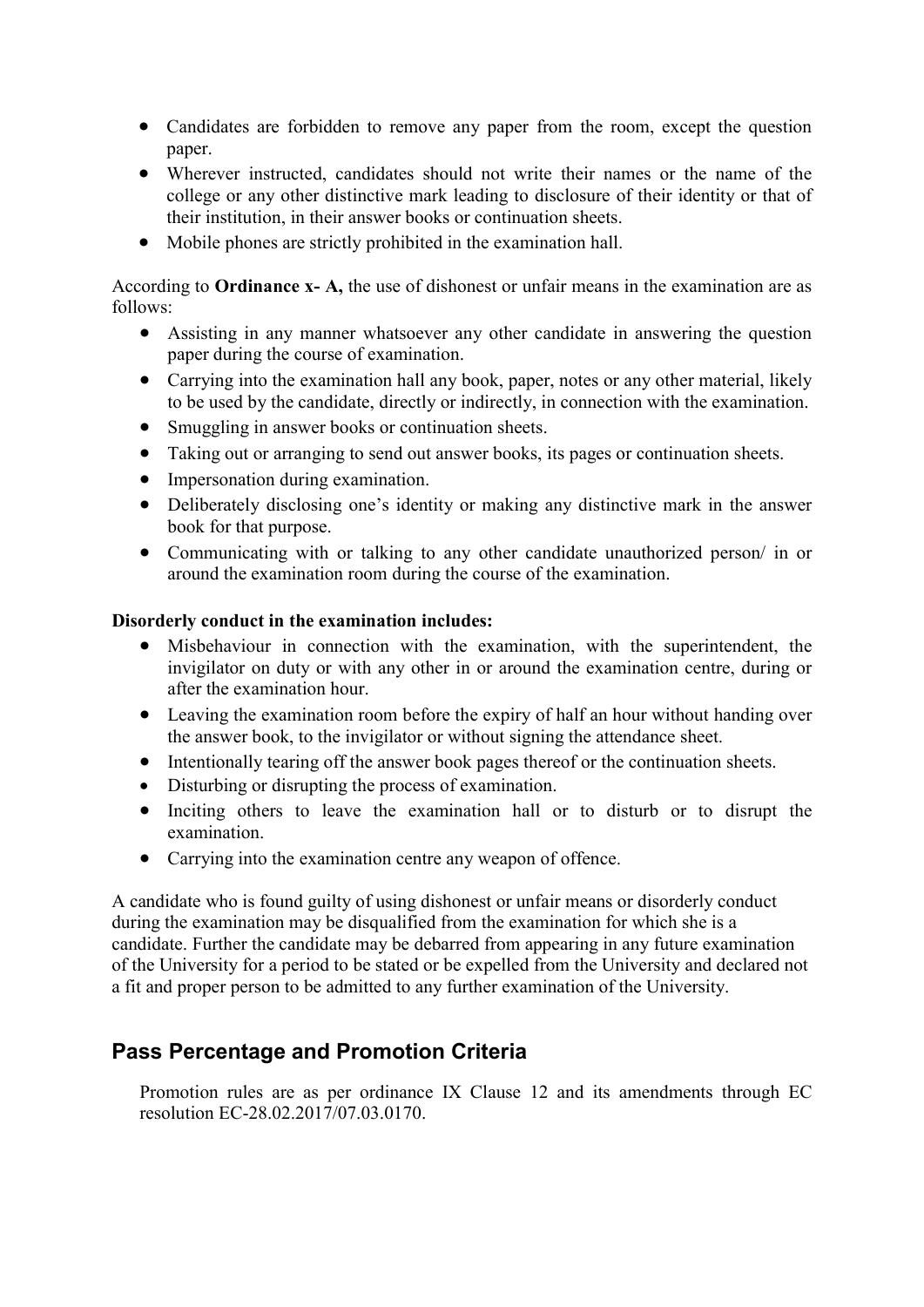12(1)

- (a) A student who appears in an odd semester examinations or who was eligible to appear in the odd semester examinations but remains absent in any or all the papers of the said semester, shall move on to the next even semester irrespective of her result in the said examinations.
- (b) Passing Rules: The results shall be prepared on the basis of the formula prescribed at Table 'A' for the computation of grade cut off.
	- A student who has obtained 40% in the aggregate taking together all the papers in theory examination (including internal assessment/ project work) and practical examinations, separately, conducted in the first and second semesters shall be promoted to the second academic year/ third semester and similarly from the second academic year to third academic year/ fifth semester.

#### (c) Promotion Rules:

- A student shall be eligible for promotion from I year to II year/ III Semester provided he/ she has passed 50% papers of I and II semester taken together and similarly for promotion from II year to III year/ V Semester.
- Similarly, a student (irrespective of Part I results) shall be eligible for promotion fromII year to III year of the course provide she/he has passed 50% papers of III and IV semester taken together.
- Students who do not fulfill the promotion criteria (b)  $\&$  (c) above shall be eligible for promotion from II year to III year of the course provided she/he has passed 50% papers of III and IV semester taken together.
- The students shall be declared fail shall have the option to retain the marks in the paper in which they want to retain.

#### (d) Eligibility of Degree:

 A student shall be declared eligible for degree provided she has passed all the papers of I year, II year and III year of a course as per approval of the Executive Council (EC Resolution No. CNC-11/093/2015-16 dated 28 September 2015).

#### (e) Division Criteria:

 A student shall be categorized on the basis of the combined result of Semester I to Semester VI examinations as follows: (Based on the Conversion Formula for final percentage)

60% or more (all papers should be passed); I Division

50% or more but less than 60% (all papers should be passed); II Division

Less than 50% and declared passed (all papers should be passed); III Division

#### 12(3) Semester Grades and Grade Points

(a) A student who becomes eligible for the degree as per Ordinance IX 12 (1). Such a student shall be categorized on the basis of the combined result of Semester I to Semester VI examinations under CBCS on a 10 point grading system with the following Letter Grades as given below:

| Letter grade      | Numerical Grade |
|-------------------|-----------------|
| O (Outstanding)   |                 |
| $A+$ (Excellent)  |                 |
| A (Very Good)     |                 |
| $B+$ (Good)       |                 |
| B (Above Average) |                 |
| C (Average)       |                 |
| $D$ (Pass)        |                 |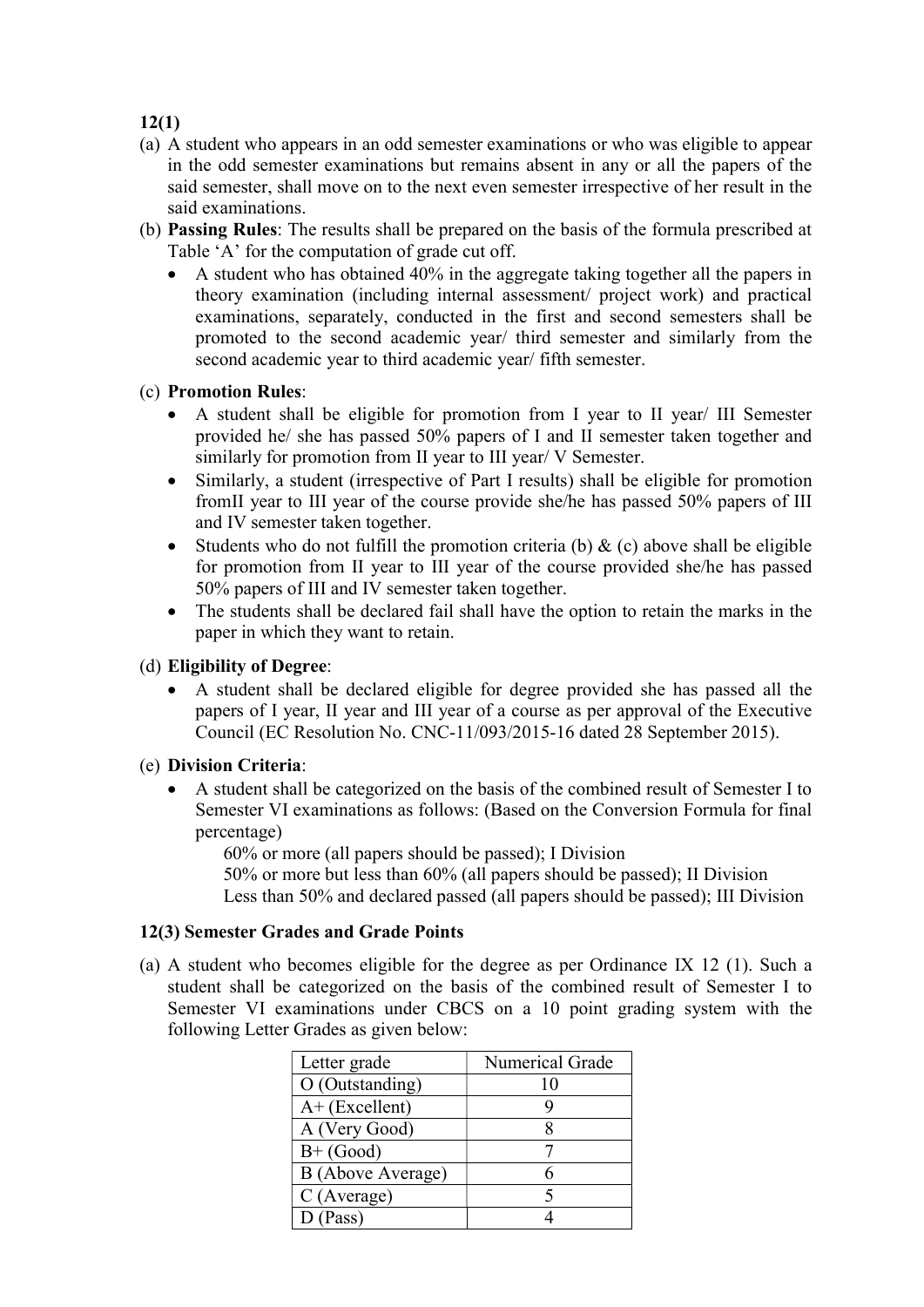The results for all the Undergraduate courses under the CBCS shall be based on a 10 point grading system with Letter Grades as per the formula prescribed by the University Grants Commission with minor changes in the computation of the grade cut offs.

 Issue of Transcripts: Based on the grades earned, a Grade Certificate shall be issued to all the registered students by the University after every semester and a consolidated transcript indicating the performance in all semesters. The Grade Certificate will display the course details (code, title of the paper, number of credits, grade secured) along with SGPA of each semester and CGPA earned based on overall six semesters.

The percentage shall not be displayed on the Grade Certificate/ Transcript. Only the formula approved for the conversion of CGPA into percentage will be displayed on the Grade Certificate/ Transcript.

The formula for calculating the final percentage of marks will be as follows:

CGPA based on overall six semesters x 9.5

#### Existing Ordinance for Choice Based

- A student who has to reappear in a paper prescribed for Semester I/III/IV may do so only in the Semester examination to be held in November/December. A student who has to reappear in a paper prescribed for Semester II/IV/VI may do so only in the examination to be held in April/May.
- Students who are detained from appearing in any semester examination, due to shortage of attendance or for any other reason, will not be eligible for promotion to the next semester and will have to be readmitted in the next academic session to the same semester of the course in which they were detained.

#### Reappearance in passed papers:

- A student may reappear in any theory paper prescribed for a semester, on foregoing in writing her previous performance in the paper/s concerned. This can be done in the immediate subsequent semester examination only (for example, a student reappearing in a paper prescribed for Semester I examination, may do so along with subsequent Semester III examination and not along with paper for Semester V).
- A candidate who have cleared the papers of Part III (V  $&$  VI Semester) may reappear in any paper of V or VI Semester only once at the immediate subsequent examination on foregoing in writing her/his previous performance in the paper/s concerned, within the prescribed span period.

(Note: The candidate of this category will not be allowed to join any postgraduate courses)

- In the case of reappearance in a paper, the result will be prepared on the basis of candidate's current performance in the examination.
- In the case of candidate, who opts to re-appear in any paper/s under the aforesaid provision, on surrendering her earlier performance but fails to re-appear in the paper/s concerned, the marks previously secured by the candidate in the paper/s in which she/he has failed to re-appear shall be taken into account while determining her/his result of the examination held currently.
- Reappearance in Practical examination shall not be allowed.
- A student who reappears in a paper shall carry forward the internal assessment marks, originally awarded.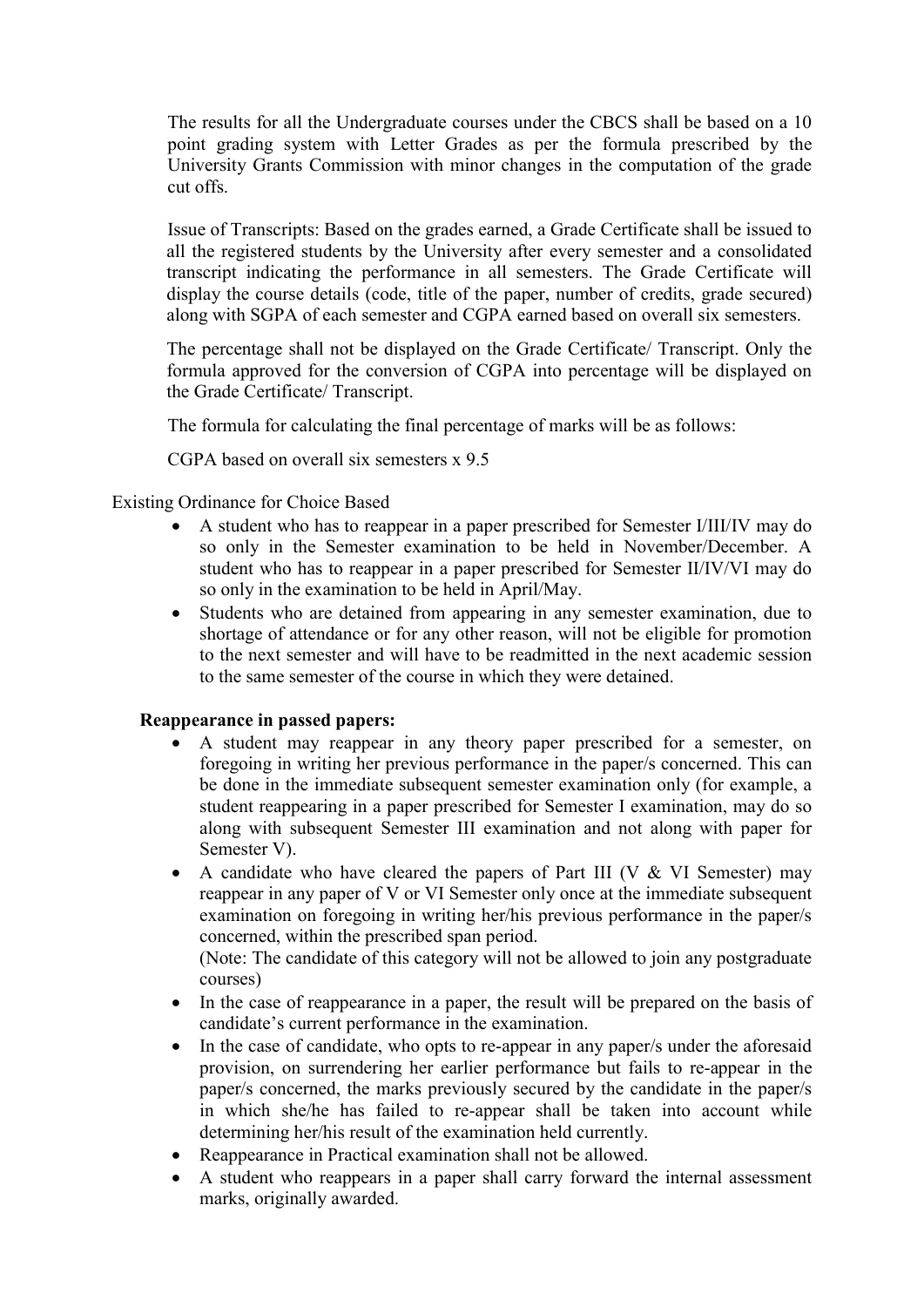In accordance with Notification No. Acad.-I/ Semester/2011/124 dated  $7<sup>th</sup>$  September 2011, it is further clarified that the students who are detained from appearing in any semester examination of any Under-graduate/ Post graduate course, due to shortage of attendance or for any other reason, will not eligible for promotion to the next semester and will have to be re-admitted in the next academic session to the same semester of the course in which they were detained.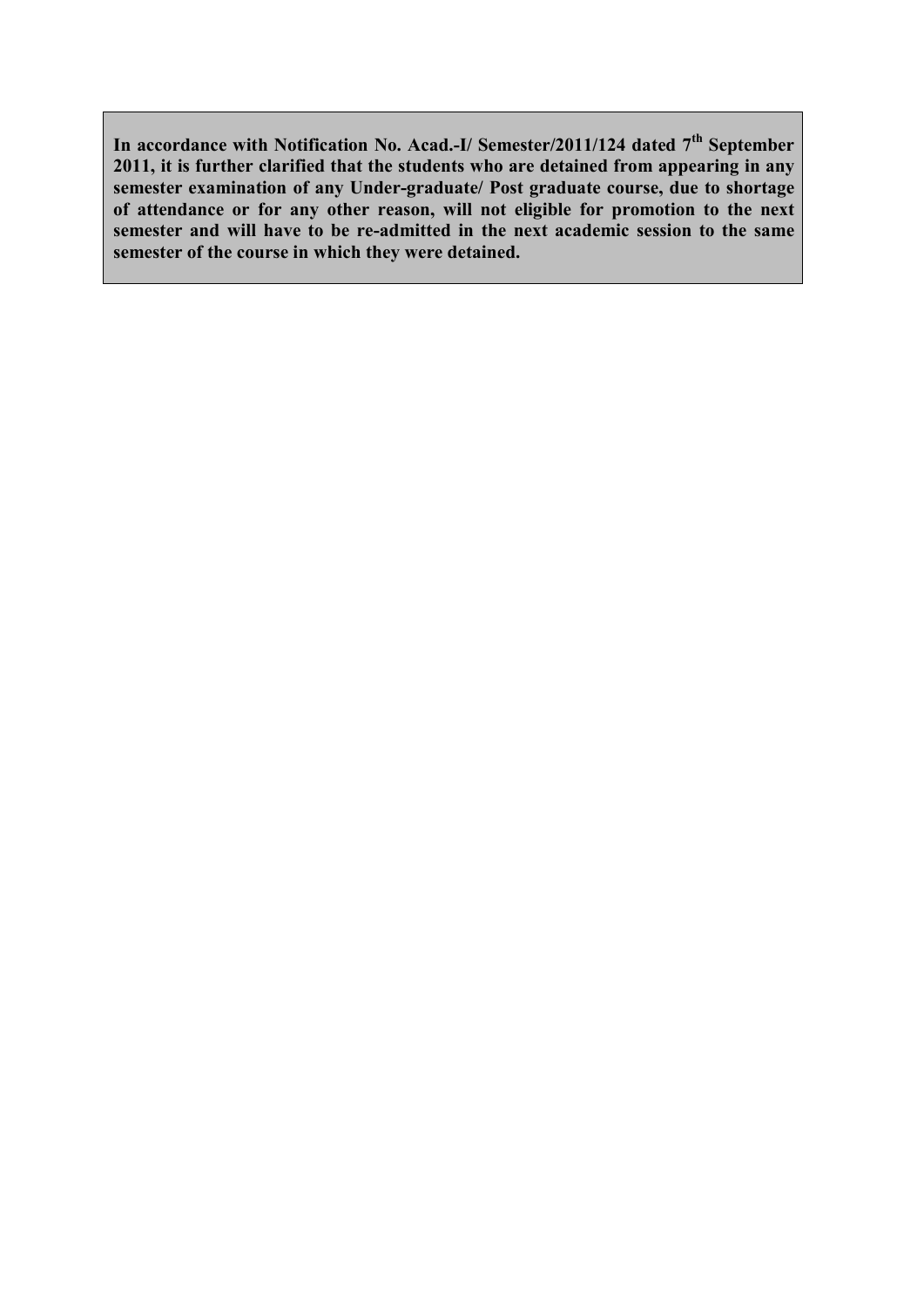# **Discipline**

- Code of Conduct
- General Rules for Students
- Prohibition of Ragging
- Punishment for Ragging
- Policy on Sexual Harassment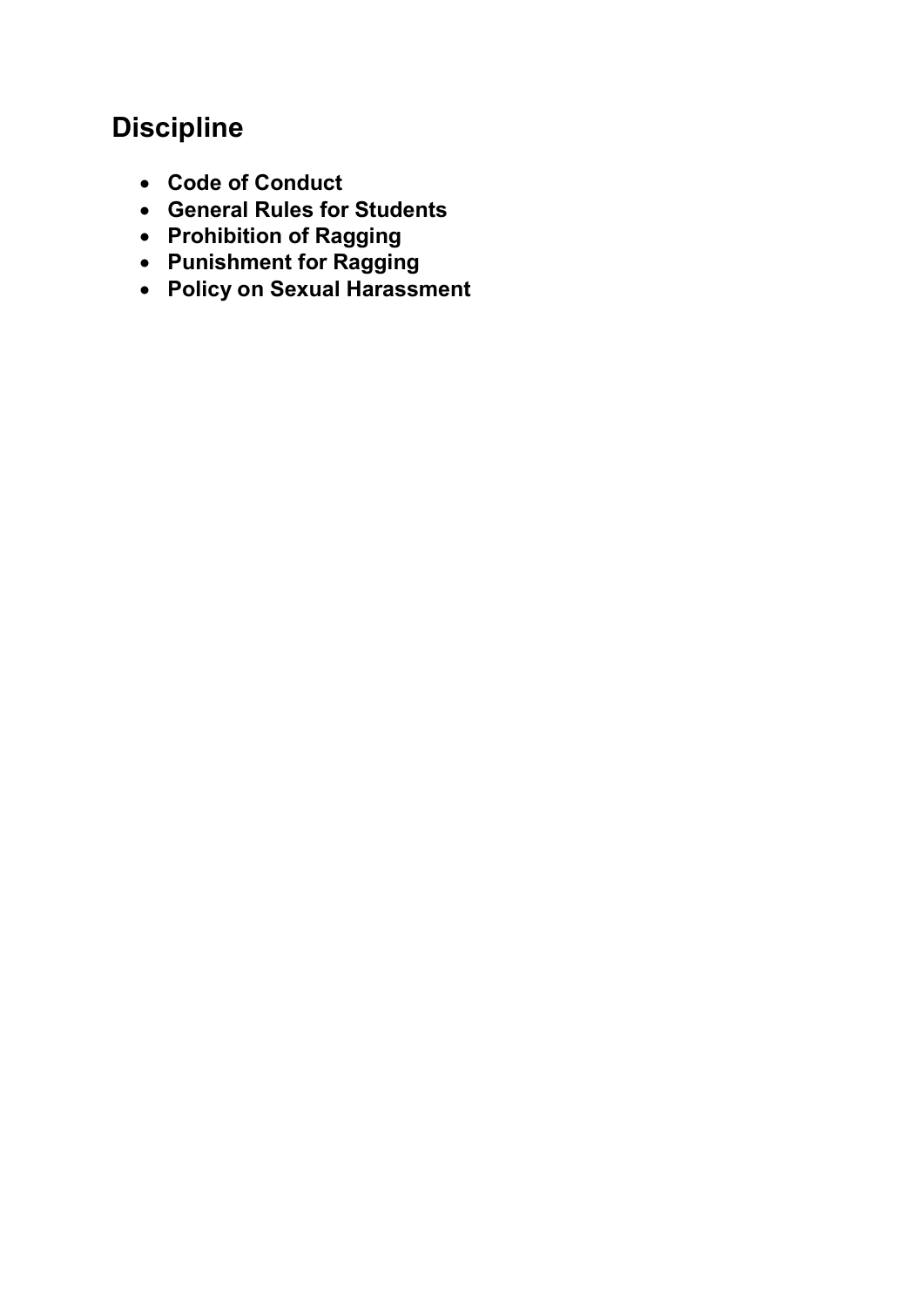### Code of Conduct

- Ordinance XV of the University has laid down the procedure for maintenance of discipline among students of the University.
- No member of the University community academic staff member or student member, shall engage in conduct likely to disrupt teaching, study, examinations, research, administration, or to obstruct any officer of the University or College in the performance of his/her duties, or damage, deface any property of the University or of any College or occupy or use any of the same otherwise than in accordance with the rules or other provisions made therefore by the University or College authority concerned.
- All problems arising in the University can be dealt with as problems to be resolved in the University community provided a well understood code of conduct is observed by all concerned.
- The procedures of student welfare which need to be strengthened and expanded should be kept separate from the procedures of student discipline.
- Any action that is coercive in nature or constitutes a threat to life or property within the University shall be recognized as a law and order problem to be dealt with accordingly.

#### Students are to note the following General Rules

- Students must not congregate in the foyer and corridors, or speak loudly near the classrooms and office block.
- Students should not receive personal visitors in the College during college hours. In cases of extreme urgency, the Principal may be contacted for permission.
- The office telephones are not meant for use by students except in cases of emergency.
- Day scholars are not allowed inside the Hostel or the rooms of the residents.
- Students are expected to attend all department events and other College functions.
- Day students should not have their personal letters addressed to the College.
- The College office is open to students for transacting business on all working days between 9.30 am to 12.30 pm only. Students should not go to the office frequently during College hours, since most of the information is available on the notice boards.
- Students may see the College Notice Board for the list of holidays and declared holidays.
- Students should be careful of their personal belongings like handbags, books, umbrellas, etc. and collect these before leaving. Efforts are made to retrieve all lost property but the college can take no responsibility in this matter. Students are advised not to bring large sums of money, jewellery or other valuables to the college.
- Whenever the residential address of any student changes, the same should be immediately informed to the College with a confirmation from the parents.
- Students shall conduct themselves properly towards all members of the staff and towards their fellow students. Insubordination, unbecoming language or improper conduct such as teasing etc., shall be severely dealt with. Students should not indulge in misconduct at the time of examinations or during the time of elections to the student bodies.
- No student suffering from any contagious or infectious diseases will be permitted in the college.
- Ignorance of any rule will not be accepted as an excuse. Anything printed in this booklet is liable to change anytime hereafter and will be applicable thoroughly. Any such changes will be communicated through this Notice Board.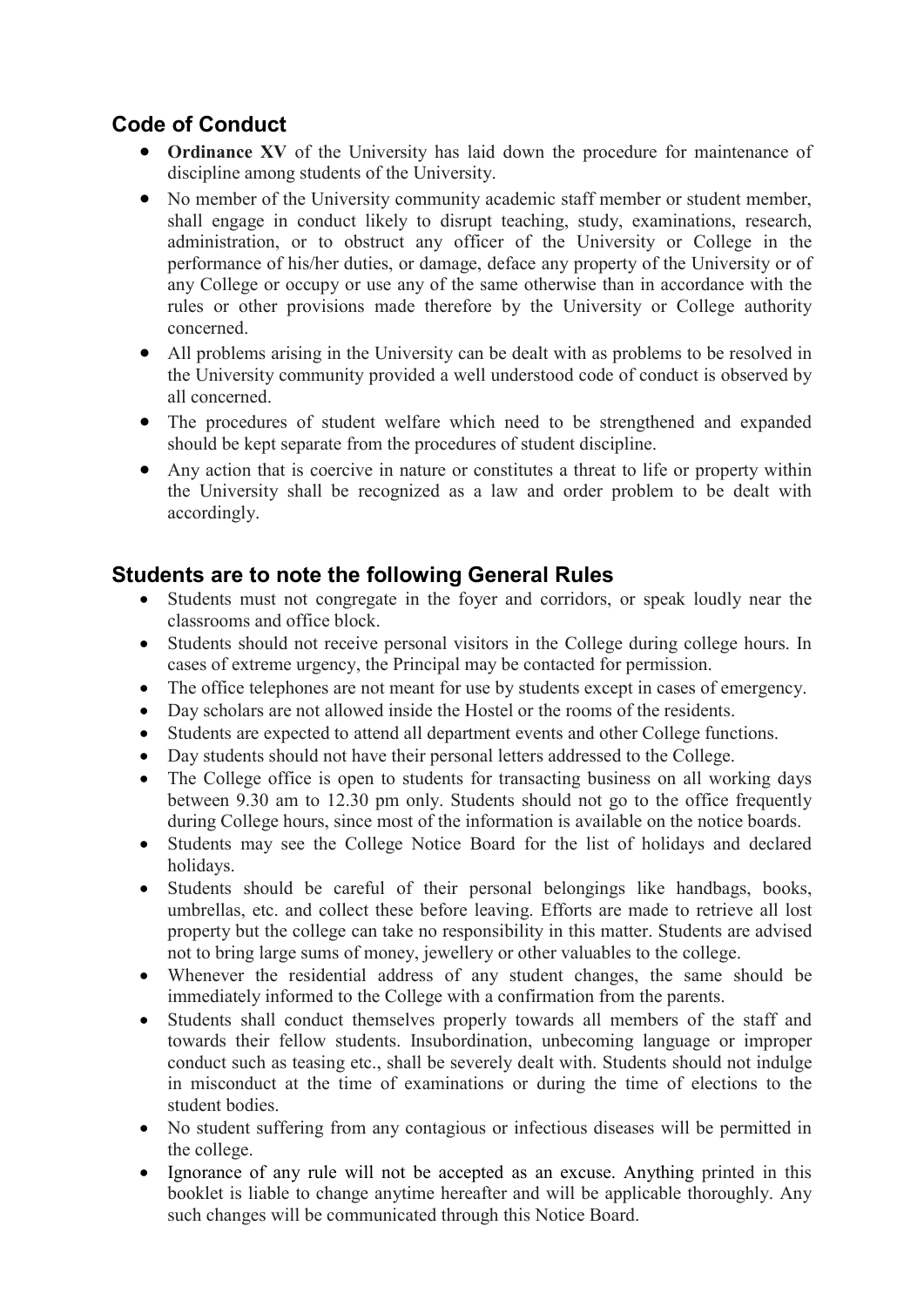## Prohibition of Ragging

According to Ordinance XV-C, ragging means any act, conduct or practice by which dominant power or status of senior students is brought to bear on students freshly enrolled or students who are in any way considered junior or inferior by other students and include individual or collective acts or practices which

- Involve physical assault or threat to use physical force.
- Violate the status, dignity and honour of women students.
- Violate the status, dignity and honour of students belonging to the SC/ST.
- Expose students to ridicule and contempt and affect their self esteem.
- Entail verbal abuse and aggression, indecent gestures and obscene behaviour.

Students of the College are expected to behave responsibly, both inside and outside the College.

Ragging in any form is a criminal offence and is strictly prohibited. Any occurrence should be immediately reported to the Proctorial Committee.

#### Punishment for Ragging

Ordinance XV C has laid down rules regarding prohibition and punishment for ragging:

- If any incident of ragging gets reported to the Vice-Chancellor by any authority then the student involved in ragging can be expelled for a specified term.
- Non students involved in any incident of ragging will be proceeded as under the Criminal Law of India. They will be rendered ineligible for a period of five years from seeking enrolment in any of the institutions of the University of Delhi.

The Principal of the College is authorized under the Ordinance to take immediate action on any information of the occurrence of ragging. Any student found ragging freshers may be either expelled, rusticated for a specified period or the results of the student/s concerned in the examination in which they appeared be cancelled.

### Policy on Sexual Harassment

After the enactment of the Sexual Harassment of Women at Workplace (Prevention, Prohibition and Redressed) Act, 2013 and its notification by Government of India, University of Delhi issued a notification No. Estab.II(1)/27/ACC/2006/ dated 9 January, 2014 declaring that the provisions of this Act supersedes the University Ordinance XV-D. Further, vide its Notification No. Estab.II(i)/027/ACC/2006 dated 16 January, 2014 the University of Delhi constituted its own Internal Complaints Committee as required under the Act and directed all colleges/institutions under it to constitute their own Internal Complaints Committees.

According to the Act of 2013 the University of Delhi is committed to maintain and create an academic and work environment free of sexual harassment for students, academic staff and non-teaching staff of University of Delhi.

Sexual Harassment shall include, but will not be confined to, the following:

 When submission to unwelcome sexual advances, requests for sexual favours, and verbal or physical conduct of a sexual nature are made, either implicitly or explicitly, a ground for any decision relating to employment, academic performance, extracurricular activities, or entitlement to services or opportunities at University of Delhi.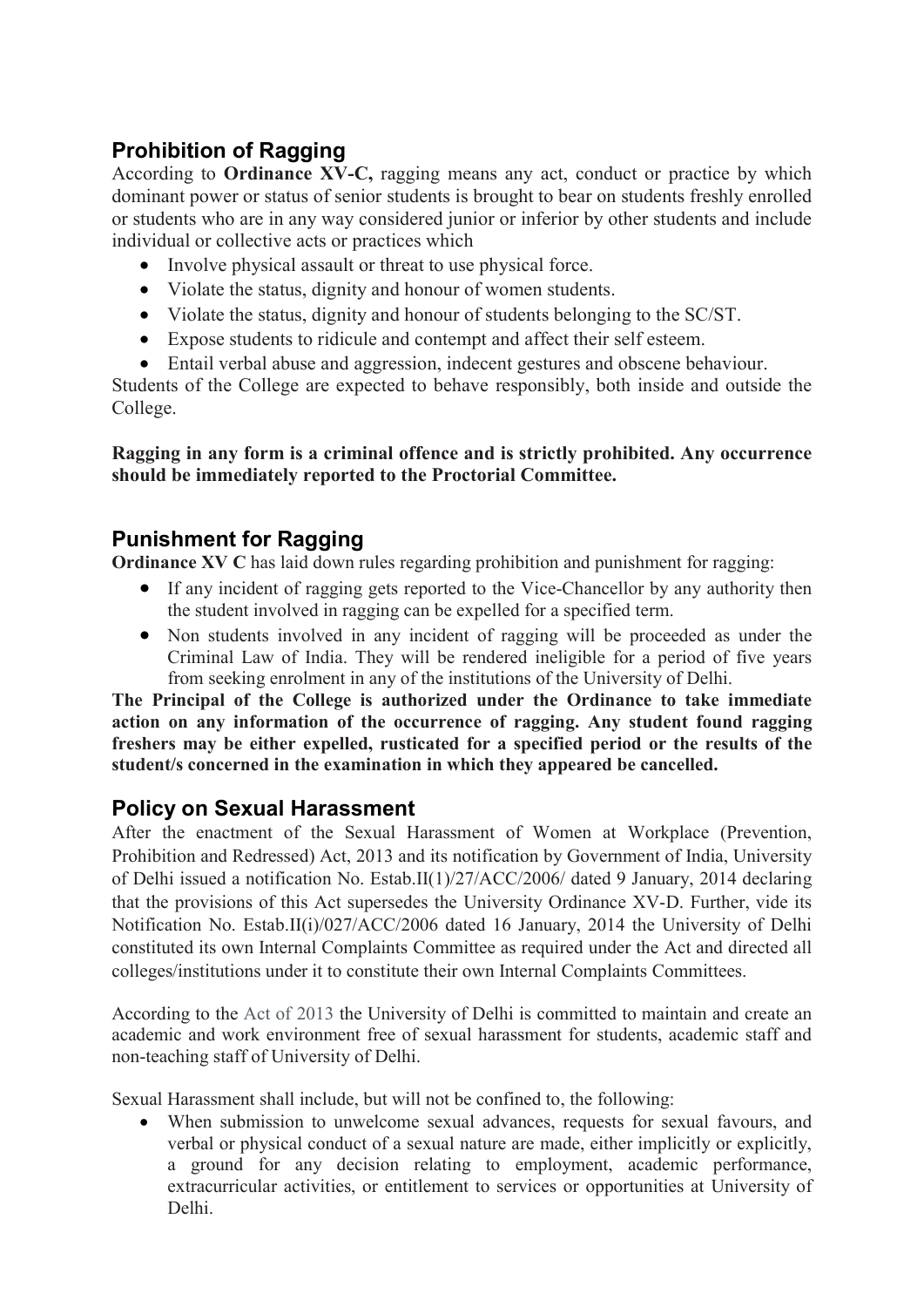- When unwelcome sexual advances, verbal and non-verbal and/or physical conduct such as loaded comments, remarks or jokes, letters, phone calls or e-mails, gestures, exhibition of pornography, lurid stares, physical contact, stalking, sounds or display of a derogatory nature that have the purpose and/or effect of interfering with an individual's performance or of creating an intimidating, hostile or offensive environment.
- When a person uses, with a sexual purpose, the body or any part of it or any object as an extension of the body in relation to another person without the latter's consent or against the person's will, such conduct will amount to sexual assault.
- When deprecatory comments, conduct or any such behaviour is based on the gender identity/sexual orientation of the person and/or when the classroom or other public forum of the University is used to denigrate/discriminate against a person or create a hostile environment on the basis of a person's gender identity/sexual orientation.

At the level of College, all complaints of these nature, must be routed through the Internal Complaints Committee, to be comprised of:

- (a) A Presiding Officer a woman employed at a senior level at the workplace from amongst the employees. [Sec.4  $(2)$   $(a)$ ]
- (b) Not less than two Members -from amongst the employees preferably committed to the cause of women OR who have had experience in social work OR have legal knowledge [Sec.4 (2) (b)]
- (c) One Member -from amongst NGOs OR associations committed to the cause of women OR a person familiar with issues relating to sexual harassment [Sec.4 (2) (c)].
- (d) One half of the total Members nominated should be women. [Sec.4  $(2)$   $(c)$ ].
- (e) The Presiding officers and Members will hold office for a period not exceeding three years.  $[Sec. 4 (3)]$

The Internal Complaints Committee (ICC) so constituted will carry out its responsibilities as contained in Chapters (IV) and (V) of the Act.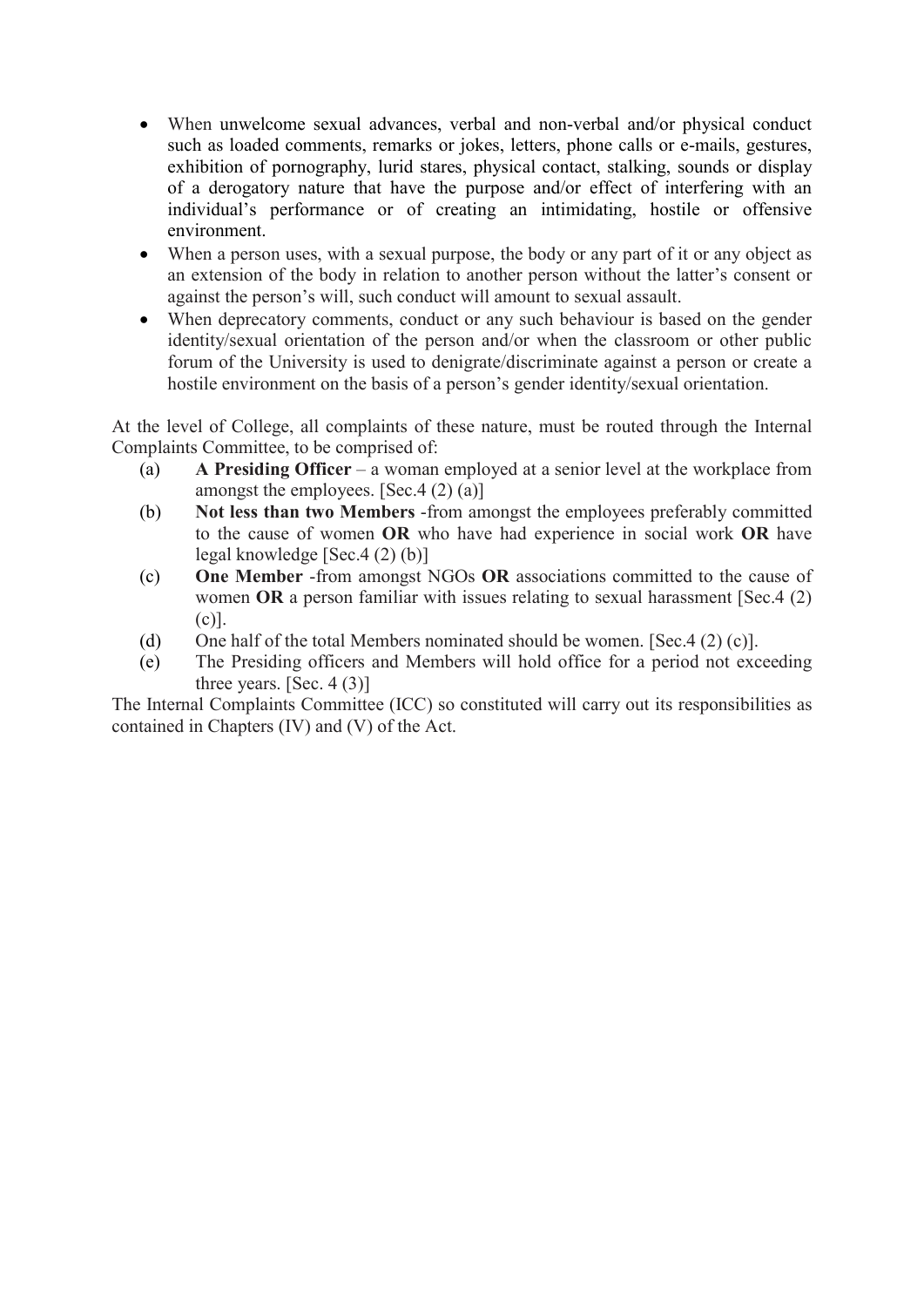# Awards and Fellowships

- College Awards
- Endowment/ Donor Awards
- Academic Awards
- For Resident Scholars
- For Differently Abled Students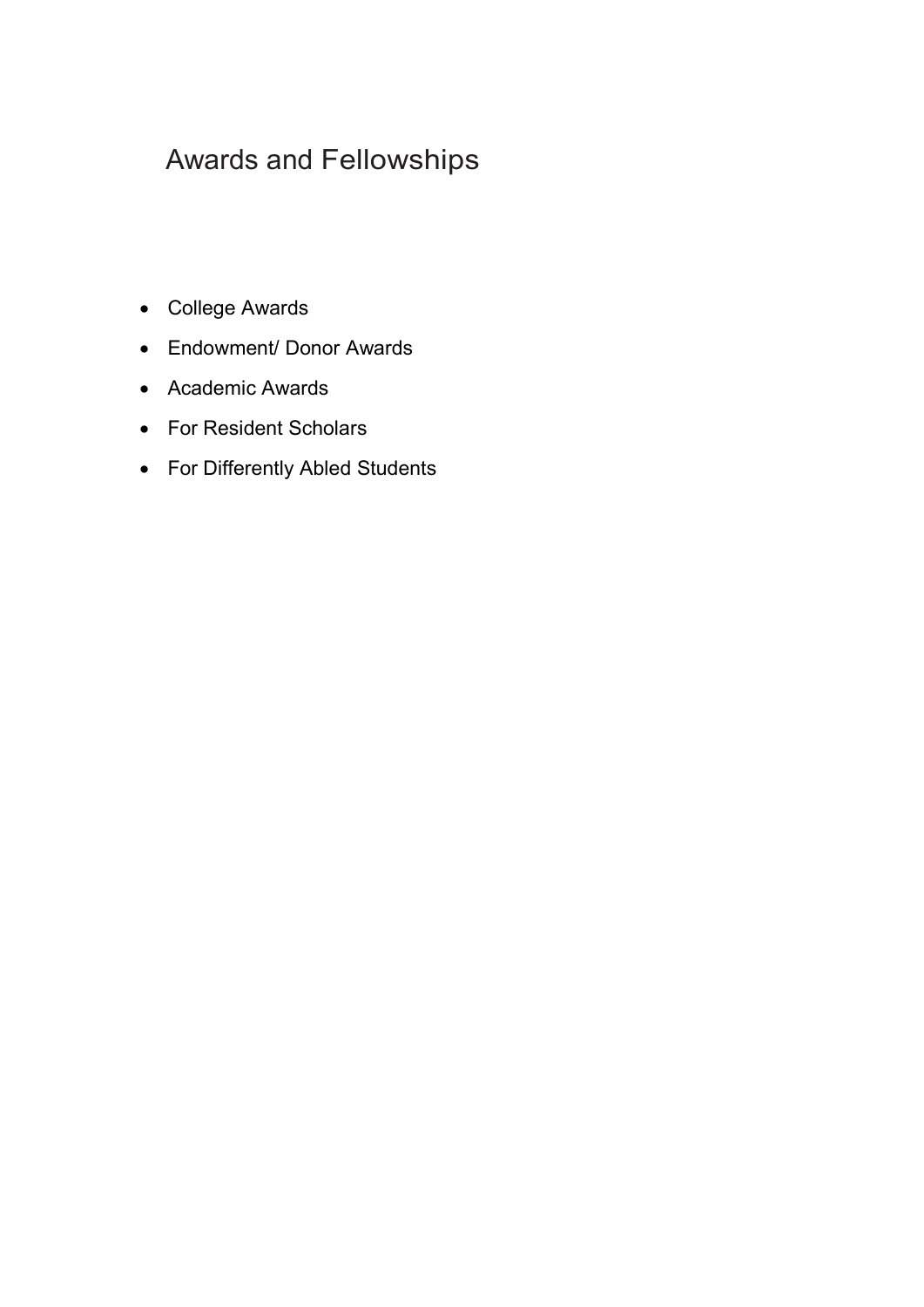#### I. College Awards

The College has instituted two Awards of Excellence for overall performances to be given to students after rigorous verification of their records by a duly constituted Staff Council Awards Committee. Another coveted award is the Principal's Award.

The college endeavours to recognize the merit of students in a large number of categories. Each award includes a Certificate of Merit given on the Founder's Day. The monetary award/ financial assistance is transferred directly to the bank account of the student. A comprehensive list of awards is as follows:

#### Golden Jubilee Awards

This award replaces the Silver Jubilee Award which was instituted with donations made by the Principal and members of the faculty in the Silver Jubilee Year 1973. The first Silver Jubilee Award was given in the academic year 1974-75. In the Golden Jubilee Year it was renamed as the Golden Jubilee Award. It was first given in the academic year 1997-98.

The Golden Jubilee Award is given to two third year students – one from Humanities and Social Sciences; and one from the Sciences including B.Sc. (H) Mathematics. Till 2014, the award was in the nature of a Rolling Trophy and a Certificate of Merit. From the academic year 2014-15, each award also includes a prize of Rs 7500.

#### Eligibility Criteria

Academic Performance: Applicants from Humanities and Social Sciences should have at least 55% marks; and those from the Sciences including Mathematics should have at least 60% marks. Applicants should have no academic backlog and also have the requisite 66.7% attendance as per University guidelines.

**Extracurricular and Co-curricular Activities:** Participation is necessary in at least two categories of activities from amongst (a) Cultural/ Extracurricular activities; (b) Organization of department/ College functions; and (c)Co-curricular activities NCC/ Sports/ Social Service.

#### Procedure for Applying

Applications with complete bio-data including details of academic performance, attendance record, participation in cultural/extracurricular/co-curricular and organizational activities, along with an essay on a specified topic are to be submitted by a notified date.

#### Selection Criteria

| Academics                                             | 35%    |
|-------------------------------------------------------|--------|
| Cultural/Extracurricular/Co-curricular/Organizational | 35%    |
| Interview                                             | $30\%$ |

#### Professor Savitri G. Burman Awards of Excellence

Two awards were instituted in the Golden Jubilee Year 1998 by Shri S. K. Burman for second year students, one from Humanities and Social Sciences; and one from the Sciences including Mathematics. Each award was in the nature of a Rolling Trophy and a Certificate of Merit. From the academic year 2014-15, it also includes a prize of Rs. 5000.

The modalities for selection are the same as for the Golden Jubilee Award, excluding the essay.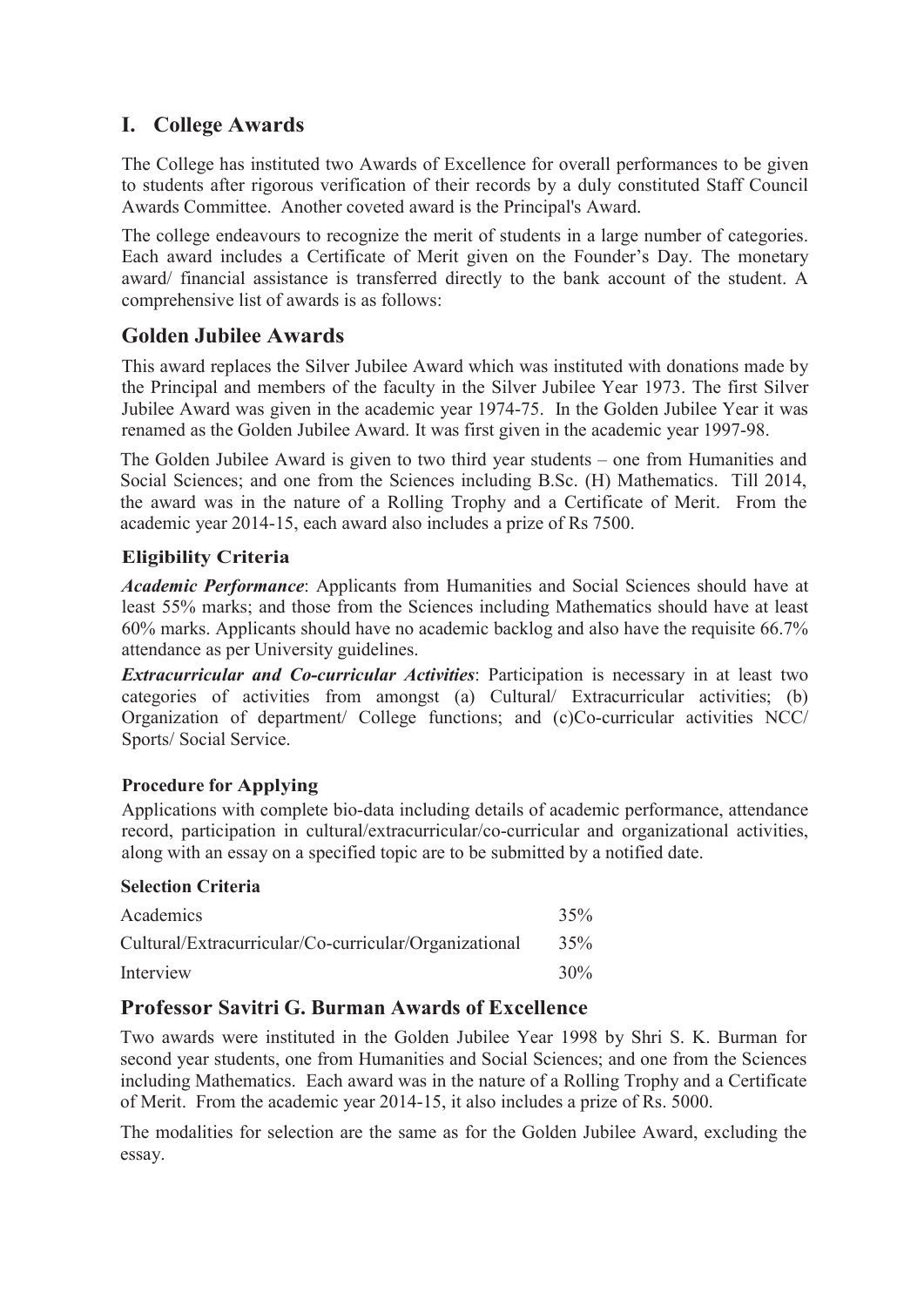#### Principal's Award

The Principal at her discretion gives this award to a student whose contribution to a social cause or the college is exemplary in nature. Till 2014, this award was in the nature of a silver medal and a certificate of merit. From the academic year 2014-15, the award is a prize of Rs. 5000 and a Certificate of Merit.

#### University Rankers Awards

Awards are given to students procuring top three university ranks in the north campus at the University Examinations. From the academic year 2014-15, these are in the nature of a Certificate of Merit and a prize of Rs. 2500.

#### Academic Awards

- Students who secure the highest cumulative marks in M.A./M.Sc. Previous University Examinations Semester I to Semester II are given a Certificate of Merit and a prize of Rs. 2500.
- Students who secure the highest cumulative marks in B.A./B.Sc. University Examinations Semester I to Semester IV are given a Certificate of Merit and a prize of Rs. 2500.
- Students who secure the highest cumulative marks in B.El.Ed. University Examinations Part I, II and III are awarded a Certificate of Merit and a prize of Rs. 2500.

#### II. Endowment/ Donor Awards

The college is privileged to receive a large number of endowments by private donors for instituting awards as listed below. Each award has its own eligibility criteria and mode of recognition.

Dr. Sudesh Bose and Dr. Samir Bose Scholarship instituted in 2020-21 by Ms. Purnima Bose, Ms. Bipasa Nadon and Mr. Amitabha Bose, children of Dr. Sudesh Bose and Dr. Samir Bose; and Prof. Rajindar K. Koshal, brother of Dr. Sudesh Bose, (nee Koshal) studied B.Sc. (H) Physics and M.Sc. Physics at Miranda House.

The award will be given to a second year student of B.Sc. (H) Physics obtaining the highest cumulative marks in Semester I to Semester III, and whose annual family income is less than the taxable income for the financial year.

S.K. Trikha Memorial Awards was instituted in 2020-21 by Dr. Usha Dev, an alumna of B.A. (Pass) and M.A. Sanskrit during 1959-64, in memory of her brother Late Shri S.K. Trikha, Associate Professor, Department of Physics and Astrophysics, University of Delhi. The three awards will be given as follows.

(i) For the student securing the highest cumulative marks in B.Sc. (H) Physics in Semester I to Semester II.

(ii) For the student securing the highest cumulative marks in B.Sc. (H) Physics in Semester I to Semester IV.

(iii) For the student securing the highest cumulative marks in M.Sc. Physics in Semester I to Semester II.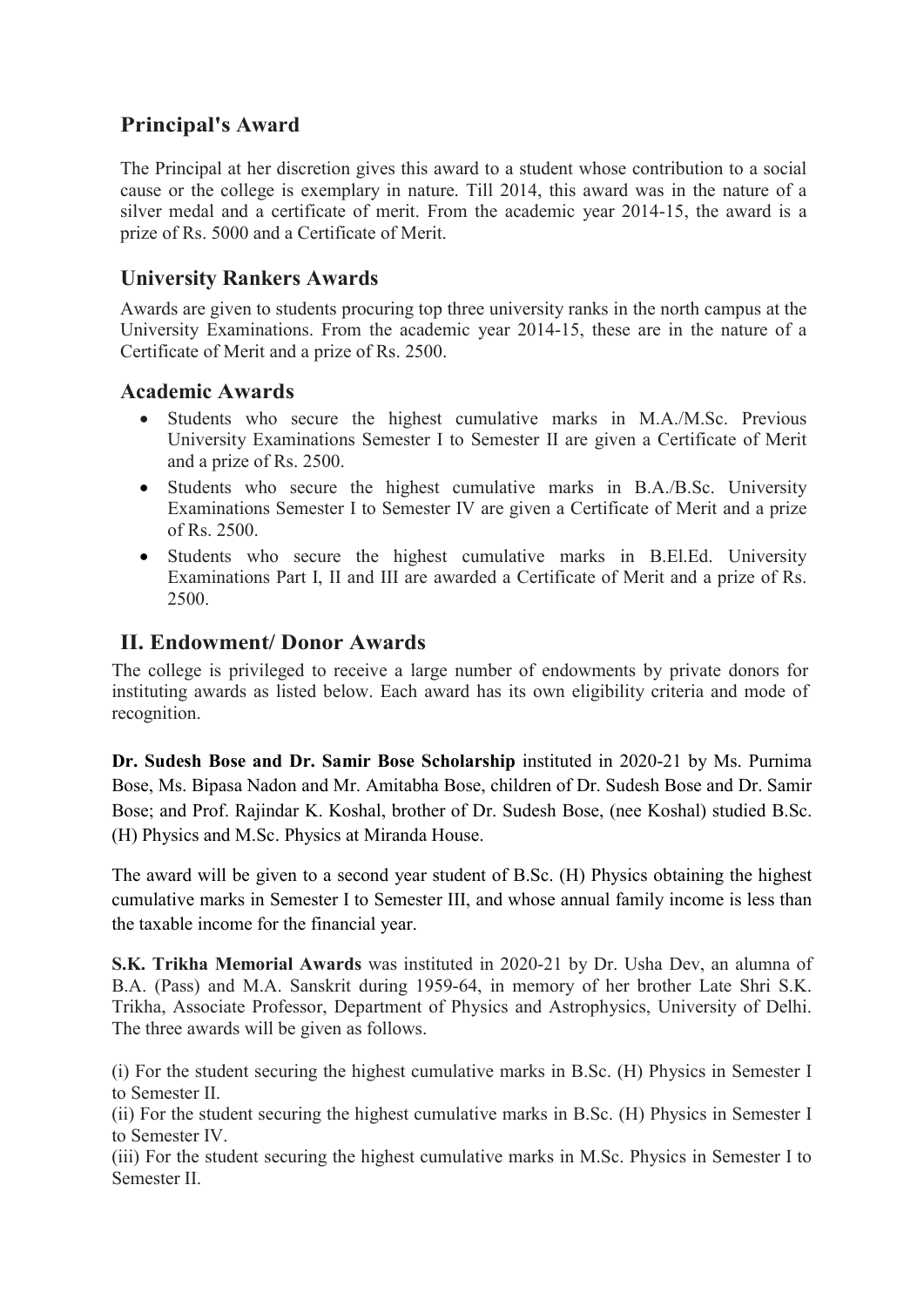Purushotam Lal Anand Memorial Award was instituted in 2019-20 by Ms. Shakuntla Vohra, former faculty member of the Department of Political Science, in memory of her father Shri Purushotam Lal Anand. The award will be given to a B.A. (H) Political Science student in Semester II on the basis of financial need, academic performance in Semester I, and attendance record. The award is in the nature of a prize of Rs. 5000 and a Certificate of Merit.

Pushpa Goyal Memorial Awards for Excellence in Chemistry was instituted in 2019-20 by Dr. Bindu Goyal, an alumna who studied B.Sc. (H) Chemistry, in memory of her mother Ms. Pushpa Goyal. The awards would be given to two top meritorious students of B.Sc. (H) Chemistry Semester VI on the basis of highest cumulative marks in University Examinations Semester I to Semester V. The award is in the nature of a prize of Rs. 5000 and a Certificate of Merit to the students securing the I and II positions,

Jamuna Devi Chopra Memorial Award was instituted in 2019-20 by Mr. Man Mohan Chopra, former member of the Administrative Staff, in memory of his mother Ms. Jamuna Devi Chopra. The award would be given to a student of B.Sc. (H) Botany II year securing the highest cumulative marks in University Examinations Semester I and Semester II. In case of a tie, the financial need of the student will be the criterion to determine the awardee. The award is in the nature of a prize of Rs. 15000 and a Certificate of Merit.

Shobha and T.N. Khazanchi Memorial Award was instituted in 2018-19 by Ms. Lalita Dhar, former faculty member of the Department of Mathematics, in memory of her parents. This need-based scholarship is for a B.Sc. (H) Mathematics II year student. The award is in the nature of a prize of Rs. 8000 and a Certificate of Merit. From 2019-20 the award is in the nature of aprize of Rs. 10000 and a Certificate of Merit.

Uma Shankar Excellence Award has been instituted in the academic year 2018-19 by Ms. Uma Shankar, an alumna who studied B.Sc. (H) Physics in 1970-1973. This merit-based award is given to a B.Sc. (H) Physics student obtaining the top rank in II year as determined by highest cumulative marks from Semester I to Semester III. In case of a tie, the financial need will determine the awardee. This award is in the nature of a prize of Rs. 5000 and a Certificate of Merit.

Mrs. Vidya and Mr. Basheshar Nath Taneja Scholarship was instituted in the academic year 2017-18 by Dr. Poonam Taneja who studied B.Sc. (H) Chemistry in the College, in memory of her parents. The donor desires to support a resident student of the Science stream for two years of her studies. The award was given for the first time in the academic year 2018-19 on the basis of

- (i) Financial need cum merit
- (ii) Cumulative performance in previous semesters, with good academic record in each semester and no academic backlog
- (iii) Cumulative attendance record with at least 75% attendance in each semester
- (iv) Participation in co-curricular, extracurricular and department activities.

The student will be selected by a duly constituted selection committee for two years. In case the recipient is unable to maintain the eligibility standards in the next academic year, fresh applications will be invited from the II year Science stream resident students. The award is in the nature of financial assistance of Rs. 60000 to be given by 31 August and a Certificate of Merit at the Founder's Day.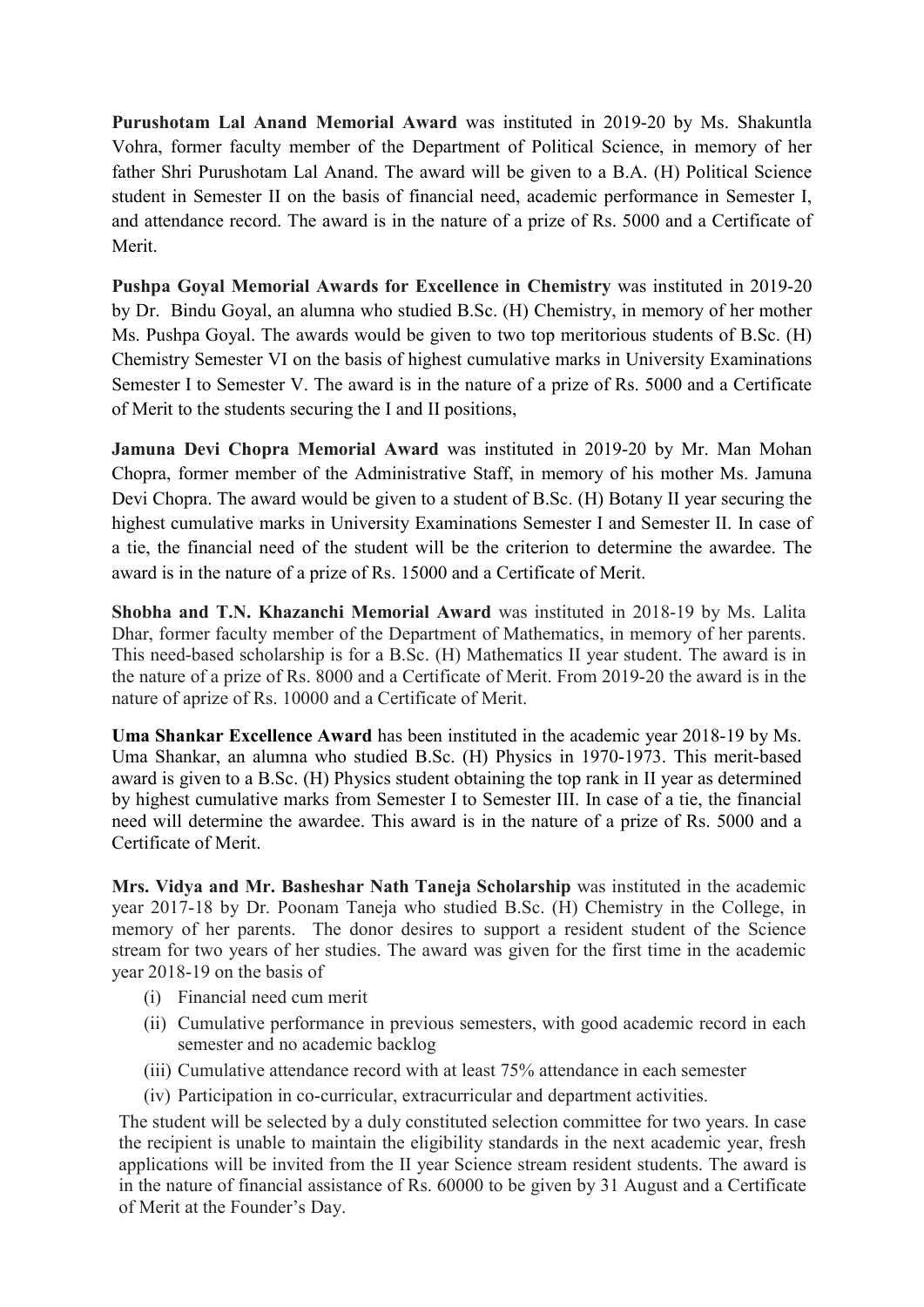Ved Jolly Resilience Award for Motivated Scholars was instituted in the academic year 2017-18 by the former Principal Dr. Pratibha Jolly, in memory of her mother Ms. Ved Jolly. There are three awards, one each for students of I, II and III year pursuing any of the B.Sc. (H) courses in Botany, Chemistry, Mathematics, Physics, and Zoology. The award will be given on basis of

- (i) Financial need
- (ii) Cumulative academic performance in previous semesters with no academic backlog
- (iii) At least 75% attendance in all semesters
- (iv) Vibrant participation in extracurricular, co-curricular and department activities.

The student will be selected by a duly constituted committee. The award is in the nature of financial assistance of Rs. 15000 and a Certificate of Merit at the Founder's Day. Students of I year will be required to apply by 15 January to receive financial assistance by 31 January. Students of II and III year will be required to apply by 15 August to receive financial assistance by 31 August.

Ms. Jai Rani Bhalla Merit with Spirit Scholarship was instituted in the academic year 2017-18 in memory of Ms. Jai Rani Bhalla, former faculty member of the Department of Economics, by her niece Ms. Sonia Singh. The award will be given to a student of B.A. (H) Economics Semester IV on the basis of

- (i) Financial need
- (ii) A minimum of 5.0 as the average SGPA for previous Semesters I to III with no academic backlog
- (iii) Cumulative attendance record.

The student will be selected by the Department of Economics following due process. The award is in the nature of financial assistance of Rs. 10000 and a Certificate of Merit.

Zakia Pathak Award was instituted in the academic year 2017-18 in memory of Ms. Zakia Pathak, former faculty member of the Department of English, by Ms. Vandna Khare who studied B.A. (H) English and her husband Dr. Atul Khare. It is a befitting tribute to Ms. Pathak, who was an exceptional teacher and human being. The award will be given to a B.A. (H) English II year student in Semester III on the basis of

- (i) Financial status
- (ii) Cumulative academic performance in Semester I and II with no academic backlog
- (iii) Cumulative attendance record.

The student will be selected by the Department of English following due process. The award is in the nature of financial assistance of Rs. 10000 to be given by 31 August and a Certificate of Merit.

Dr. Raj K. Jolly Memorial Scholarship was instituted in 2016-17 by Ms. Rashmi Jolly Dalai in memory of her father. This provides an Annual Full Fee Waiver Scholarship to a B.Sc. Life Science II or III year student in need of financial assistance. The award will be given on the basis of

- (i) Financial need
- (ii) Cumulative academic performance in previous semesters with no academic backlog
- (iii) General academic profile of the student as evidenced by regularity in classes and participation in college activities.

The award is in the nature of full fee waiver to be given by 31 August and a Certificate of Merit.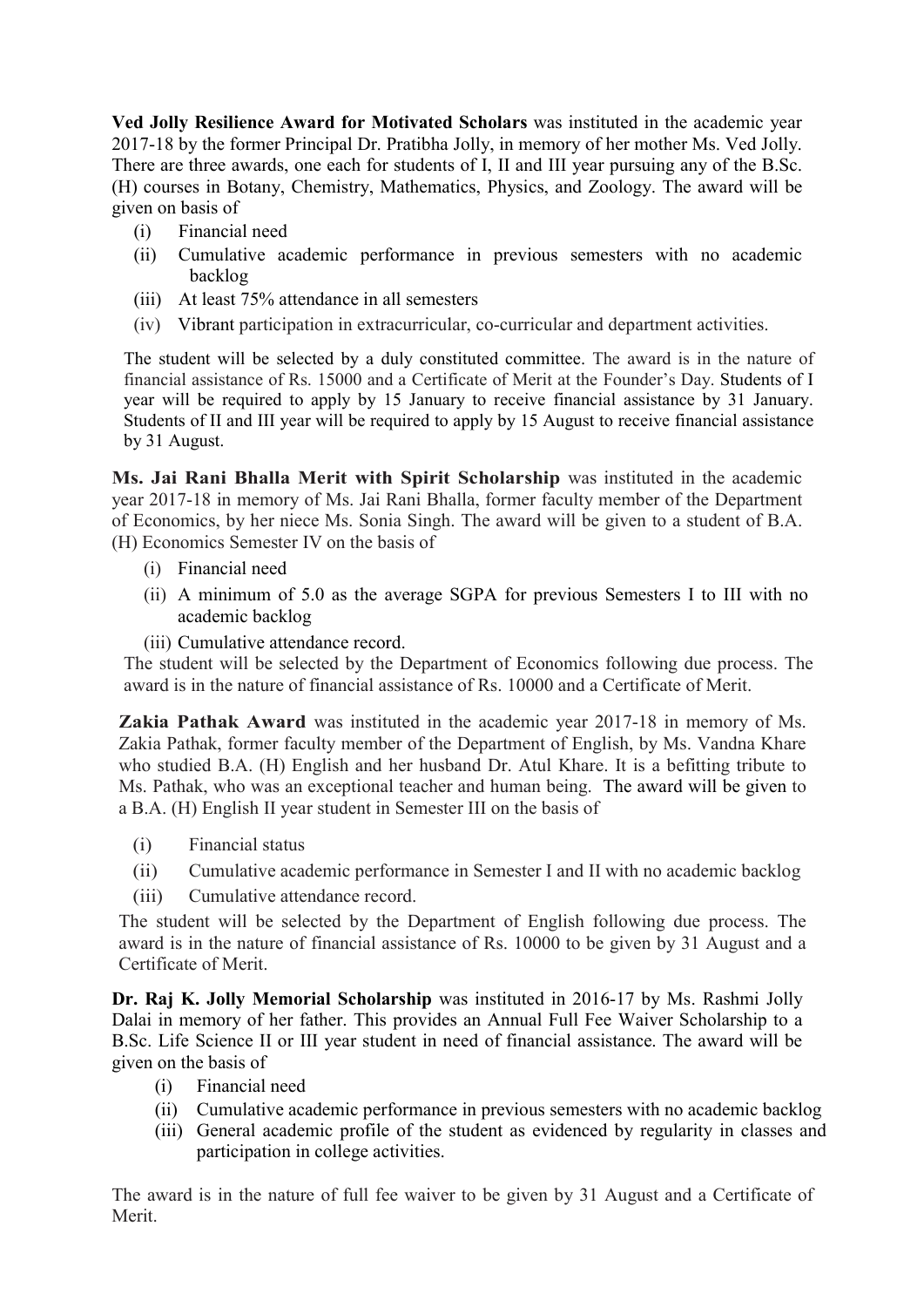Smt. Kanti Devi Award was instituted in the academic year 2016-17by Dr. Shashi Bala Singh, in memory of her mother Smt. Kanti Devi. The award is given on the basis of economic need to a first year Science stream student, preferably from B.Sc. Life Science. It is in the nature of a prize of Rs. 5000 and a Certificate of Merit.

G.K. Dhingra Award was instituted in the academic year 2014-15by Ms. Aruna Popli, former faculty member of the Department of Chemistry, in memory of her father. The award is given to a student of B.Sc. (H) Chemistry Semester VI on the basis of highest cumulative marks in the Organic Chemistry Papers in Semester III and Semester IV. The award is in the nature of a prize of Rs. 5000 and a Certificate of Merit.

Bose Karkun Award of Excellence in Biochemistry and Molecular Biology was instituted in the academic year 2014-15 by Dr. Tanima Karkun Bose, former faculty member of the Department of Zoology, in memory of her father Dr. J.N. Karkun and her father-in-law Professor S.K. Bose. The award is given to a student of B.Sc. (H) Zoology Semester VI who secures the highest aggregate of theory marks in Biochemistry and Molecular Biology. The award is in the nature of a prize of Rs. 5000 and a Certificate of Merit.

Prem Gulati Memorial Award was instituted in the academic year 2014-15by Ms. Sangeeta Gulati in memory of her mother. The award is given to a student of B.Sc. (H) Mathematics Semester VI who secures the highest cumulative marks in previous Semesters I to V. The award is in the nature of a prize of Rs. 3000 and a Certificate of Merit.

D. N. Gulati Memorial Award was instituted in the academic year 2014-15 by Ms. Sangeeta Gulati in memory of her father. The award is given to a student of B.Sc. (H) Mathematics Semester IV who secures the highest cumulative marks in previous Semesters I to III. The award is in the nature of a prize of Rs. 2000 and a Certificate of Merit.

Bawa Balwant Singh Bhalla Award was instituted in the academic year 2013-14by Ms. Meena Singh in memory of the father of Late Ms. Jai Rani Bhalla, former faculty member of the Department of Economics in Miranda House. The award is given to a Semester IV student who excels in sports as well as academics. The family has enhanced the corpus fund in 2017-18. The award is in the nature of a prize of Rs. 10000 (instead of Rs. 5000) from 2018-19 and a Certificate of Merit.

B. S. Jolly Award for Community Engagement was instituted in the academic year 2013- 14by the former Principal Dr. Pratibha Jolly, in memory of her father. The award is given to a student who undertakes exemplary work with demonstrable outcomes in the area of social service. The work undertaken is not limited to that undertaken under the National Service Scheme (NSS) in the college. Preference is given to students who are able to launch independent initiatives. The award is in the nature of a prize of Rs. 5000 and a Certificate of Merit.

Naunit Ram Ahuja Award was instituted in the academic year 2011-12by Dr. Sunita Ahuja, former faculty member of the Department of Chemistry, in memory of Shri N.R. Ahuja. The award is given to a student of B.Sc. (H) Chemistry Semester IV on the basis of academic merit and economic need. The award is in the nature of a prize of Rs. 5000 and a Certificate of Merit.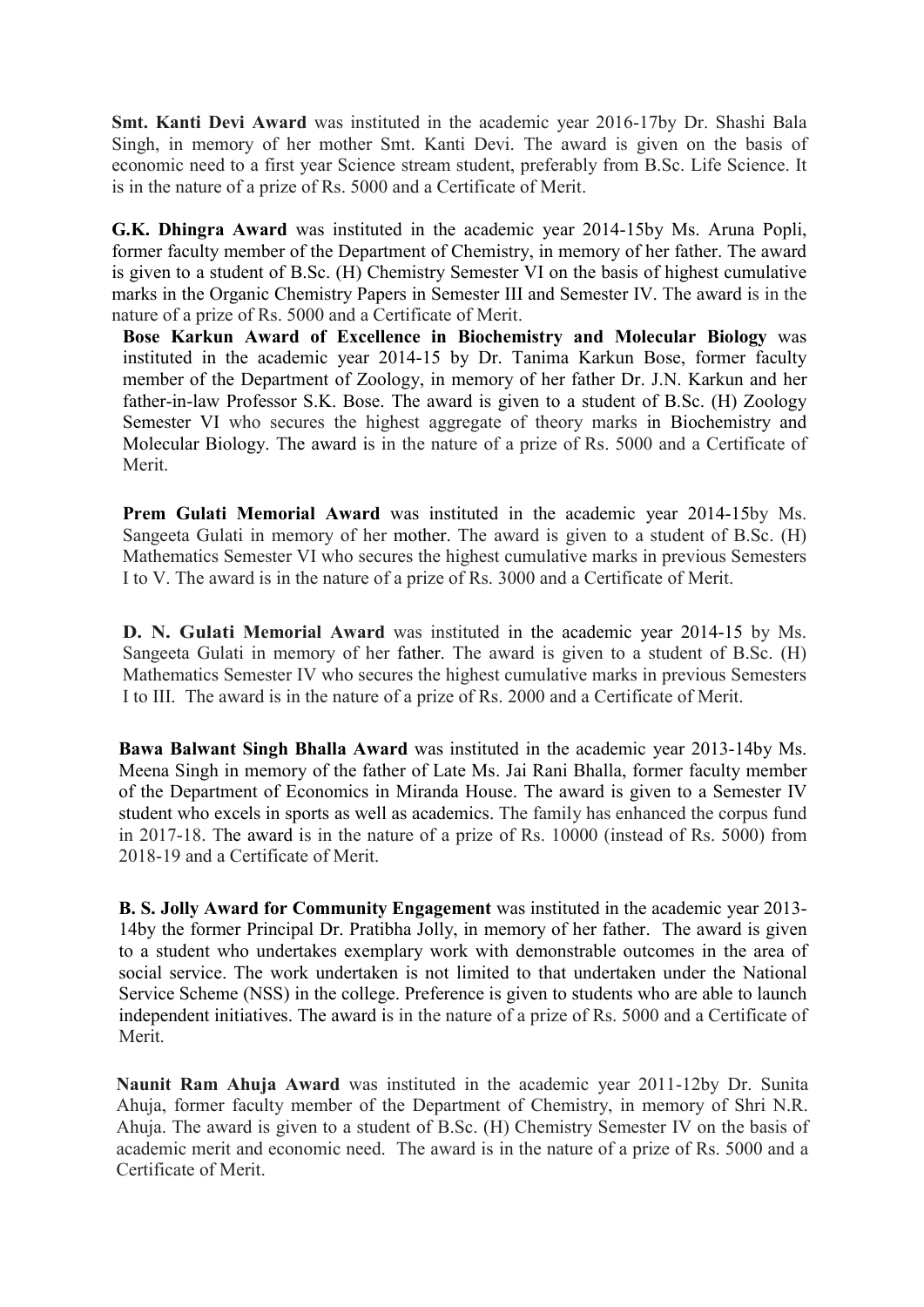Dr. Anita Tandon Award was instituted in the academic year 2010-11by Professor S.K. Tandon in memory of his wife, Dr. Anita Tand on, former faculty member of the Department of Chemistry. The award is given to a student of B.Sc. (H) Chemistry Semester IV who secures the highest marks in Organic Chemistry Paper in Semester II. The award is in the nature of a prize of Rs. 5000 and a Certificate of Merit.

Bela Gupta Memorial Award was instituted in the academic year 2009-10by Dr. Kaushalya Gupta, former faculty member of the Department of Sanskrit, in memory of her mother. There are three awards:

- (i) One award is given to a student of B.A. (H) Sanskrit Semester IV who secures the highest cumulative marks in previous Semesters I to III.
- (ii) One award is given to a student of B.A. (H) Sanskrit Semester VI who secures the highest cumulative marks in previous Semesters I to V.
- (iii) One award is given to a student of B.A. Programme Semester IV who secures the highest cumulative marks in Sanskrit Language in previous Semesters I to III.

Each award is in the nature of a prize of Rs. 5000 and a Certificate of Merit.

Shail Kumari Award for Anukriti was instituted in the academic year 2009-10 by Dr. Shail Kumari, former faculty member of the Department of Hindi. The award is given to the best participant in Anukriti, the Hindi Dramatics Society. Till the academic year 2013-14, the award was in the nature of a medal and a certificate of merit. From the academic year 2014-15 the award was in the nature of a prize of Rs. 2500 and a certificate of merit. From 2017-18 the award is in the nature of aprize of Rs. 5000 and a Certificate of Merit.

Mohan Lal K. B. Mehta Memorial Award was instituted in the academic year 2009-10 by Ms. Nutan Mehta, in memory of her husband Mr. K. B. Mehta who was a non-teaching staff from 1976-2009. The award is given to the best cadet in the NCC unit of the college. It is in the nature of a prize of Rs. 1250 and a Certificate of Merit.

S. S. Ahluwalia Award was instituted in the academic year 2008-09 by Dr. V. W. Ahluwalia, former faculty member of the Department of Philosophy, in memory of her husband. The award is given to a student of B.A. (H) Philosophy who secures the highest cumulative marks in Semester I to Semester III. The award is in the nature of a prize of Rs. 5000 and a Certificate of Merit.

Angeli Qwatra Award for Excellence was instituted in the academic year 2008-09 by Dr. Angeli Qwatra, an alumna of the college. There are two awards: one for Humanities and Social Sciences; and one for Sciences including Mathematics. Applications are invited from final semester students. The selection criteria place a weighted emphasis on academics, extracurricular and co-curricular activities, on the spot essay and an interview. Till the academic year 2017-18 each award was in the nature of a prize of Rs. 7500 and a certificate of merit. From 2018-19 each prize is Rs. 5000 and a Certificate of Merit.

Sudha Prerna Puraskar was instituted in the academic year 2008-09 by Dr. Sudha Kumar, former faculty member of the Department of Hindi in Miranda House. There are four awards given to students who meet the following criteria:

- (i) Highest cumulative marks in B.A. (H) Hindi Semester I to Semester III.
- (ii) Highest cumulative marks in B.A. (H) Hindi Semester I to Semester V.
- (iii) Highest cumulative marks in B.A. Programme in Hindi Language Semester I to Semester IV.
- (iv) Highest cumulative marks in M.A. Previous Hindi Semester I to Semester II.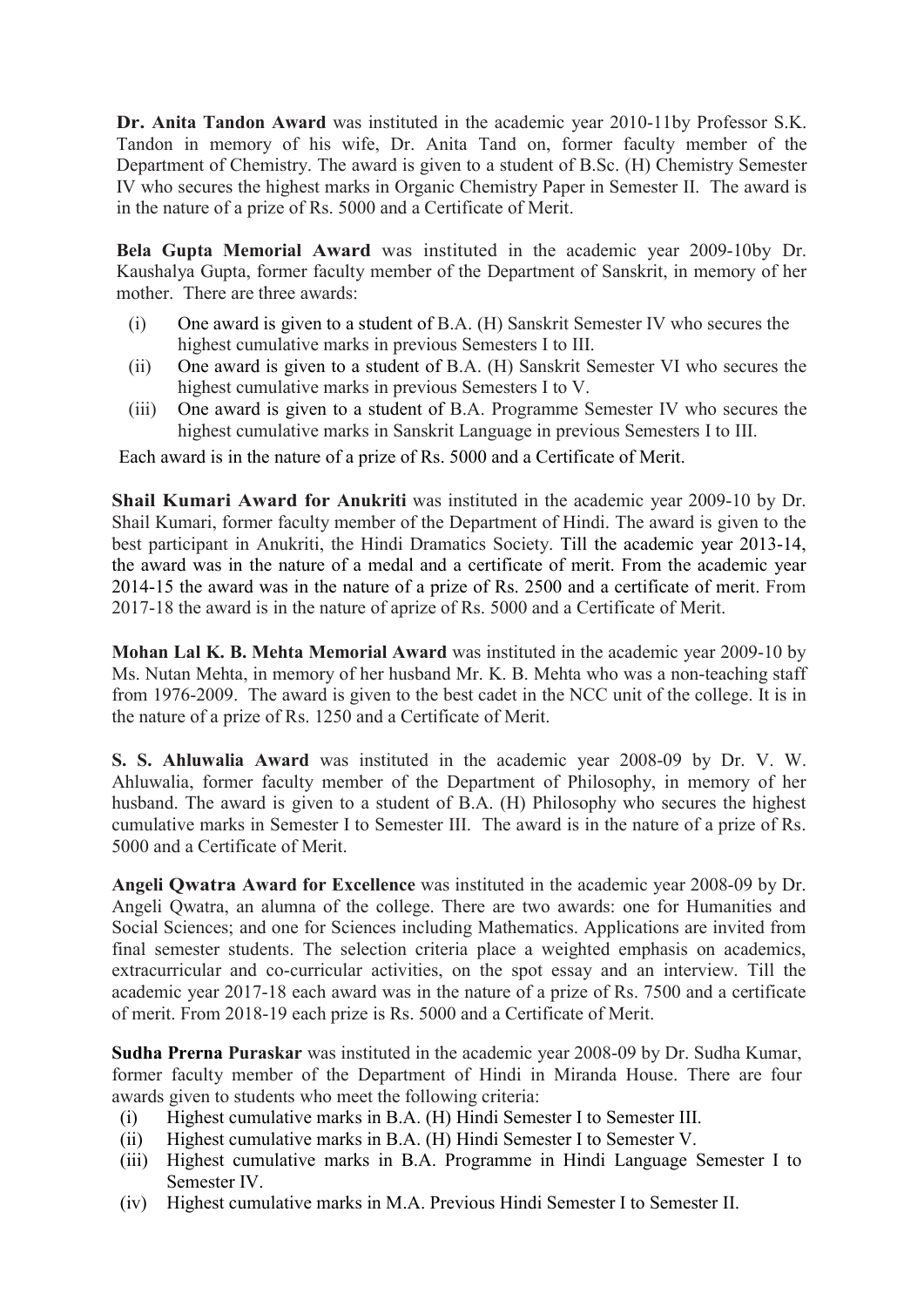Each award is in the nature of a prize of Rs. 5000 and a certificate of merit. From the academic year 2019-20, each award is in the nature of a prize of Rs. 7000 and a Certificate of Merit.

Kanta Venugopal Award for Genetics was instituted in the academic year 2007-08 by Ms. Sucheta, former Museum Curator, and her husband Professor M. N. Murty. The award is given to a student of B.Sc. (H) Botany Semester VI who secures an aggregate of at least 60% and the highest marks in Genetics, scoring at least 65% in it. Till the academic year 2013-14 the award was in the nature of a gold medal. From the academic year 2014-15, the award is in the nature of a prize of Rs. 5000 and a Certificate of Merit.

Chandra Sathiraju Award was instituted in the academic year 2007-08 by Ms. Sucheta, former Museum Curator, and her husband Professor M. N. Murty. The award is given to a student of B.Sc. (H) Zoology Semester VI who secures an aggregate of at least 60% and the highest marks in Biochemistry, scoring at least 65% in it. Till the academic year 2013-14 the award was in the nature of a gold medal. From the academic year 2014-15, the award is in the nature of a prize of Rs. 5000 and a Certificate of Merit.

Miranda House Alumnae Association Award was instituted in the academic year 2007-08 by the Alumnae Association. There are two awards, one for Humanities and Social Sciences and one for Sciences including Mathematics, given on the basis of academic merit and financial need. Applications are invited from students of Semester IV with a family income not exceeding Rs 1.5 lakhs per annum. The merit criterion considers the cumulative marks of University Examinations Semester I to Semester III. Each award is in the nature of a prize of Rs. 5000 and a Certificate of Merit.

Sanyukta and D. N. Chaudhari Award for Resident Scholars was instituted in the academic year 2007-08by Mr. D. N. Chaudhari. There are three awards given to students of Semester II, IV and VI residing in the college hostel. Selection is on the basis of academic merit and economic need followed by an interview.

- (i) Residents receiving scholarship/financial assistance/concession on college fee are eligible.
- (ii) Those residents who are in receipt of waiver of hostel establishment charges or are receiving scholarship/financial assistance exceeding the college fee are not eligible.
- (iii) Getting the award in one year does not guarantee it in the following years.
- (iv) Recipient of the award in the subsequent year must be in the top 25% of their class in the University Examinations.

Each award is in the nature of a prize of Rs. 5000 and a Certificate of Merit.

N.N. Kesar Memorial Award was instituted in the academic year 2009-10 by Dr. Saroj Kesar, former faculty member of the Department of Zoology in Miranda House, in memory of her husband. Till the academic year 2013-14, a cash prize of Rs. 2500 was given to a student winning a competitive N.N. Kesar Musical event. From the academic year 2014-15 it is given to a student of B.A. (H) Music Semester VI for securing the highest cumulative marks in University Examinations Semester I to V. The award is in the nature of a prize of Rs. 5000 and a Certificate of Merit.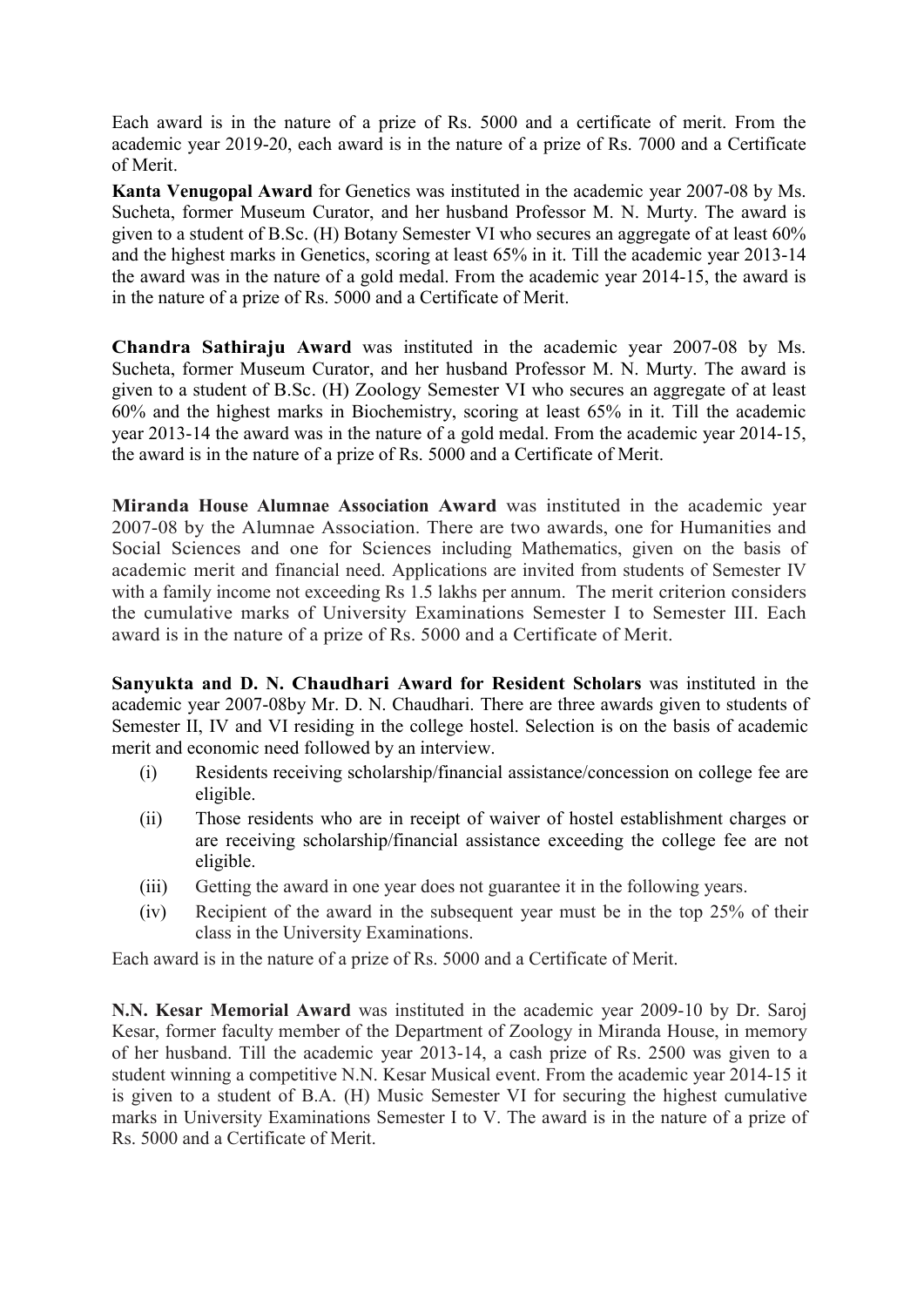Dr. Saroj Kesar Meritorious Award was instituted in the academic year 2006-07by Dr. Saroj Kesar, former faculty member of the Department of Zoology. The award is given to a student of B.Sc. (H) Zoology Semester VI who secures the highest marks in Physiology and Functional Histology. The award is in the nature of a prize of Rs. 2500 and a Certificate of Merit.

Urmila Sharma Memorial Award was instituted in the academic year 2005-06 by Mr. Rajinder Sharma in memory of his sister late Ms. Urmila Sharma, who was a non-teaching staff member from 1952-88. The award is given to a student of B.Sc. (H) Mathematics Semester VI who secures the highest cumulative marks in the previous Semesters I to V. The award is in the nature of a prize of Rs. 2500 and a certificate of merit. From the academic year 2019-20, the award is in the nature of a prize of Rs. 3500 and a Certificate of Merit.

Nirmal D. Sagar Award was instituted as a gold medal in the academic year 2003-04by Mr. Daya Sagar in memory of his wife, Ms. Nirmal Sagar, former faculty member of the Department of Physics. The award is given to a student of B.Sc. (H) Physics Semester VI, selected by the teachers of the Department. It is in the nature of a prize of Rs. 10000and a Certificate of Merit.

Dr. Lakshmichand Dayawanti Memorial Award was instituted in the academic year 2001-02by Dr. Sunita Ahuja, former faculty member of the Department of Chemistry, in memory of her parents. The award is given to a student of B.Sc. (H) Chemistry Semester IV selected by the Department of Chemistry on the basis of

- (i) Academic performance in Semesters I to III
- (ii) Attendance record
- (iii) Behaviour and conduct in the class
- (iv) Participation in extracurricular activities.

The award is in the nature of a prize of Rs. 2500 and a Certificate of Merit.

Sumana Dutta Memorial Award was instituted as a gold medalin the academic year 1999- 2000 by Mrs. Nibedita Dutta, in memory of her daughter, who graduated as a student of B.A. (H) in Economics in 1994. Sumana died tragically in a rail accident in August 1995. It is awarded to a student of B.A. (H) Economics Semester VI. The criteria for selection include good academic record and participation in extracurricular and co-curricular activities. A Departmental Committee shortlists 5 to 10 students and selects the awardee on the basis of an interview. From the academic year 2014-15 the award is in the nature of a prize of Rs. 10000 and a Certificate of Merit.

Madan Mohan Chopra Memorial Award was instituted in the academic year 1997-98 by Mr Man Mohan Chopra, former member of the Administrative Staff, in memory of his younger brother who worked in the office during 1971-72. The award is given to a student of B.Sc. Physical Science Semester VI on the basis of highest cumulative marks in previous Semesters I to V. The award was in the nature of a prize of Rs. 2500 and a certificate of merit. From the academic year 2019-20, the award is in the nature of a prize of Rs. 15000 and a Certificate of Merit. In case of a tie, the financial need of the student will be the criterion to determine the awardee.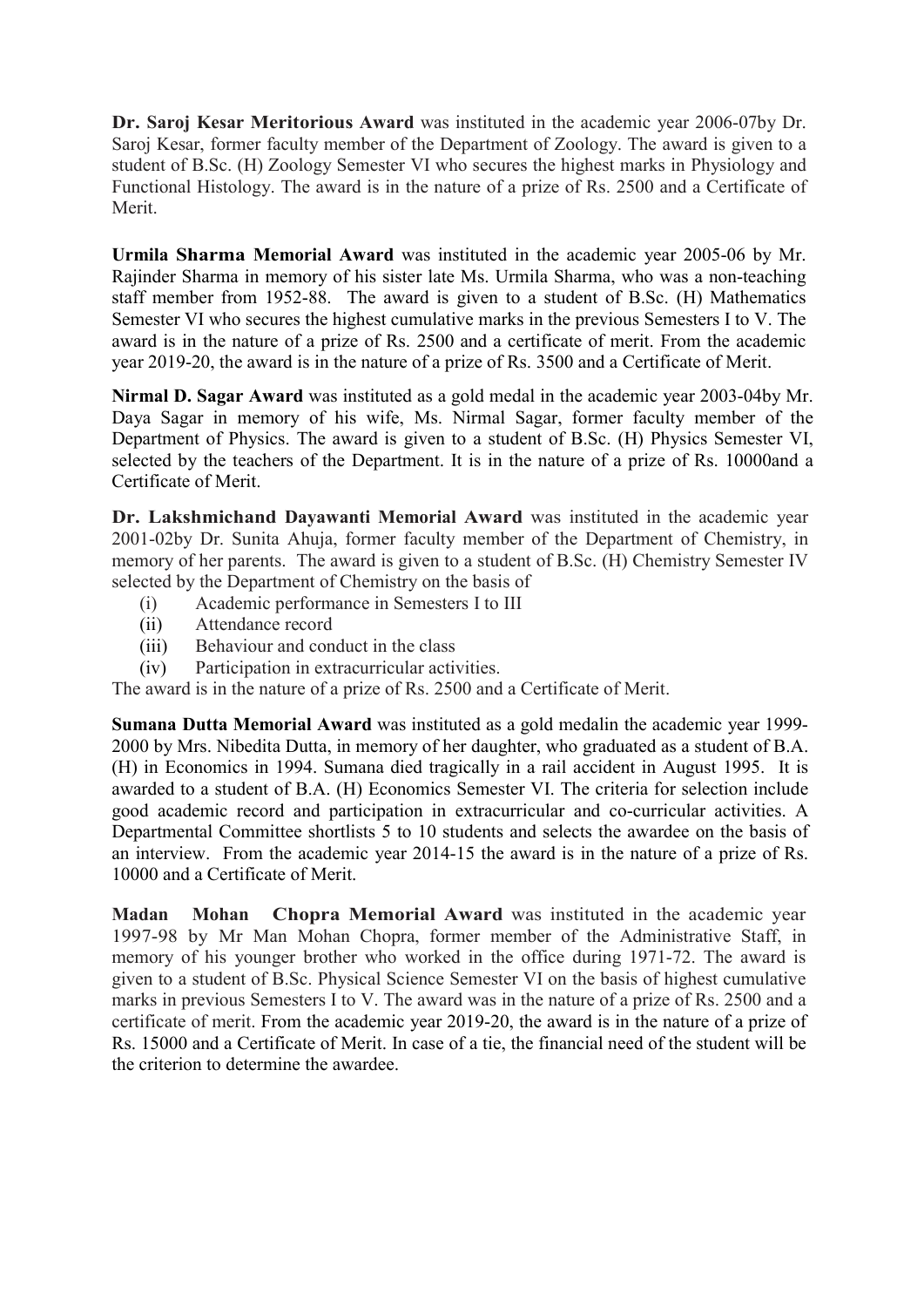Santosh Bhutani Memorial Award was instituted in the academic year 1993-94 by Ms. Damyanti Bhutani in memory of her sister Ms. Santosh Bhutani who was a member of the administrative staff of the College from 1950-92. There are six awards for wards of nonteaching staff.

- (i) One award is given to a student of Semester II from Social Sciences and Humanities stream on the basis of Class XII marks (BoF) and University Examination Semester I.
- (ii) One award is given to a student of Semester II from Science stream on the basis of Class XII marks (PCM/PCB/BoF) and University Examination Semester I.
- (iii) One award is given to a student of Semester IV from Social Sciences and Humanities stream on the basis of cumulative marks in Semesters I to III.
- (iv) One award is given to a student of Semester IV from Science stream on the basis of cumulative marks in Semesters I to III.
- (v) One award is given to a student of Semester VI from Social Sciences and Humanities stream on the basis of cumulative marks in Semesters I to V.
- (vi) One award is given to a student of Semester VI from Science stream on the basis of cumulative marks in Semesters I to V.

Depending on the number of applicants, awards can be distributed across streams and semesters as deemed fit. In case of failure in any of the examinations the fellowship may be discontinued. The award is in the nature of a fellowship of at least Rs.1000 depending on the number of applicants.

Bhagyawati Rustagi Award was instituted in the academic year 1992-93by Mr. Rameshwar Dayal. There are three awards:

- (i) Two awards are given to students of Semester I who opt for Discipline Course in Sanskrit and secure at least 70% marks in Sanskrit. Each award is in the nature of a prize of Rs.1500 and a Certificate of Merit.
- (ii) One award is given to a student of B.A. (H) Sanskrit Semester VI who secures the highest cumulative marks in previous Semesters I to V. The award is in the nature of a prize of Rs. 2000 and a Certificate of Merit.

Anu Bedi Award was instituted in the academic year 1988-89by Mr. Prakesh Bedi in memory of his daughter, who died in the Kanishka air crash in 1985. The award is given to a student of B.Sc. Life Science/ B.Sc. Physical Science/B.Sc. (H) Semester IV on the basis of academic merit and financial need. The applicant's merit is decided on the basis of the following weighted criteria:

| Class XII Marks (PCM/PCB/BoF)                | $10\%$ |
|----------------------------------------------|--------|
| Cumulative Marks in University Examination   | $30\%$ |
| Semester I and Semester II                   |        |
| Marks in University Examination Semester III | $50\%$ |
| <b>Attendance Record</b>                     | $10\%$ |

The award was in the nature of a prize of Rs. 6000 and a certificate of merit. From the academic year 2019-20, the award is in the nature of a prize of Rs. 10000 and a Certificate of Merit.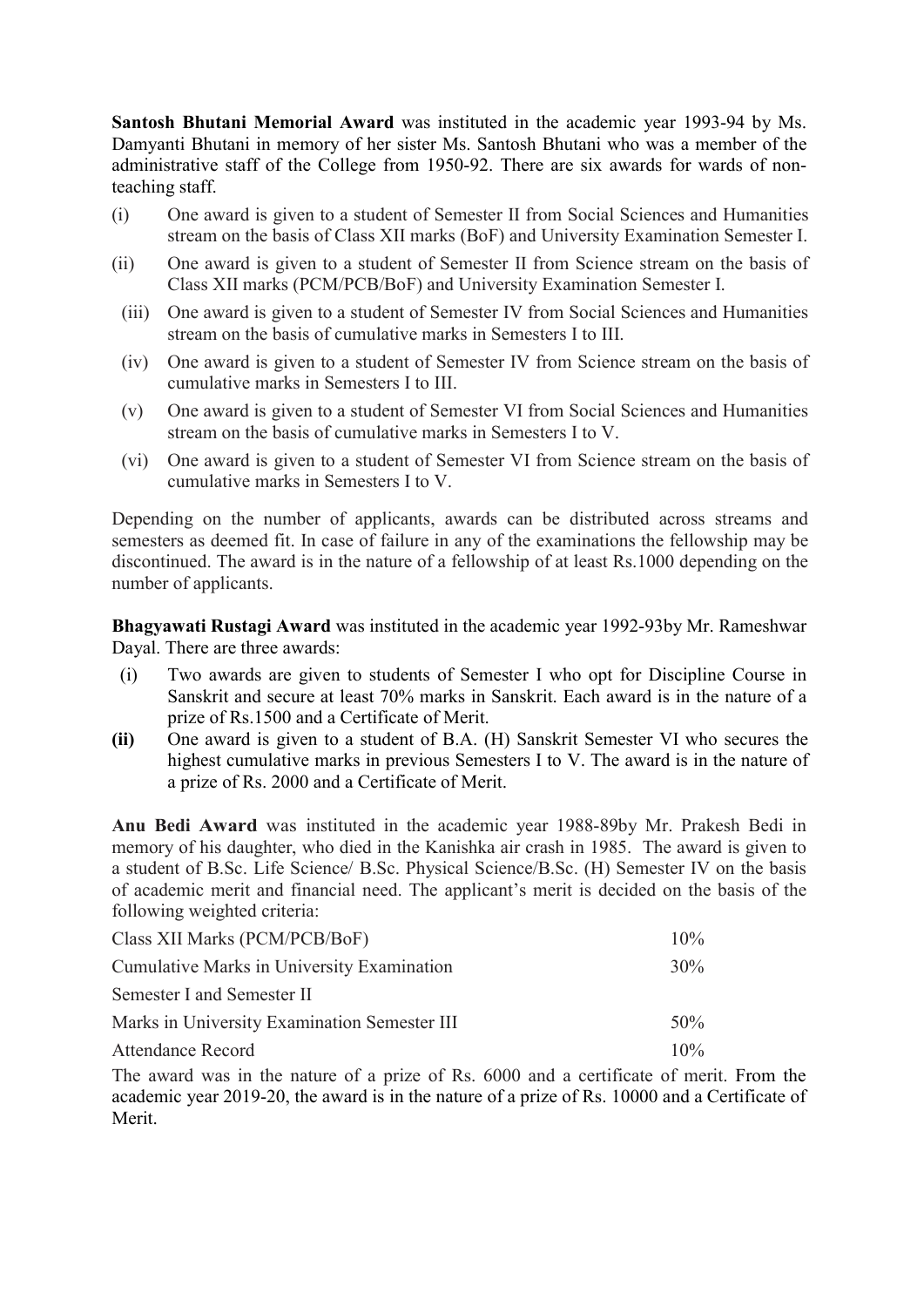Saroj Bedi Award was instituted in the academic year 1988-89 by Mr. Prakesh Bedi in memory of his wife, who died in the Kanishka air crash in 1985. It is awarded to a student of B.A. Programme/ B.A. (H) Semester IV on the basis of academic merit and economic need. The applicant's merit is decided on the basis of the following weighted criteria:

| Class XII Marks (BoF)                        | $10\%$ |
|----------------------------------------------|--------|
| Cumulative Marks in University Examination   | $30\%$ |
| Semester I and Semester II                   |        |
| Marks in University Examination Semester III | $50\%$ |
| <b>Attendance Record</b>                     | $10\%$ |

The award was in the nature of a prize of Rs 6000 and a certificate of merit. From the academic year 2019-20, the award is in the nature of a prize of Rs. 10000 and a Certificate of Merit.

Sanyuktaand D.N. Chaudhari Award was instituted in the academic year 1985-86 by Ms. Sanyukta Chaudhari, former faculty member of the Department of Sanskrit. The award is given to a student of B.A. (H) Sanskrit Semester VI who secures the highest cumulative marks in previous Semesters I to V. From the academic year 2014-15, the award is in the nature of a prize of Rs. 2500 and a Certificate of Merit.

Mallan Devi Bhalla Award was instituted in the academic year 1980-81by Bawa Balwant Singh Bhalla (father of Ms. Jai Rani Bhalla, former faculty member, Department of Economics) in memory of his grandmother. The award is given to a student of B.A. (H) Economics Semester VI who secures the highest cumulative marks in the University Examinations Semester I to V. The family has enhanced the corpus fund in 2017-18. The award is in the nature of a prize of Rs. 10000 (instead of Rs. 2500) from 2018-19 and a Certificate of Merit.

#### Fellowships for the Differently Abled Students

Buti Foundation Award was instituted in the academic year 2009-10 by the Buti Foundation established by Dr. Bimla Buti, a renowned physicist. There are three awards consisting of a Certificate of Merit and a prize of Rs.10000 each for the best visually challenged students of Semesters II, IV and VI respectively.

Amba Dalmia Award was instituted in the academic year 2005-06 by Ms. Manju Kapur Dalmia, former faculty member of the Department of English in Miranda House. There are two awards given to visually challenged students for their academic merit, motivation and all round performance, on the basis of an interview. Each award is in the nature of a prize of Rs. 5000 and a Certificate of Merit.

Savitri Devi Jolly Award was instituted in the academic year 2005-06 by Dr. Pratibha Jolly, former Principal, in memory of her aunt. The award is given to a visually challenged student of Semester IV for her academic merit, motivation and all round performance, on the basis of an interview. The award is in the nature of a prize of Rs. 5000 and a Certificate of Merit.

R. R. P. Sharma Memorial Award was instituted in the academic year 2013-14 by Dr. Vimla Kaushik, former faculty member of the Department of Mathematics in Miranda House, in memory of her father. The award is given to a student with disability studying in B.Sc. (H) Mathematics or B.Sc. Physical Science on the basis of highest cumulative marks in the University Examinations in all previous Semesters. The award is in the nature of a prize of Rs. 5000 and a Certificate of Merit.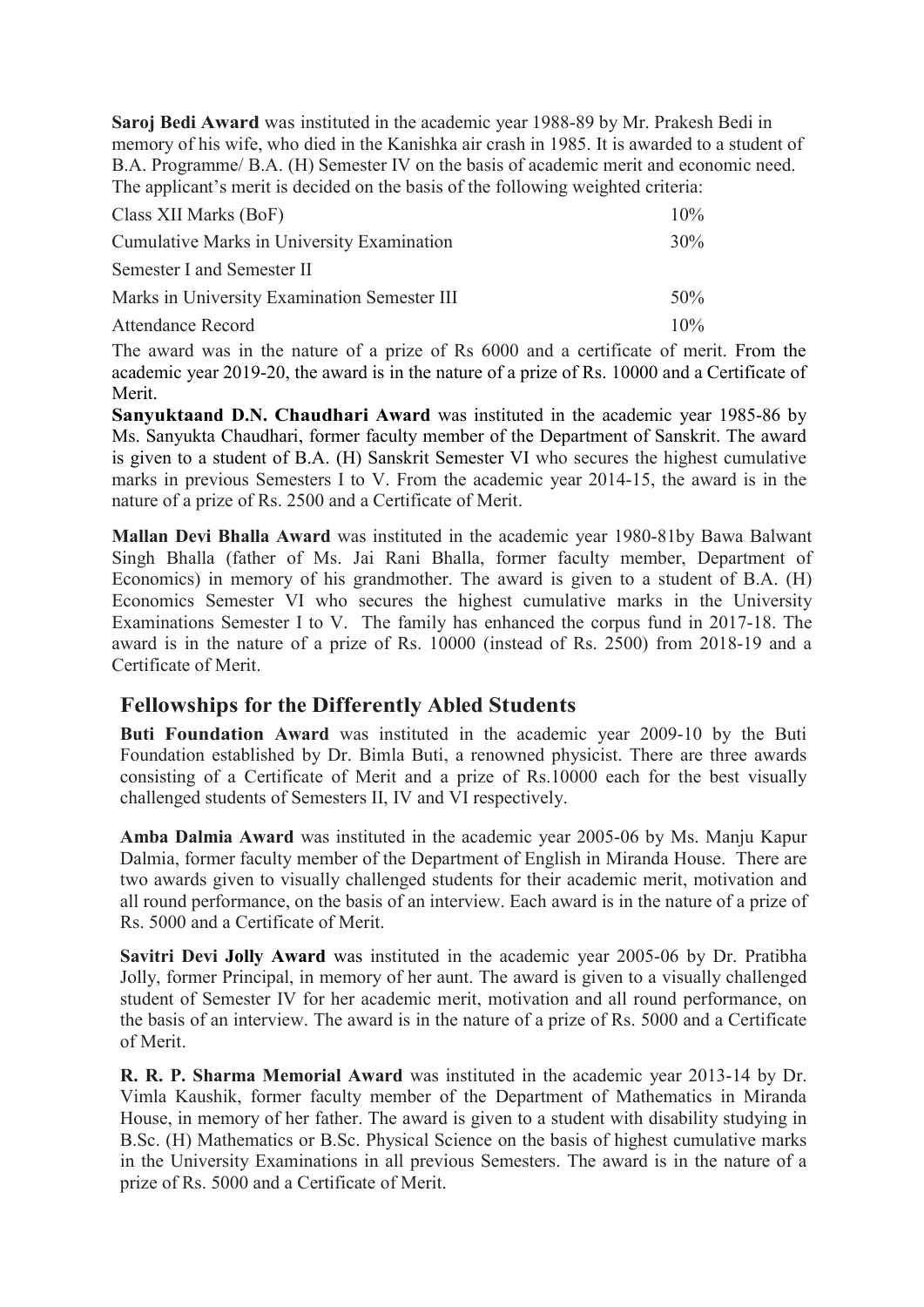Yashoda Fellowship in memory of Prof. Vinod Sena was instituted in the academic year 2007-08by the Yashoda Charitable Trust. There are two awards given on the basis of

- (i) Seriousness of the disability
- (ii) Economic status of the student's family
- (iii) Academic merit.

Each award is in the nature of a prize of Rs. 5000 and a Certificate of Merit.

Yashoda Fellowship in memory of Ms. Manorama Manchanda was instituted in the academic year 2007-08 by the Yashoda Charitable Trust. The award is given preferably to an undergraduate student of music, unless another student with disability would benefit more by it, on the basis of

- (i) Seriousness of the disability
- (ii) Economic status of the student's family
- (iii) Academic merit.

The award is in the nature of a prize of Rs. 5000 and a Certificate of Merit.

Yashoda Fellowship in memory of Sant Darshan Singh was instituted in the academic year 2009-10 by the Yashoda Charitable Trust. The award is given preferably to an undergraduate student of music, unless another student with disability would benefit more by it, on the basis of

- (i) Seriousness of the disability
- (ii) Economic status of the student's family
- (iii) Academic merit.

The award is in the nature ofa prize of Rs. 5000 and a Certificate of Merit.

Yashoda Fellowship in memory of Mr. C. L. Manchanda was instituted in the academic year 2009-10 by the Yashoda Charitable Trust. The award is given preferably to an undergraduate student with disability having interest in Sports on the basis of interview. The award is in the nature of a prize of Rs. 5000 and a Certificate of Merit.

Yashoda Fellowship in memory of Sister Camermans was instituted in the academic year 2009-10 by the Yashoda Charitable Trust. The award is given to an undergraduate student on the basis of interview. The award is in the nature of a prize of Rs. 5000 and a Certificate of Merit.

Yashoda Fellowship in memory of Kate Tillis was instituted by the Yashoda Charitable Trust in the academic year 2011-12. The award is given to an undergraduate student on the basis of interview. The award is in the nature of a prize of Rs. 5000 and a Certificate of Merit.

Yashoda Fellowship for Commitment to Social Change in the memory of Nirbhaya was instituted in the academic year 2014-15 by the Yashoda Charitable Trust. It is awarded to an undergraduate/postgraduate student who has demonstrated within/outside the college her commitment to social change through academics and co-curricular activities. The selection is not limited to participants of NSS for this fellowship. The award is in the nature of a prize of Rs. 5000 and a Certificate of Merit.

Yashoda Fellowship to celebrate life of Subir was instituted in the academic year 2014- 15 by the Yashoda Charitable Trust. There are two awards for undergraduate students on the basis of interview. Each award is in the nature of a prize of Rs. 5000 and a Certificate of Merit.